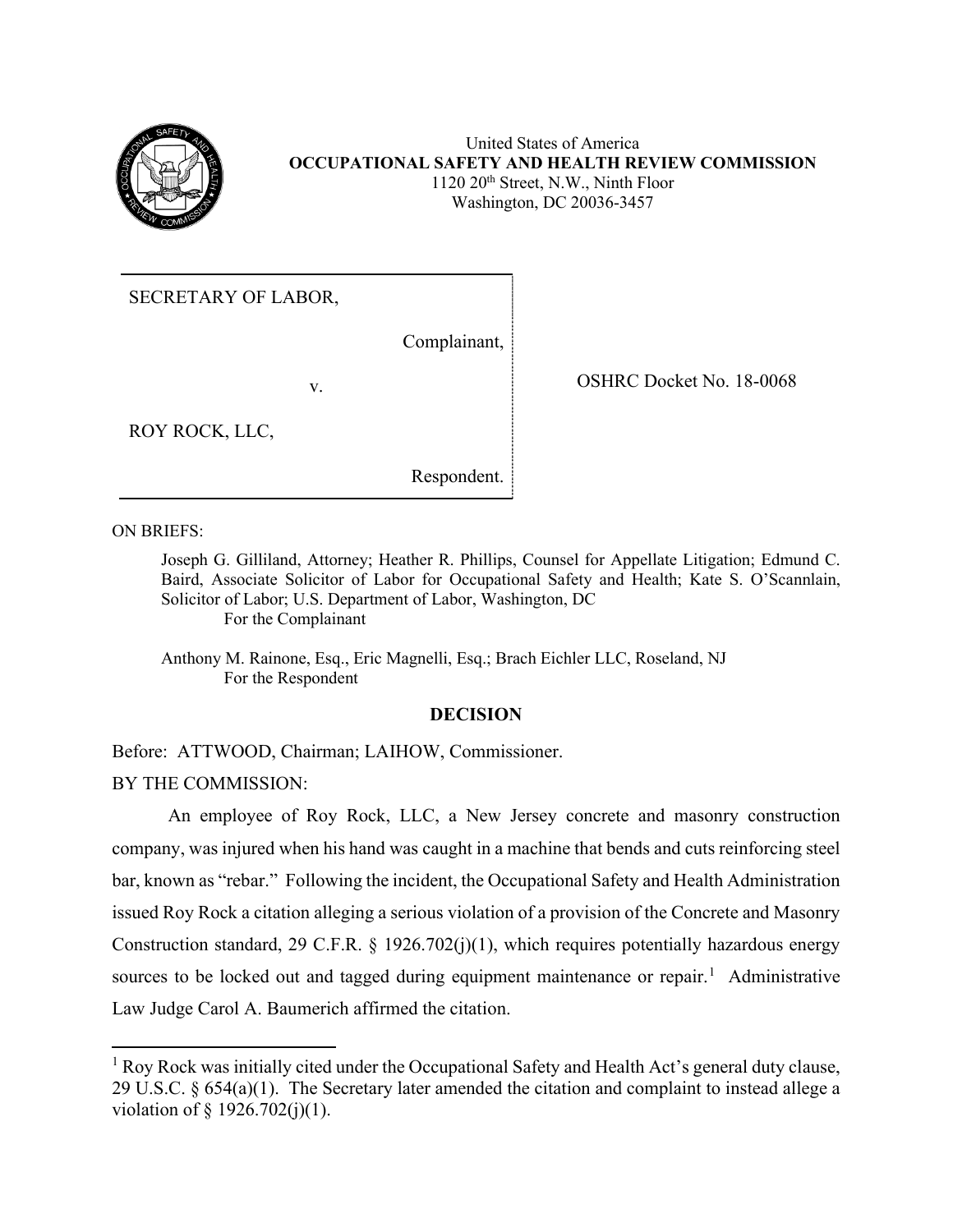For the following reasons, we conclude that the Secretary has failed to establish § 1926.702(j)(1)'s applicability here. Accordingly, we reverse the judge's decision and vacate the citation.

### **BACKGROUND**

In October 2017, Roy Rock was performing work at a construction site in Jersey City, New Jersey. G.N., a Roy Rock employee, began working at the site in February 2017, and his principal assignment was to bend and cut rebar using a machine called a Rod Chomper. The bending and cutting mechanisms are on opposite sides of the Rod Chomper, and the machine's engine is turned on/off by an ignition key. To operate either the bending or cutting mechanism, the key must be in the ignition and turned on—the machine cannot be operated when the key is either in the off position or has been removed.

To bend rebar, the operator places a piece between two cylinders on a wheel that is set into the Rod Chomper's tabletop. The operator then steps on a pedal, which causes the wheel to turn and the cylinder at the wheel's edge to rotate around the cylinder at the center, bending the rebar against the cylinders. Different-sized cylinders are removed and replaced by hand to create different angles on, or accommodate larger pieces of, rebar. The Rod Chomper manual states under a "WARNING" header that when changing the machine's cylinders, the operator should "shut off the machine and lock out power." The frequency of cylinder changes varies depending on what is needed for the job—G.N. testified that he could change cylinders four or five times on some days, but not at all on others. Between February and October 2017, G.N. bent and cut rebar on the Rod Chomper at the Jersey City project at least thirty to forty times per day, five days per week, and he never turned off the ignition or removed the key when changing cylinders.

On October 2, 2017, after bending the last pieces of rebar for the day, G.N. began removing a cylinder from the Rod Chomper's tabletop when the machine suddenly started operating, trapping his left hand between the cylinder and the part next to it. G.N.'s ring finger was broken, and his little and middle fingers were cut. It is unclear from the record what caused the machine to start up. According to G.N., his foot was not on the pedal at the time, but the key was in the "on" position and the machine's engine was running because he had to cut the rods he had just bent on the other side of the machine.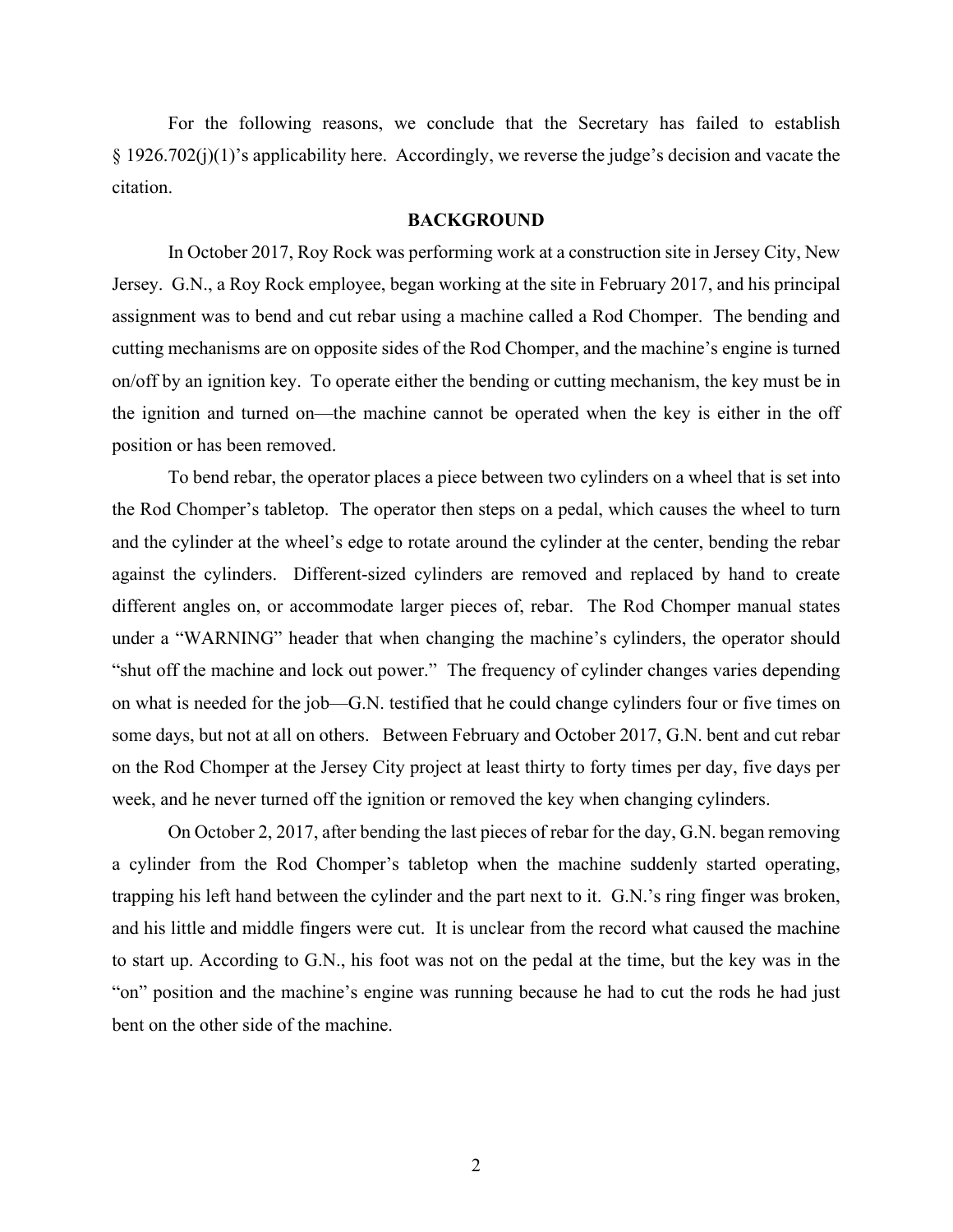### **DISCUSSION**

"To prove a violation of an OSHA standard, the Secretary must show by a preponderance of the evidence that . . . the cited standard applies." *Monroe Drywall Constr., Inc.*, 24 BNA OSHC 1111, 1112 (No. 12-0379, 2012). The provision cited here states as follows:

No employee shall be permitted to perform maintenance or repair activity on equipment (such as compressors, mixers, screens or pumps used for concrete and masonry construction activities) where the inadvertent operation of the equipment could occur and cause injury, unless all potentially hazardous energy sources have been locked out and tagged.

29 C.F.R. § 1926.702(j)(1). There is no dispute that G.N. was not engaged in a "repair activity" at the time of the alleged violation.

The judge found that  $\S$  1926.702(j)(1) applied to the cited condition because G.N. was "performing maintenance activities . . . when he removed and disassembled the cylinder from the machine's wheel, as the machine remained energized." According to the judge, the term "maintenance" is ambiguous because the standard does not define it. To determine its meaning, she considered the standard's preamble, as well as the definition of "maintenance" in the general industry lockout/tagout (LOTO) standard. The judge concluded that "OSHA's stated intent" in the former and "the interpretive guidance found in" the latter "reveals that the Secretary's interpretation of 'maintenance' activities covered by [§1926.702(j)(1)] is reasonable and entitled to deference." On review, Roy Rock challenges the judge's conclusion, asserting that G.N. was engaged in construction-related activities on the Rod Chomper, not maintenance activities, and thus the cited provision does not apply.

We agree with Roy Rock. "When determining the meaning of a standard, the Commission first looks to its text and structure," and "[i]f the wording is unambiguous, the plain language of the standard will govern, even if the Secretary posits a different interpretation." *JESCO, Inc.*, 24 BNA OSHC 1076, 1078 (No. 10-0265, 2013). Here, the judge and the Secretary incorrectly treat the lack of a regulatory definition as automatically rendering the term "maintenance" ambiguous, but our precedent makes it clear that an undefined term's meaning can be determined by consulting a contemporaneous dictionary. *See, e.g., Fla. Gas Contractors, Inc.*, No. 14-0948, 2019 WL 995716, at \*3 (OSHRC Feb. 21, 2019) (determining term's meaning by first turning to dictionary in absence of definition in standard); *see also Crawford v. Metro. Gov't of Nashville & Davidson Cty.*, 555 U.S. 271, 276 (2009) (undefined term "carries its ordinary meaning").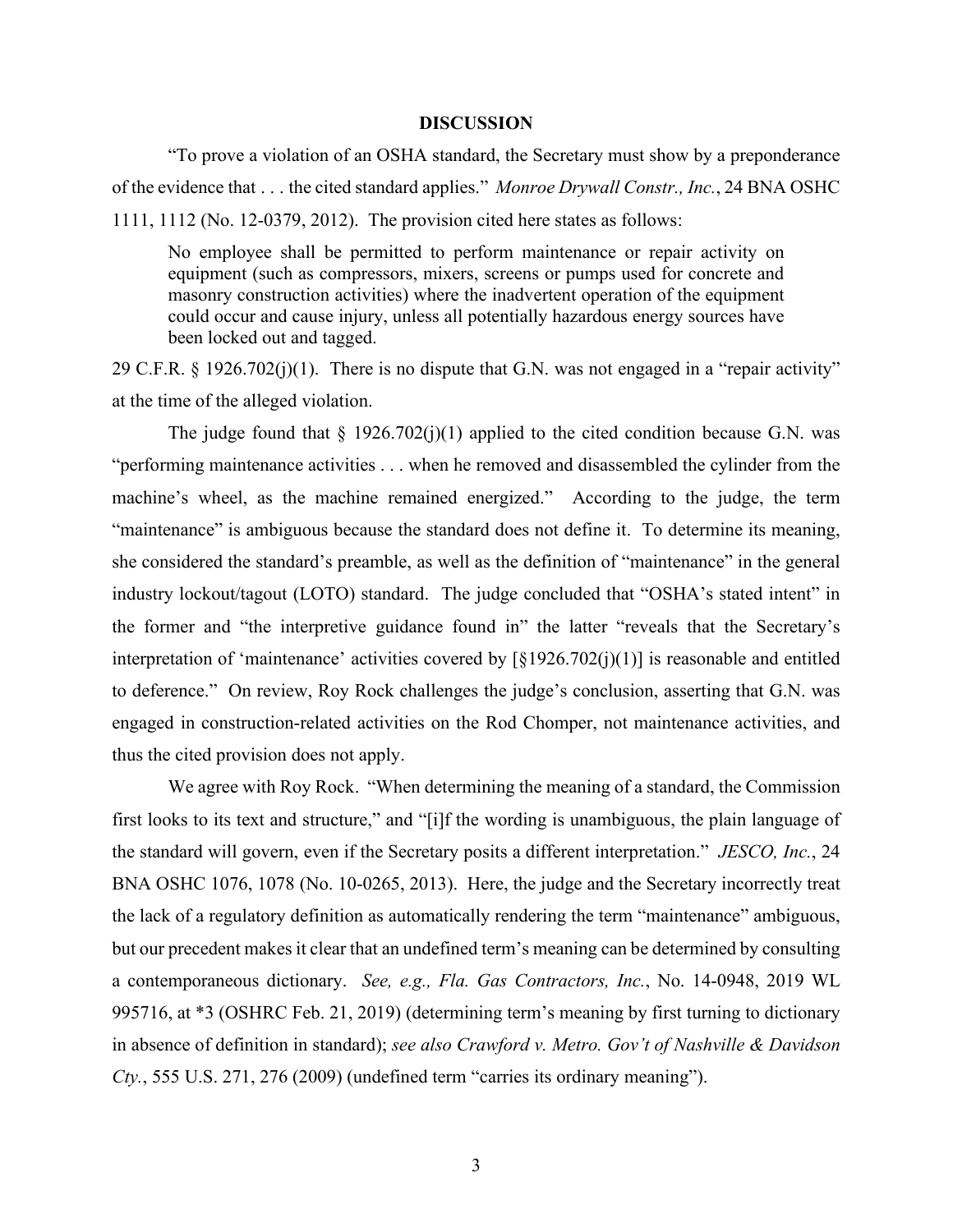According to *Webster's Third New International Dictionary of the English Language Unabridged* 1362 (1986), maintenance means "the labor of keeping something (as buildings or equipment) in a state of . . . efficiency," and "care, upkeep." *See infra* note 3 (cited provision promulgated in 1988). We believe that this term is unambiguous and the question, therefore, is whether G.N. was working on the "care" or "upkeep" of the Rod Chomper when he removed its cylinders without locking out and tagging the machine.<sup>[2](#page-3-0)</sup> See S. Pan Servs. Co., 25 BNA OSHC 1081, 1085 (No. 08-0866, 2014) ("Under Commission precedent, . . . the focus of the Secretary's burden of proving that the cited standard applies pertains to the cited conditions."), *aff'd*, 685 F. App'x 682 (11th Cir. 2017) (unpublished).

At the outset, we find that the judge's characterization of G.N.'s work—that he "was removing the cylinder to put it away, disassembling the machine, as there were no more rods to bend," and that "Roy Rock was at the end of the project and the machine was to be moved off site"—is not wholly faithful to the record. G.N. testified that he was removing the cylinder because he had just finished bending the last pieces of rebar for the day, but that the machine was still running because he was about to cut them. And though it is clear that G.N. was done bending rebar for the *day*, it is unclear from the part of the transcript the judge cites that these were the last pieces of rebar to be bent for the project as a whole—the company's safety director testified only that the project was "almost" at its end and that the crew was "almost" done with installing rebar. Thus, the record does not support the judge's finding that when G.N. was removing the cylinder, he was disassembling the machine. Rather, G.N. was still working on the machine, about to cut the pieces he had just bent—his removal of the cylinder during his routine work of bending was unrelated to the machine's "care" or "upkeep" and therefore, not a "maintenance ... activity" given the plain meaning of that phrase. 29 C.F.R.  $\S$  1926.702(j)(1).

Because the meaning of "maintenance" is plain, we also find that the judge's reliance on the general industry LOTO standard's definition of the term, as well as the cited provision's preamble, was improper. *See Blount Int'l, Ltd.*, 15 BNA OSHC 1897, 1902 (No. 89-1394, 1992) (if provision's wording is unambiguous, plain language will govern); *Worcester Steel Erectors*, *Inc.*, 16 BNA OSHC 1409, 1418-19 (No. 89-1206, 1993) (rejecting Secretary's interpretation of a

<span id="page-3-0"></span><sup>&</sup>lt;sup>2</sup> We note that the amended complaint mentions that there was "another employee ... cutting [rebar] at the other end" of the Rod Chomper at the time of the incident. The record, however, supports the judge's finding that G.N. was the only one working on the machine at that time.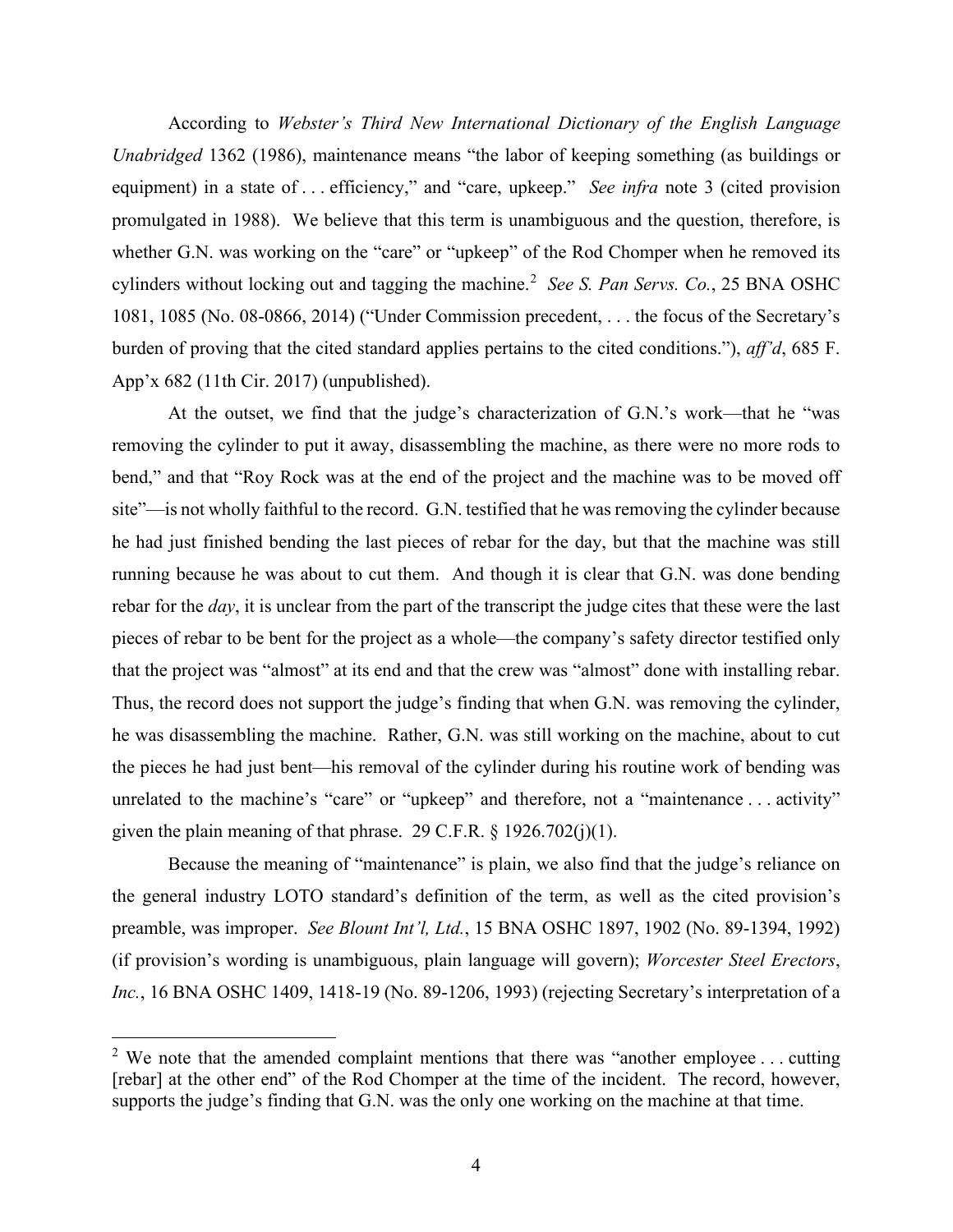standard when it strains the plain meaning of the regulatory text). Section 1910.147(a)(1)(i) of the general industry LOTO standard states that it "covers the servicing and maintenance of machines and equipment" under certain conditions, and "[s]ervicing and/or maintenance" is defined as follows:

Workplace activities such as constructing, installing, setting up, adjusting, inspecting, modifying, and maintaining and/or servicing machines or equipment. These activities include lubrication, cleaning or unjamming of machines or equipment and making adjustments or tool changes, where the employee may be exposed to the *unexpected* energization or startup of the equipment or release of hazardous energy.

29 C.F.R. § 1910.147(b) (emphasis in original). The judge found that this definition's "broad and varied examples of service and maintenance . . . are helpful when determining the 'maintenance' activities covered by  $\ldots$  § 1926.702(j)(1)," and that "disassembling the cylinder from the Rod Chomper is analogous to the activity of 'setting up' the machine for further rebar bending."

But this ignores the language of the general industry LOTO standard, which explicitly "does not cover . . . [c]onstruction . . . employment." 29 C.F.R.  $\S 1910.147(a)(1)(ii)(A)$ . In addition, the various rulemakings associated with the promulgation of the general industry LOTO standard and the Concrete and Masonry Construction standard occurred at around the same time, so the inclusion of a definition of "maintenance" in the former and the omission of one in the latter could suggest that a different meaning was intended in each. [3](#page-4-0) *Cf. Lumex Med. Prods, Inc.*, 18 BNA OSHC 2002, 2005 (No. 97-1522, 1999) ("Where the drafter of language uses a particular term in one place but omits that term in another place, it is assumed that the drafter acted intentionally, and the term in question is not to be implied where it is not used."). More to the point, the general industry LOTO standard was promulgated *after* § 1926.702(j)(1), so the judge plainly erred in consulting a definition that did not exist when the cited provision was

<span id="page-4-0"></span><sup>&</sup>lt;sup>3</sup> An advance notice of proposed rulemaking for the Concrete and Masonry Construction standard was published in February 1982, the notice of proposed rulemaking was published in September 1985, and the final rule was promulgated in June 1988. *See* Concrete and Masonry Construction Safety Standards, 53 Fed. Reg. 22,612 (June 16, 1988) (Final Rule). An advance notice of proposed rulemaking for the general industry LOTO standard was published in June 1980, the notice of proposed rulemaking was published in April 1988, and the final rule was promulgated in September 1989. *See* Control of Hazardous Energy Sources (Lockout/Tagout), 54 Fed. Reg. 36,644, 36,645 (Sept. 1, 1989) (Final Rule).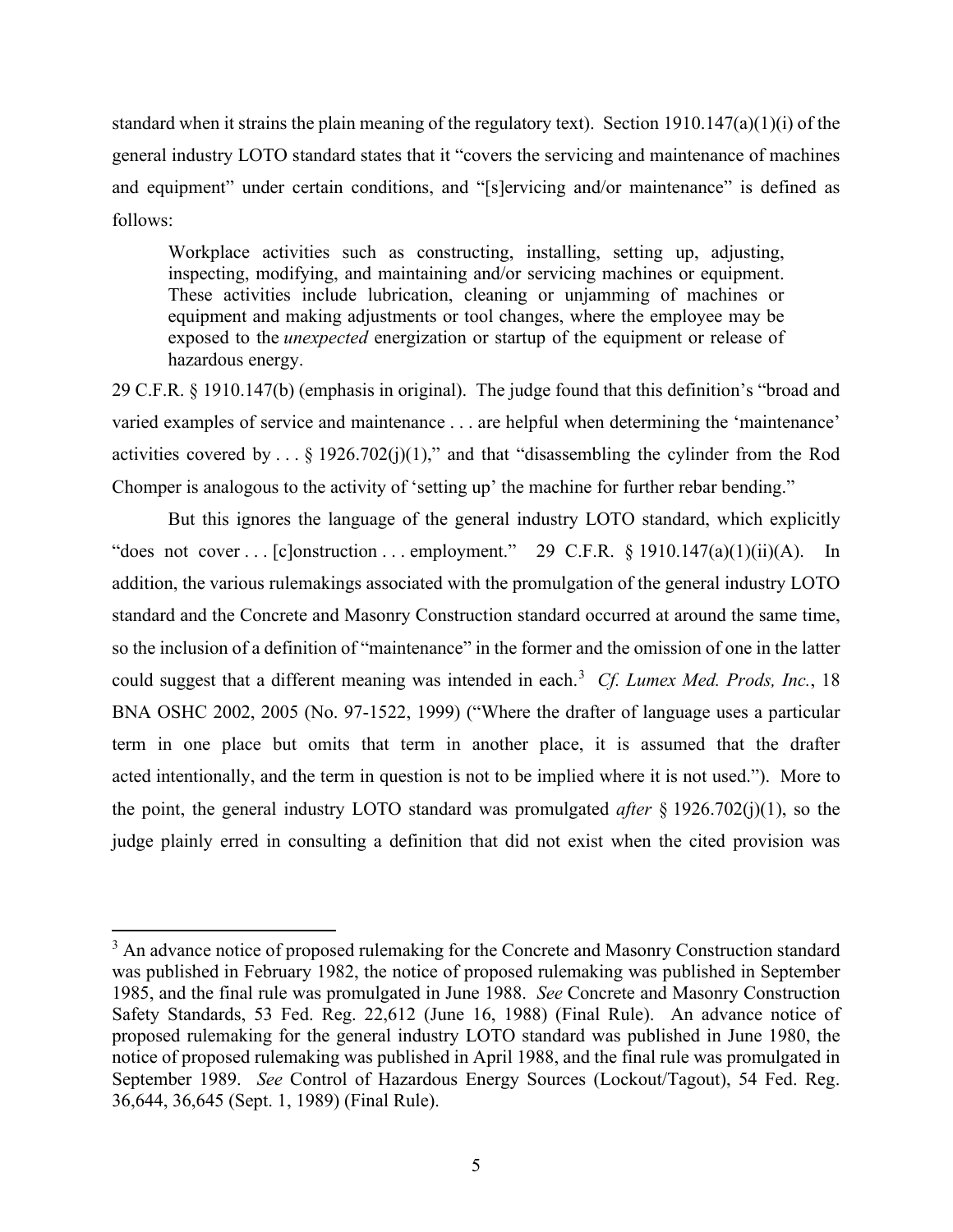effectuated. [4](#page-5-0) *See Maitland v. Pelican Beach Props., Inc.*, 892 F.2d 245, 252-53 (3d Cir. 1989) (applying definition of "hotel" from "a 1972 law instead of the contemporaneous 1957 law  $\ldots$  cannot be classed as harmless error").<sup>[5](#page-5-1)</sup>

The judge's resort to, and the Secretary's continued reliance on, the cited standard's preamble is also error because the plain meaning of "maintenance" resolves the question before us. *See Manganas Painting Co.*, 21 BNA OSHC 1964, 1980 n.22 (No. 94-0588, 2007) (rejecting interpretation based on "the general industry lead standard's preamble" because "there is no such limitation contained in the plain wording of the standard cited here"); *see also Shepherd v. Incoal, Inc.*, 915 F.3d 392, 402 (6th Cir. 2019) ("[B]ecause the plain language of the regulation unambiguously permits a one-year employment finding without a 365-day requirement, we cannot consult the preamble."). Even if we were to consider the preamble, reading it to support the Secretary's assertion that OSHA intended for "maintenance or repair activity" to mean *any task* would be at odds with the actual terms of the standard, which plainly limits coverage to a specific category of activities. 29 C.F.R. § 1926.702(j)(1); *see* Concrete and Masonry Construction Safety Standards, 53 Fed. Reg. 22,612, 22,624 (June 16, 1988) (Final Rule) (noting that "[p]aragraph (j) of the final rule requires the employer to lock out and tag equipment before allowing employees to perform any activities such as maintenance or repairs where unexpected, inadvertent operation could occur and cause injury," and that "OSHA has revised the proposed requirement to include

<span id="page-5-0"></span><sup>&</sup>lt;sup>4</sup> In any event, when the Commission has looked to another standard to interpret broad or ambiguous terms that are undefined in the cited standard, there has been a significant and substantive connection between the standards. *See, e.g., Armour Food Co.*, 14 BNA OSHC 1817, 1825 (No. 86-0247, 1990) (looking to ANSI standard's definition of "enclosed" to interpret the same term in OSHA's machine guarding standard, where machine guarding provision was "derived from [the ANSI] Safety Code for Mechanical Power Transmission Apparatus"); *A.L. Baumgartner Constr., Inc.*, 16 BNA OSHC 1995, 2001 (No. 92-1022, 1994) (looking to general industry standard's definition of "unattended" where alleged violation of construction standard depended on same undefined term in ANSI standard). This is not the case here given that: (1) "maintenance . . . activity" is not broad or ambiguous in the circumstances of this case; (2) the general industry LOTO standard explicitly does not apply to construction employment; and (3) that standard's definition of "maintenance" was not in effect when the cited provision was promulgated.

<span id="page-5-1"></span><sup>5</sup> Roy Rock's principal place of business is in New Jersey, and the events giving rise to the citation occurred there, so review of the Commission's decision may be sought in the Third Circuit. *See* 29 U.S.C. § 660(a); *see also Kerns Bros. Tree Serv.*, 18 BNA OSHC 2064, 2067 (No. 96-1719, 2000) ("Where it is highly probable that a Commission decision would be appealed to a particular circuit, the Commission has . . . applied the precedent of that circuit in deciding the case.").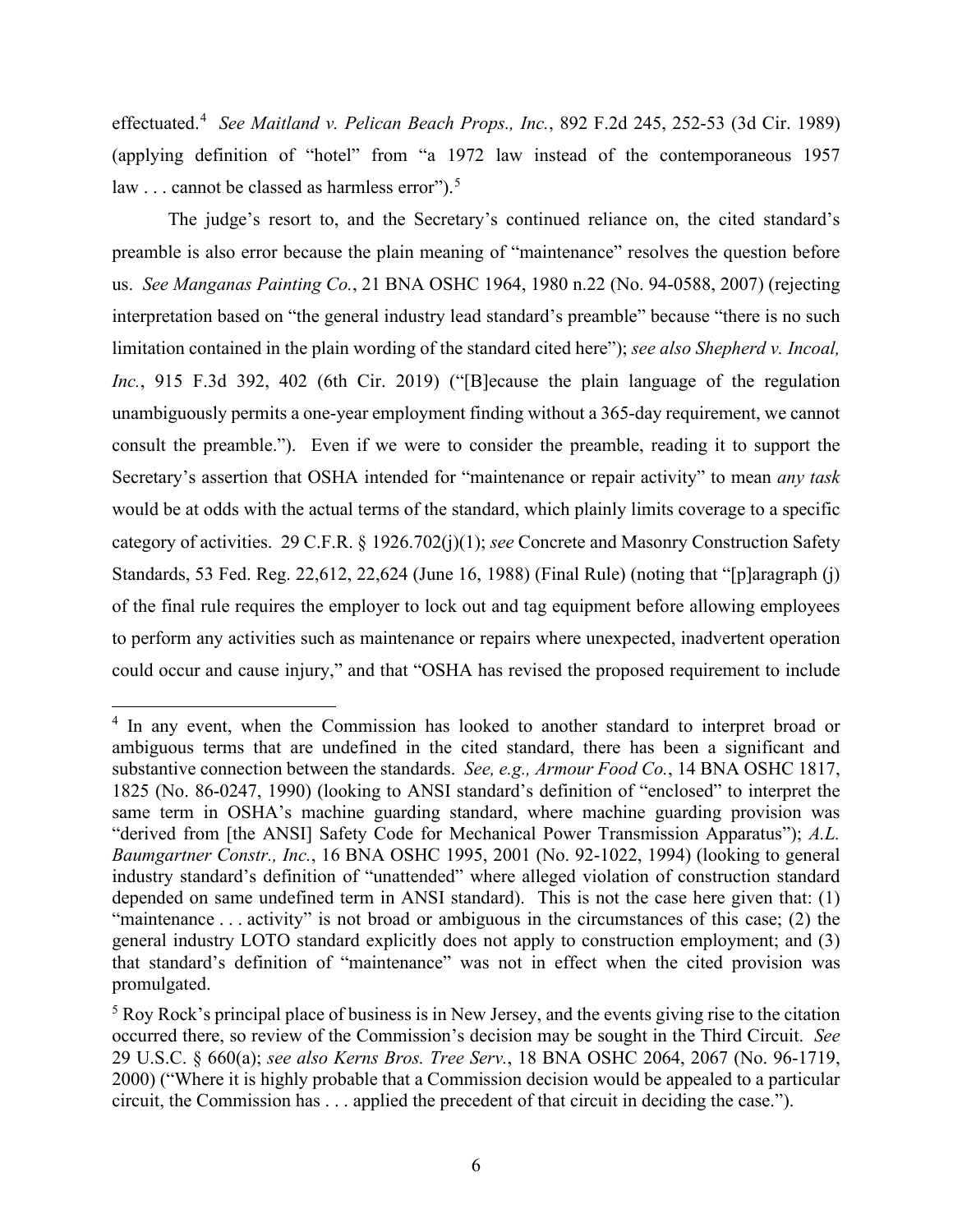all activities, including maintenance and repair."). <sup>[6](#page-6-0)</sup> A standard cannot "be construed to mean what [OSHA] might have intended but did not express" because it "must give employers fair notice of what is required for compliance." *Bethlehem Steel Corp.*, 10 BNA OSHC 1470, 1474 (No. 79- 0310, 1982) (Rowland, Chairman, concurring); *see also S.A. Storer & Sons Co. v. Sec'y of Labor*, 360 F.3d 1363, 1371 n.19 (D.C. Cir. 2004) ("The Secretary cannot [put forth] an interpretation [in a preamble] that flouts the [regulatory] exception's plain language."); *cf. Free Speech Coal., Inc. v. Attorney Gen. of U.S.*, 677 F.3d 519, 539 (3d Cir. 2012) ("[T]he plain text of the [s]tatutes setting forth their broad scope must trump any conflicting statements contained within the preamble to the regulations  $\dots$ .").

In short, given the plain meaning of "maintenance ... activity," we conclude that § 1926.702(j)(1) does not apply here and deference to the Secretary's interpretation of the provision is unwarranted.<sup>[7](#page-6-1)</sup> See Kisor v. Wilkie, 139 S. Ct. 2400, 2414 (2019) (noting that "the possibility of deference can arise only if a regulation is genuinely ambiguous," and that "when we use that term, we mean it—genuinely ambiguous, even after a court has resorted to all the standard tools of interpretation"); *Christensen v. Harris County*, 529 U.S. 576, 588 (2000) ("[D]eference is warranted only when the language of the regulation is ambiguous."); *Unarco Comm. Prods.*, 16 BNA OSHC 1499, 1502 (No. 89-1555, 1993) ("[C]ourts . . . defer to a reasonable interpretation developed by the agency charged with administering the challenged . . . regulation" only "[i]f [an] inquiry into the meaning of the text does not settle the question.").

<span id="page-6-0"></span><sup>&</sup>lt;sup>6</sup> The part of the preamble stating that "OSHA has revised the proposed requirement to include all activities, including maintenance and repair" was in response to a question submitted about the proposed rule, and was meant to clarify that "workers entering mixers to chip out dried concrete" are performing maintenance. 53 Fed. Reg. at 22,624.

<span id="page-6-1"></span><sup>7</sup> Given our holding, we need not reach the remaining elements of the Secretary's case. *See Safeway Store No. 914*, 16 BNA OSHC 1504, 1508 (No. 91-0373, 1993) ("A violation . . . is established whenever  $\dots$  (1) the standard applies to the cited conditions, (2) the employer's conduct does not conform to the requirements of the standard, (3) employees are exposed to the cited conditions, and (4) the employer knew or could have known of those conditions."). We note, however, that G.N.'s testimony that he always worked on the Rod Chomper with the key in the ignition shows "potentially hazardous energy sources [were not] locked out and tagged." 29 C.F.R. § 1926.702(j)(1). Also, Roy Rock does not dispute exposure (established by G.N.'s injury), and the judge based her finding of constructive knowledge on evidence of Roy Rock's inadequate safety program.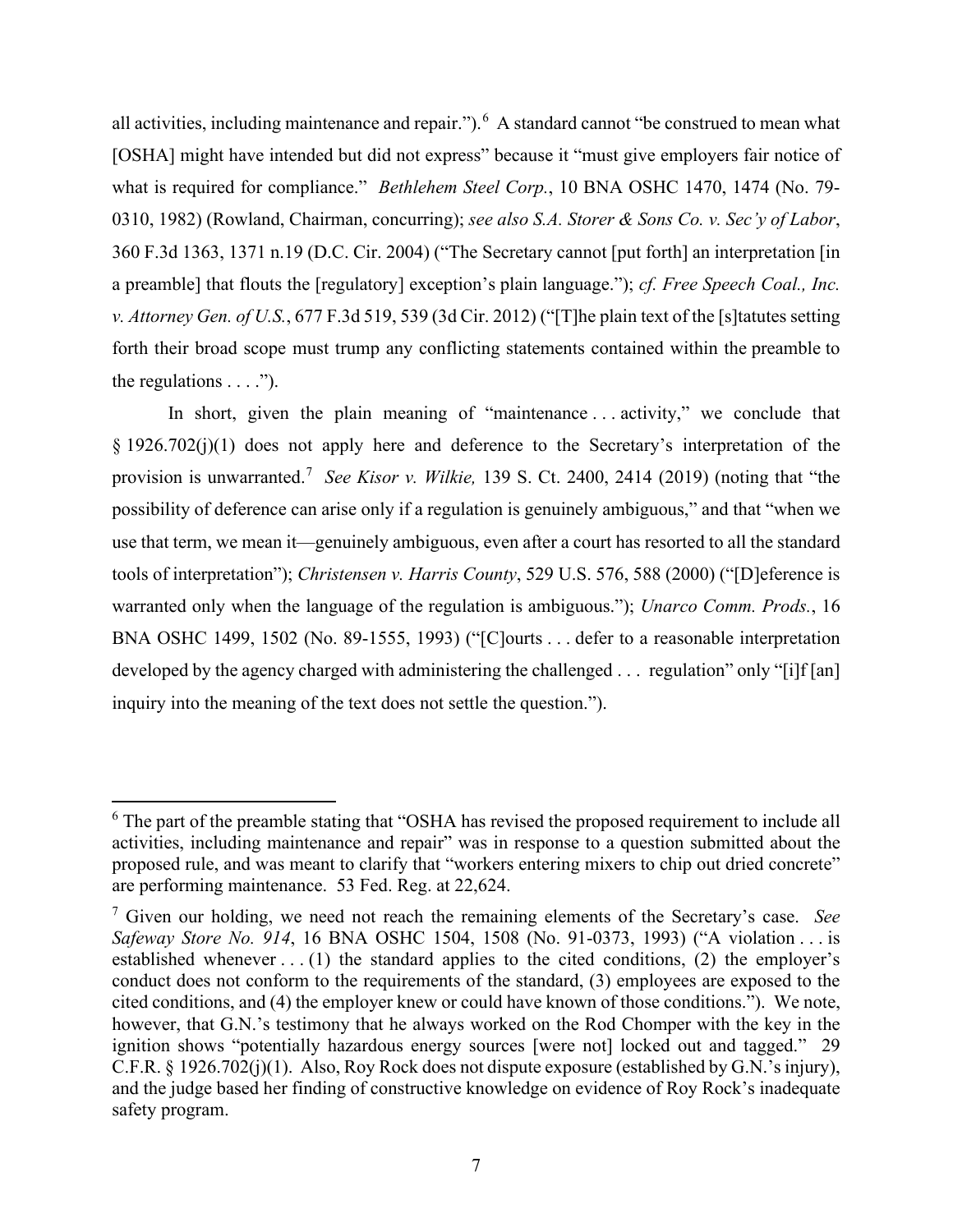Accordingly, we vacate Citation 1, Item 1.

SO ORDERED.

 $\sqrt{s/2}$ 

 Cynthia L. Attwood Chairman

/s/

Dated: July 22, 2021

Amanda Wood Laihow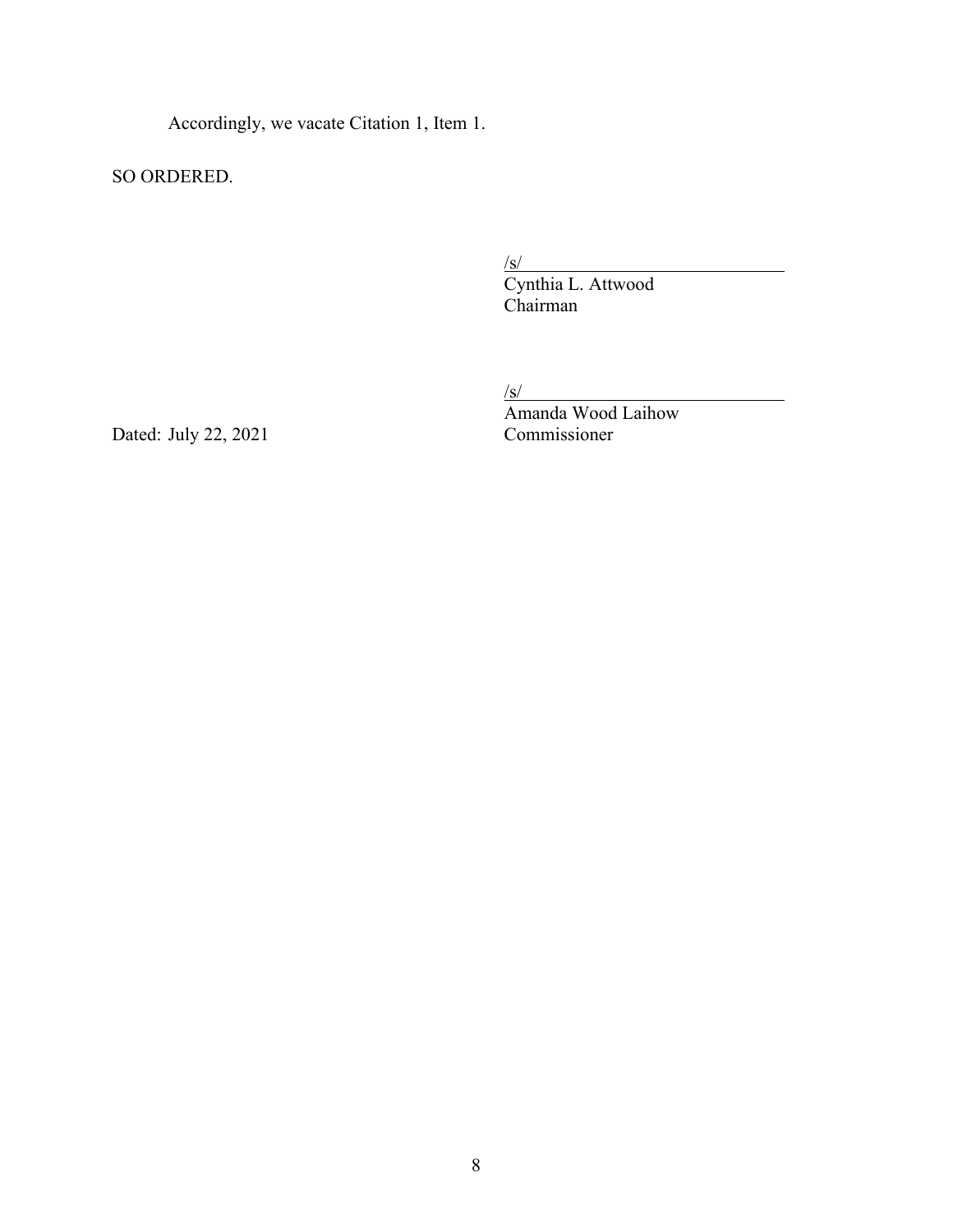

**United States of America OCCUPATIONAL SAFETY AND HEALTH REVIEW COMMISSION 1120 20th Street, N.W., Ninth Floor Washington, DC 20036-3457**

SECRETARY OF LABOR,

Complainant,

ROY ROCK, LLC,

Respondent.

Appearances:

Kate S. O'Scannlain, Solicitor of Labor Jeffrey S. Rogoff, Regional Solicitor Marc G. Sheris, Senior Trial Attorney U.S. Department of Labor, New York, NY For the Complainant

Eric Magnelli, Esq. Anthony M. Rainone, Esq. Brach Eichler, LLC, Roseland, NJ For the Respondent

Before: Carol A. Baumerich, Administrative Law Judge

# **DECISION AND ORDER**

Roy Rock, LLC (Roy Rock or Respondent) operates a construction company that performs concrete and masonry services, located at 150 N. Park Street, East Orange, New Jersey 07017. (Tr.124; Ex. J-1, No. 1). On October 2, 2017 the hand of a Roy Rock employee was injured when he removed a cylinder from a "Rod Chomper" rebar bending machine at a Roy Rock construction worksite located on Van Vorst Street, in Jersey City, New Jersey (the Project). In response to the employee's worksite injury the Occupational Safety and Health Administration (OSHA) began an inspection of the Jersey City Project worksite on October 3, 2017. (Ex. J-1, No. 2, 14). As a result of OSHA's inspection, the Secretary of Labor (Secretary) issued a one-item serious citation to Roy

v. 99. SHRC DOCKET NO. 18-0068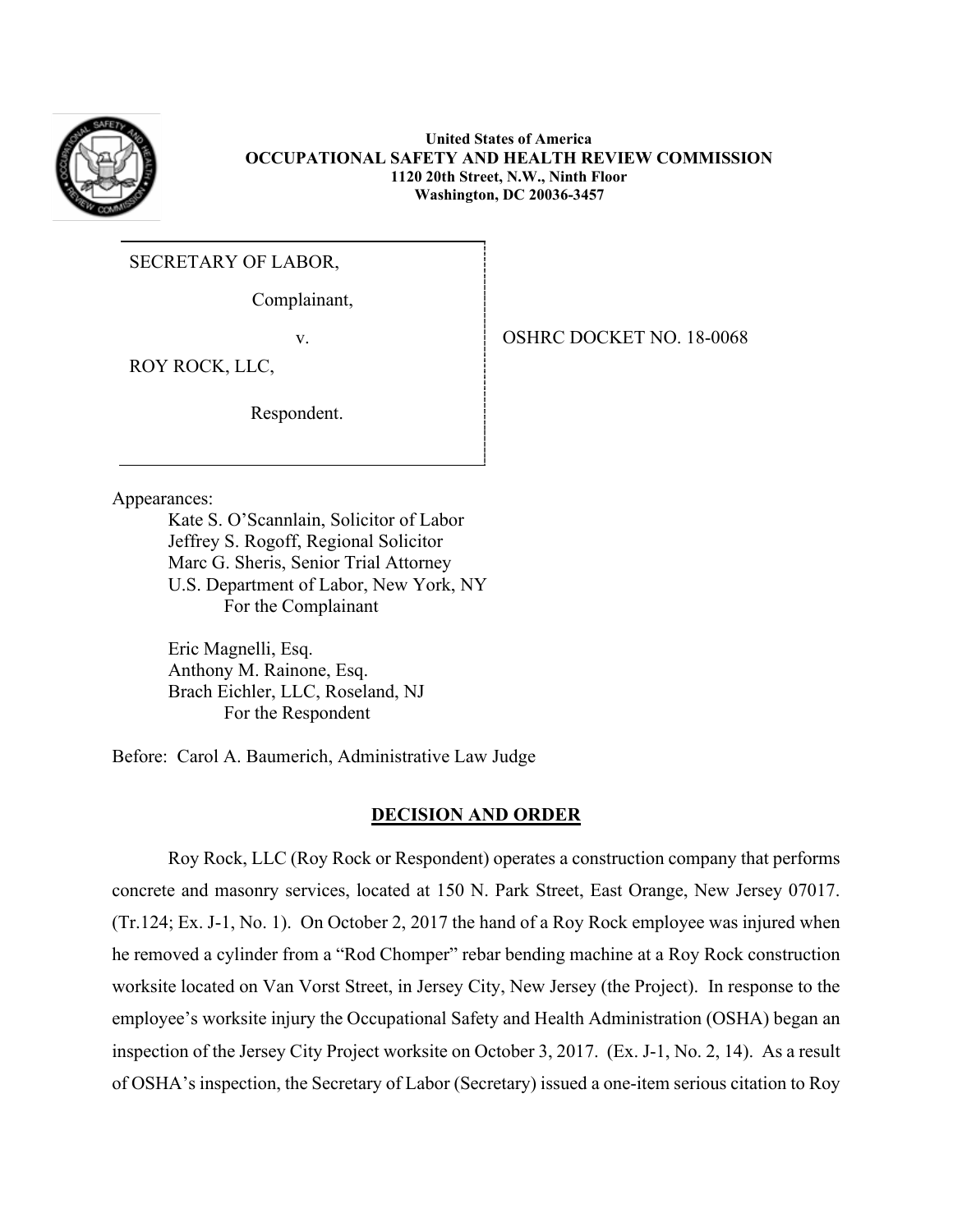Rock. The citation, as amended,<sup>[1](#page-9-0)</sup> alleged a serious violation of the concrete and masonry construction standard regarding the requirements for equipment and tools, lockout/tagout (LOTO) procedures, [2](#page-9-1)9 C.F.R.  $\S$  1926.702(j)(1).<sup>2</sup>

Roy Rock filed a timely notice of contest bringing the matter before the Occupational Safety and Health Review Commission (the Commission).<sup>[3](#page-9-2)</sup> A hearing was held in Newark, New Jersey on February 25 and 26, 2019. Both parties filed post hearing briefs and reply briefs.<sup>[4](#page-9-3)</sup>

<span id="page-9-0"></span> $1$  On July 10, 2018, the Secretary's unopposed first Motion to amend the Citation and Complaint was granted. The amendment set forth the date of the alleged violation as on or about October 2, 2017.

<span id="page-9-1"></span> $2$  The Secretary originally cited Roy Rock for a violation of the general duty clause, section (5)(a)(1) of the Occupational Safety and Health Act of 1970, (the OSH Act), 29 U.S.C. § 654(a)(1). Prior to the hearing, Respondent filed a Motion for Summary Judgment contending that the Complaint should be dismissed because the section  $5(a)(1)$  general duty clause violation alleged was improper. Among other arguments, Respondent contended that citing a general duty clause violation was inappropriate if a specific standard applied to the alleged violation. Respondent noted that the Secretary did not cite Respondent for a violation of concrete and masonry construction standard 29 C.F.R. § 1926.702(j)(1) (LOTO procedures), among other standards not cited. (Resp't Br. 17). Respondent specifically contended that it fully complied with standard 29 C.F.R.  $\S$  1926.702(j)(1).

Following review and consideration of Respondent's Summary Judgment Motion, the Secretary agreed that concrete and masonry construction standard 29 C.F.R. § 1926.702(j)(1) applied to Respondent's inspected worksite and the violation alleged in the citation. Contrary to Respondent, the Secretary asserted that Respondent had not complied with standard 29 C.F.R. § 1926.702(j)(1) at the inspected Jersey City Project. On November 15, 2018, the Secretary promptly moved to amend the citation and Complaint to allege a violation of the specific concrete and masonry construction standard 29 C.F.R.  $\S$  1926.702(j)(1), rather than a violation of the general duty clause. Respondent opposed the Secretary's second Motion to amend. The Secretary's second Motion to amend the Citation and Complaint was granted prehearing. (Tr. 7- 8).

<span id="page-9-2"></span><sup>&</sup>lt;sup>3</sup> The Commission is an independent adjudicatory agency and is not part of the Department of Labor or OSHA. 29 U.S.C. § 661. It was established to resolve disputes arising out of enforcement actions brought by the Secretary of Labor under the OSH Act and has no regulatory functions. 29 U.S.C. § 659(c).

<span id="page-9-3"></span><sup>&</sup>lt;sup>4</sup> Affirmative defenses not raised at the hearing are deemed waived and abandoned by Respondent. *Corbesco, Inc. v. Dole,* 926 F.2d 422, 428–29 (5th Cir. 1991). In its Answer, Roy Rock raised several affirmative defenses, including infeasibility, that Respondent did not pursue at the hearing or in its post hearing briefing. I deem these affirmative defenses abandoned. *See Ga.-Pac. Corp.,* 15 BNA OSHC 1127, 1130 (No. 89-2713, 1991).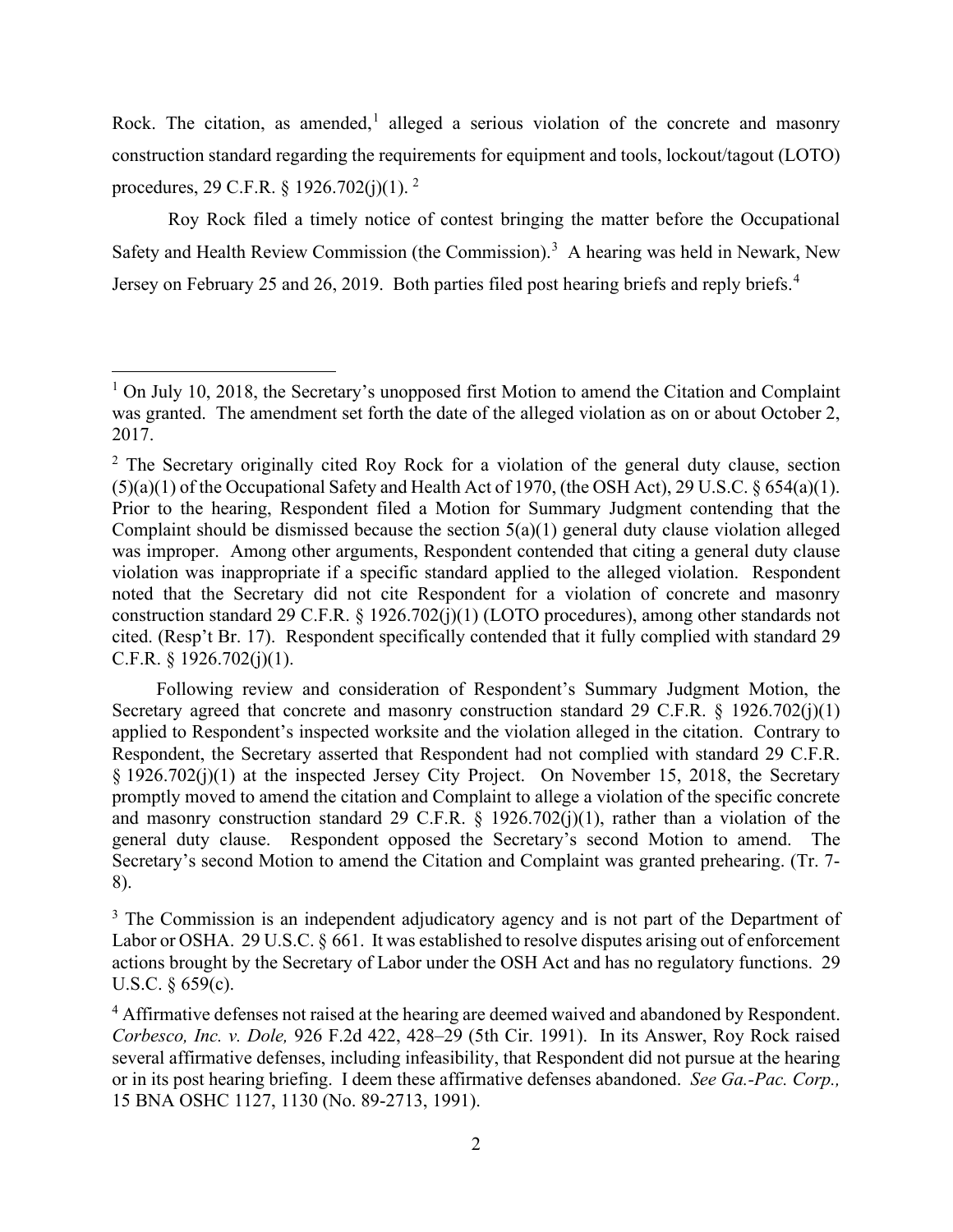The key issues in dispute follow. (1) Did the Secretary meet his burden to prove that Respondent violated concrete and masonry construction standard 29 C.F.R. § 1926.702(j)(1)? (2) Is the rebar bending machine, the Rod Chomper Rotary Machine (the Rod Chomper), equipment covered by the standard, where inadvertent operation of the equipment could occur and cause injury? (3) Was Respondent's employee, the injured employee, engaged in maintenance activities on the Rod Chomper, while the machine remained energized, without first locking out the machine, in violation of the standard? (4) Did Respondent know or with the exercise of reasonable diligence could Respondent have known of the hazardous worksite conditions violative of the standard? (5) Was the Secretary's proposed penalty, at the time the citation was issued and amended, appropriate?

For the reasons discussed, citation 1, item 1, as amended, is affirmed, and a penalty of \$9,760.00 is assessed.

# **Jurisdiction**

Respondent has a principle place of business in East Orange, NJ. (Tr. 124; Ex. J-1, No. 1). At all relevant times, Respondent was engaged in a business affecting interstate commerce within the meaning of sections 3(3) and 3(5) of the Occupational Safety and Health Act of 1970, (the OSH Act), 29 U.S.C. §§ 652(3), (5). Respondent is an employer within the meaning of the section 3(5) of the OSH Act. The Commission has jurisdiction over the parties and subject matter of this case. (Tr. 9; Amended Answer ¶¶ II, III.)

# **Background and Fact Findings[5](#page-10-0)**

# *The Company and Worksite*

Roy Rock operates as a construction company performing various concrete and masonry services. (Ex. J-1, No. 1). In 2017, Roy Rock was engaged in concrete and masonry work on a construction site located on Van Vorst Street, in Jersey City, New Jersey, where Respondent employed at least sixty-five employees. (Tr. 323; Ex. J-1, No. 2).

Roy Rock's worksite management consisted of a project foreman and safety officer. In October 2017, Roy Rock's Jersey City Project Foreman was Manuel Brito. (Ex. J-1, No. 11).

<span id="page-10-0"></span><sup>&</sup>lt;sup>5</sup> The fact findings are based on the credible record evidence, as discussed below, and consideration of the record as a whole. Contrary evidence is not credited.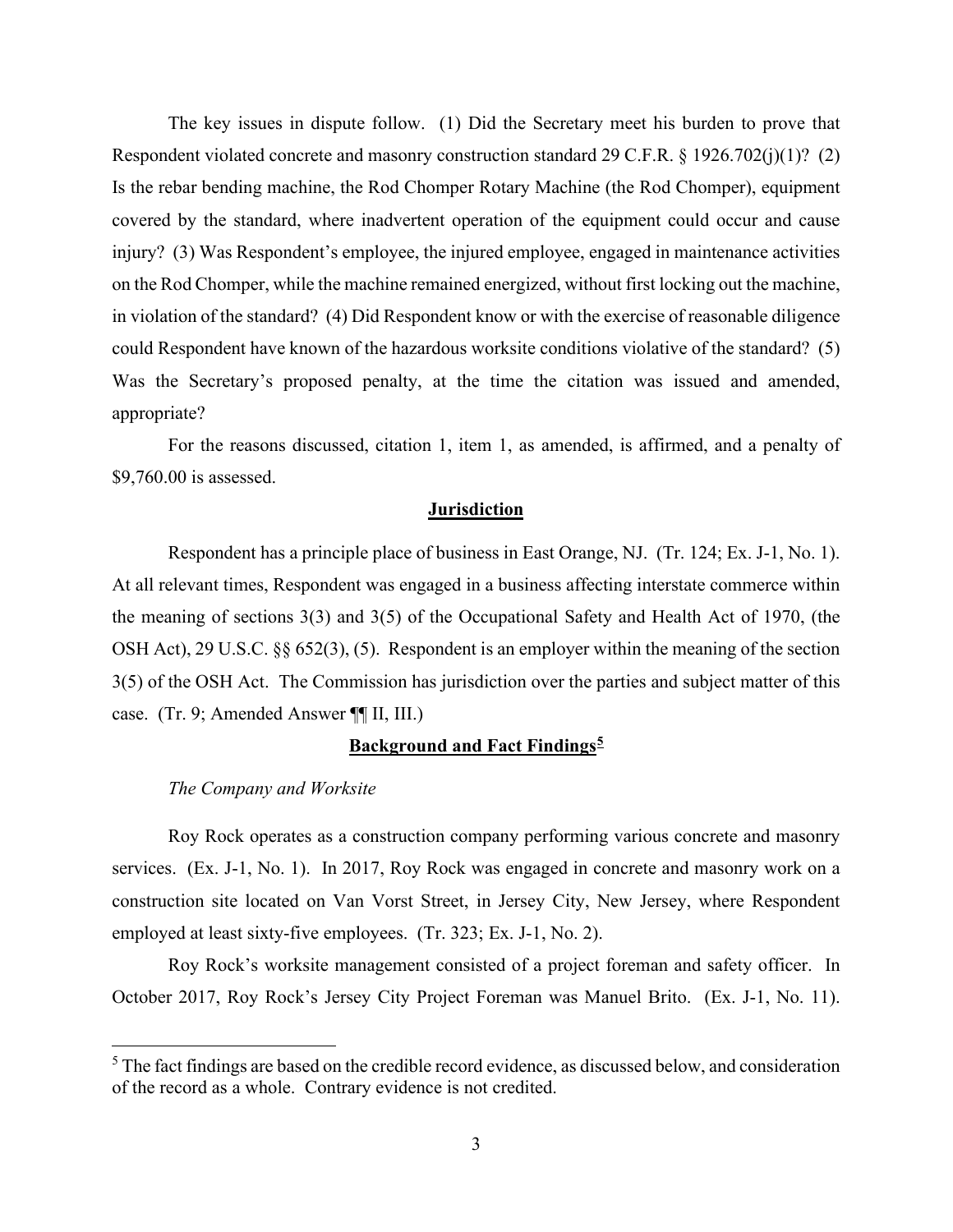Brito oversaw all operations at the Project site, including the use of rebar cutting and bending equipment. (Ex. J-1, No. 11). As Project Foreman Brito was responsible for crew safety. (Ex. S-13; Ex. S-17, p. 6). During the same time period, Roy Rock employed Ricardo Quinteros as its Safety Officer. (Tr. 149-51; Ex. J-1, Nos. 5, 13; Ex. R-1). As the Safety Officer, Quinteros's duties included safety orientation training, training on specific safety topics, conducting Toolbox Talks, field safety inspections, insurance walkthroughs, and meetings with foremen. (Tr. 150-53; Ex. S-13; Ex. S-17, pp. 4-5; Ex. R-7).

One of Respondent's employees performing concrete and masonry work at the Jersey City Project was G.N. <sup>[6](#page-11-0)</sup> (Ex. J-1, No. 3). G.N. began working for Roy Rock in or around September 2016. (Ex. J-1, No. 4). G.N. began working at the Jersey City Project in or about February 2017. On the Jersey City Project, G.N.'s principal assignment was to bend and cut rebar using a Rod Chomper. He also performed other tasks as instructed. (Tr. 48, 60-61, 107; Ex. J-1, Nos. 6, 9, 10). On this Project, G.N. was the only employee assigned to bend rebar on the Rod Chomper. (Tr. 70, 116). G.N.'s co-worker laborer Francisco Munoz's work assignments included cutting rebar on the Rod Chomper. (Tr. 114-15).

### *The Rod Chomper Rotary Machine*

The Rod Chomper machine is used in the concrete and masonry industry to bend and cut reinforcing steel bar, generally referred to as rebar. (Ex. J-1, No. 6). For the Rod Chomper to function, an ignition key to an electric starter is turned. This starts the machine's engine. (Tr. 65- 68, 138-39; Ex. J-1, No. 6; S-8). The machine's engine is powered by diesel fuel. (Tr. 65, 137). The Rod Chomper has two separate hydraulic pumps which allow the machine to bend rebar on one end and cut rebar on the other end. (Tr. 114-115, 136, 144, 155, 306-09; Ex. R-4, pp. 2-3).

<span id="page-11-0"></span> $6$  In the interest of preventing the unwarranted invasion of personal privacy, the injured employee will be referred to as G.N. or the injured employee.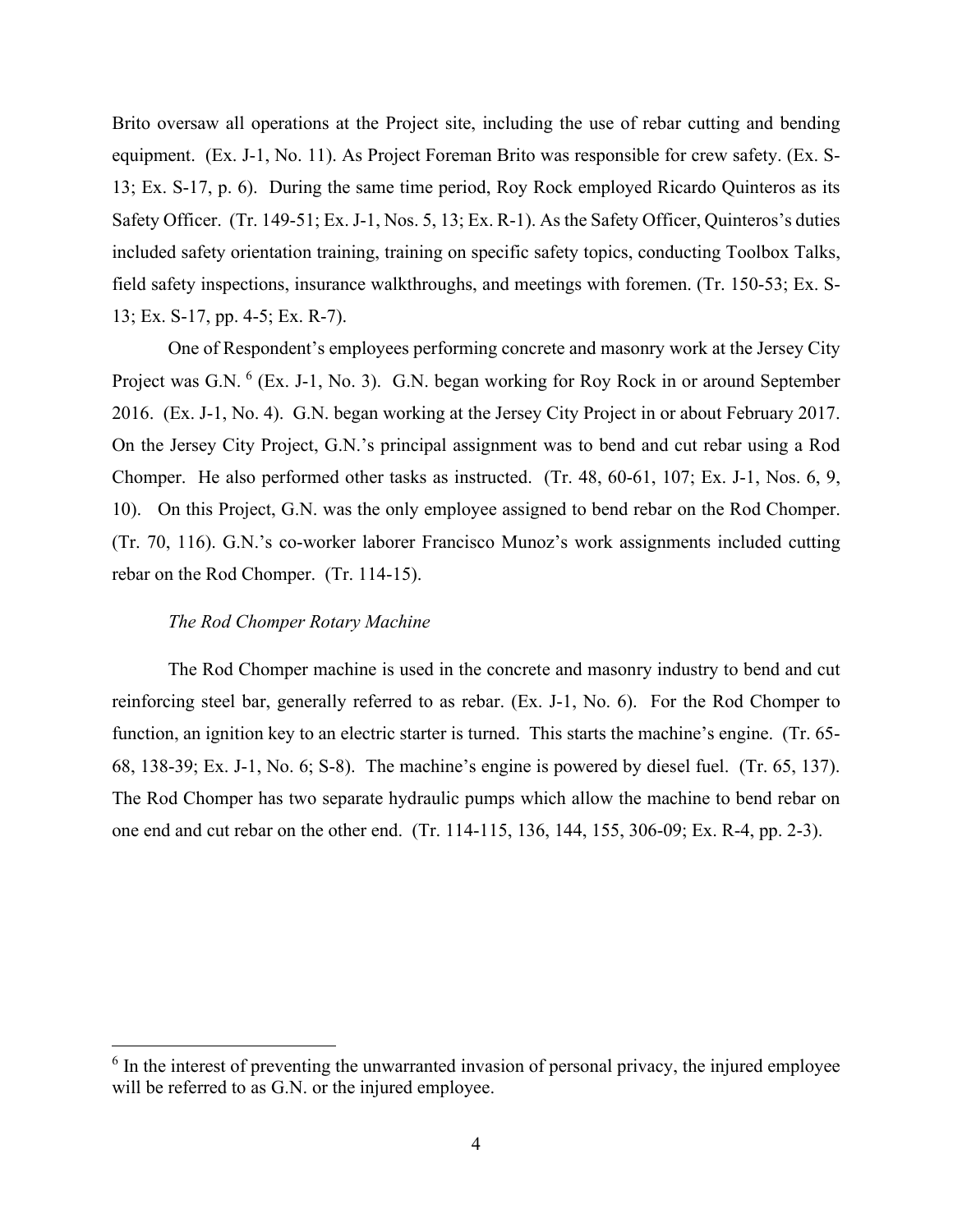The machine is activated when a foot pedal is pressed. This energizes and moves the machine's wheel,<sup>[7](#page-12-0)</sup> resulting in the bending of rebar placed on the wheel.<sup>[8](#page-12-1)</sup> (Tr. 53-54, 56-60, 106, 145; Ex. J-1, No. 7; Ex. S-1; Ex. S-7). Depending on the desired angle the rebar is to be bent, metal cylinders,<sup>[9](#page-12-2)</sup> are positioned on top of the wheel, which bend the rebar as the wheel rotates. (Tr. 56-58, 60, 69, 154, 157-59, 161; Ex. S-1; Ex. S-7). With his hands, the operator often removes and changes the cylinders depending on the size or angle of rebar required. Likewise, with his hands, the operator removes the cylinders when the machine is disassembled. (Tr. 69-70, 98, 106- 07, 161; Ex. S-1; Ex. S-7).

As the Rod Chomper's ignition key is the method to power the machine on and off, the ignition key is the means to lock out the power. (Tr. 65-68, 72, 130-31; Ex. J-1, No. 6). The machine's instruction manual describes the procedure for locking out the power and when lock out must be applied. (Tr. 129-34; Ex. S-1). To lock out the Rod Chomper's power, the manual states in pertinent part: "**WARNING**: 1. When changing the knives, wheel or pins, shut off the machine and lock out power." (Tr. 129-130; Ex. S-1, pp. .2, 7). The warning to lock out the power is corroborated by the sworn deposition testimony of Brian Bouwman, Rod Chomper Inc.'s sales manager and Wayne Bouwman, Rod Chomper Inc.'s owner. Ultimately, the only way to lockout the Rod Chomper's power is to turn the key to the off position and remove the key. (Tr. 130-33; Ex. J-2; Ex. S-1, pp. 2, 7; Ex. S-19 5:21-25, 12:16 -25; 13:2-9; Ex. S-20 7:5-14, 17:16-25, 18:1- 25; 19:1-4; Ex. R-4, p. 3).

The foot pedal, which operates the energized Rod Chomper, is connected to the machine by a cord which can be moved to allow the operator to stand at various positions around the machine. (Ex. J-1, No. 8; Ex. S-3). If the Rod Chomper remains energized when the operator

<span id="page-12-0"></span><sup>&</sup>lt;sup>7</sup> For consistency in this decision, the larger, flat, circular disc, containing holes and numbers, located underneath the cylinders will be called the "wheel." In the record, and in post hearing briefing, this wheel is also called the machine disc or turntable. (Tr. 53-55, 60, 69; Ex. S-1; Ex. S-7).

<span id="page-12-1"></span> $8$  The operator does not remove the machine's wheel. (Tr. 69, 161; Ex. S-7).

<span id="page-12-2"></span> $9\,$  For consistency in this decision, the machine parts that the operator removes and changes, depending on the desired rebar angle bend, that are positioned on top of the wheel, will be called "cylinders." In the record, and in post hearing briefing the cylinders are also called pins, discs, bar wheels, shafts, or balls. (Tr. 12, 57-59, 69, 99, 158, 267; Ex. S-1; Ex. S-7; Ex. R-4).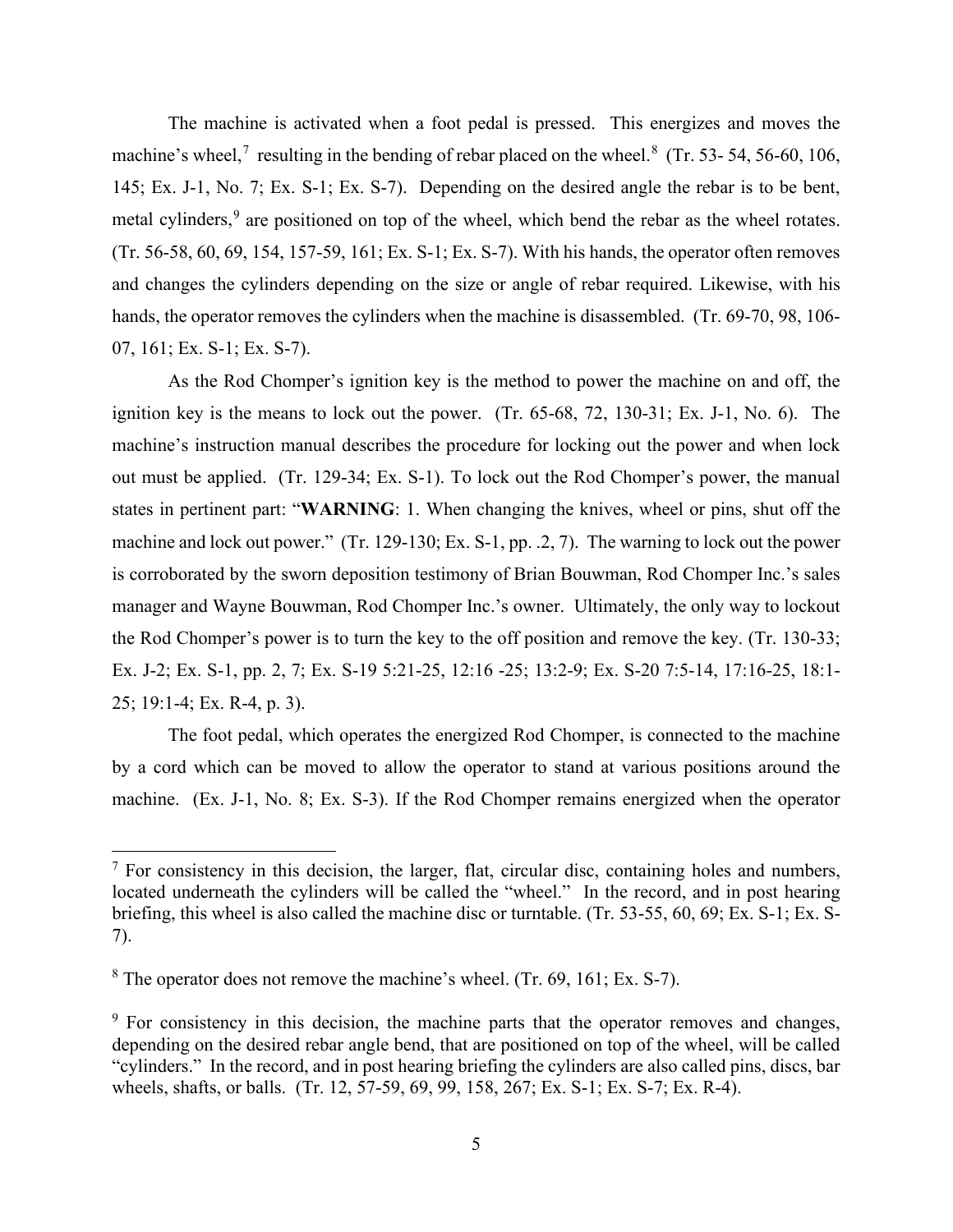removes, changes, or disassembles cylinders from the machine, and the foot pedal is inadvertently pressed or "stepped on," by the operator or someone else, the wheel and cylinders could move. (Tr. 72-73, 105-07, 129-33; Ex. S-1, pp. 2, 7; Ex. S-7; Ex. R-1). To prevent the inadvertent operation of the wheel and cylinders, if the foot pedal is inadvertently pressed, the Rod Chomper must be deenergized and locked out by turning off the machine with the ignition key and removing the key.[10](#page-13-0) (Tr. 129-33, 301, 317, 319; Ex. S-1, pp. 2, 7).

From February 2017 to October 2017, while working on the Jersey City Project, G.N. used the Rod Chomper in excess of thirty times a day, five days a week. (Tr. 60-61; Ex. J-1, Nos. 10, 12). Daily G.N. changed and removed the Rod Chomper's cylinders while the machine was energized. (Tr. 68-71). Daily, for several months before G.N.'s injury, Roy Rock's Project Foreman Brito witnessed G.N. work on the energized Rod Chomper. (Tr. 62-63, 70; Ex. J-1, No. 11; Resp't Br. 4 ¶ 24; 19).

Throughout G.N.'s tenure at Roy Rock, when changing and removing cylinders on the Rod Chomper, the Rod Chomper's energy source was never disengaged and locked out and the ignition key was never removed, including on the day G.N. was injured. (Tr. 68-72, 90). G.N. never turned off the Rod Chomper's power source when removing, changing, or disassembling the cylinders on the machine's wheel. (Tr. 68-72, 90, 107; Ex. S-7).

*The Injury* 

# **! OPERATOR WARNING**

THE FOOT SWITCH YOU ARE USING CANNOT PROTECT YOU FROM SERIOUS INJURY.

YOUR HANDS OR FINGERS CAN BE CRUSHED OR CUT OFF IF THE MACHINE YOU ARE OPERATING DOES NOT HAVE A GUARD OR OTHER WAYS TO KEEP YOU AWAY FROM DANGEROUS MOVING MACHINE PARTS.

(Ex. S-8). The potential hazard presented by the foot pedal is highlighted. No information regarding when or how to lock out the machine is stated on the posted warning. *See also* Ex. S-1, p. 18.

<span id="page-13-0"></span> $10$  A warning is posted, in English and Spanish, on the Rod Chomper, next to the ignition, that reads: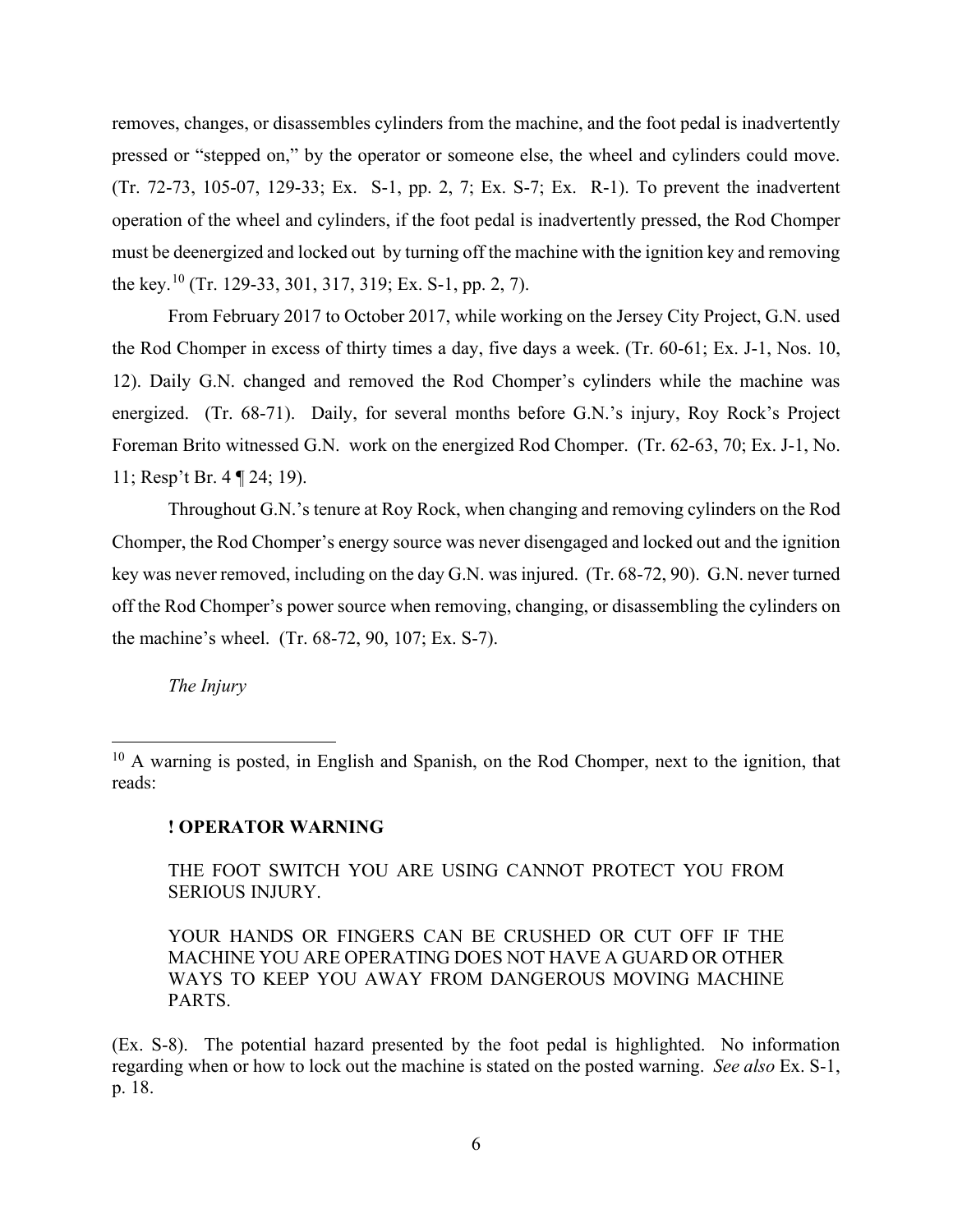On or about October 2, 2017, G.N. was using the Rod Chomper to bend rebar. (Ex. J-1, No. 12). At the end of the workday, G.N. was injured while removing a cylinder from the Rod Chomper, when the machine inadvertently operated causing the cylinder to move "trapping" or catching G.N.'s left hand fingers. Specifically, the Rod Chomper injured three of the G.N.'s fingers, breaking his ring finger and cutting the pinky and middle fingers on his left hand. (Tr. 45- 46, 50-51, 98-100, 105-07, 109, 117; Ex. S-7; Ex. R-1, p. 2.; Ex. R-4, p. 2).

G.N. was removing the cylinder to put it away, disassembling the machine, as there were no more rods to bend. (Tr. 105-07, 267, Ex. R-4, pp. 2-3). In fact, Roy Rock was at the end of the project and the machine was to be moved off site. (Tr. 332-33). As G.N. removed the cylinder the machine remained energized, as G.N. still had rods to cut on the machine. (Tr. 71-72, 89, 107). When G.N. was injured he was the only person working on the machine.<sup>[11](#page-14-0)</sup> (Tr. 99, 117, 121, 238-39).

At the hearing, G.N. credibly testified that he did not know what happened to cause the machine to move as he removed the cylinder with his hand. G.N. recalled that his foot was not on the foot pedal when the machine activated and moved. G.N. acknowledged that if he had stepped on the foot pedal the machine would have moved. <sup>[12](#page-14-1)</sup> (Tr. 50-51, 99, 105-06, 267, 290; Ex. R-4, p. 3).

<span id="page-14-0"></span> $11$  Great weight is given to the testimony of G.N. and his co-worker Munoz, who were present at the time of G.N.'s injury and had direct knowledge of where they were working at that time.

Laborer Munoz testified that working on the Jersey City Project, on occasion, he cut iron rods on the same Rod Chomper machine used by G.N. to bend rods. Munoz also testified that he was working near G.N. at the time of his injury. (Tr. 115-117; Ex. S-2). During the OSHA on-site inspection, there was an apparent miscommunication / misunderstanding between OSHA Compliance Officer (CO) Idrovo and Munoz and G.N. regarding the exact machine Munoz was working on to cut iron bars at the time of G.N.'s injury. (Tr. 258, 265-67, 279-81, 283, 304; Ex. R-4, pp. 2-4). Therefore, information provided by CO Idrovo that Munoz was working on the Rod Chomper at issue in this case, at the time of G.N.'s injury, is given no weight. (Tr. 258, 265-67, 280-81, 283; Ex. R-4).

<span id="page-14-1"></span> $12$  G.N. was a credible witness. G.N. took care to answer the questions asked on direct and crossexamination to the best of his recollection, without exaggeration or embellishment. Recalling the experience of his traumatic injury, G.N.'s candid statement that he did not know how the accident happened is understandable and credited. (Tr. 50-51, 99, 105-06).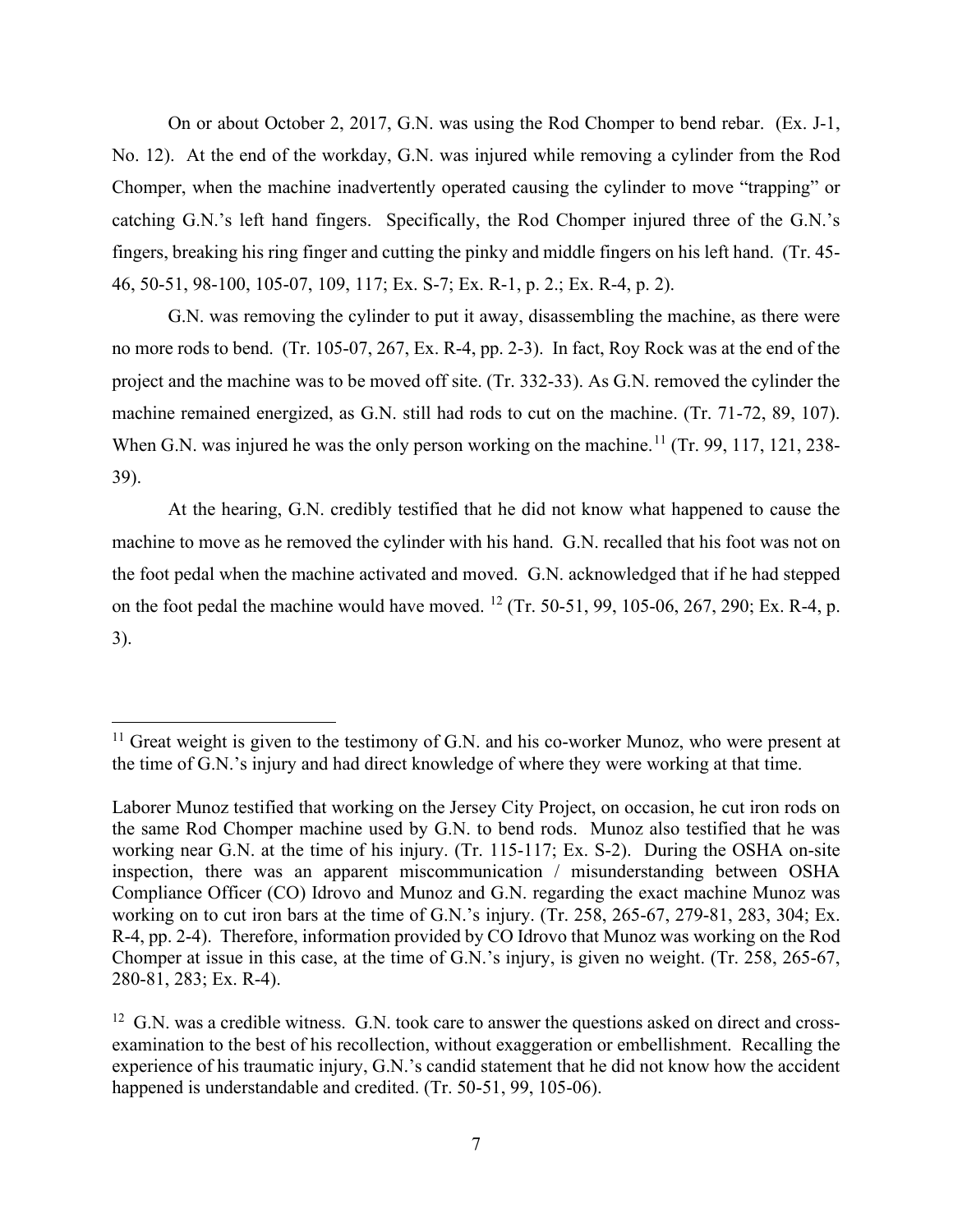Following G.N.'s injury, Safety Officer Quinteros interviewed G.N. Quinteros recalled G.N. stating that "he didn't know how [the accident] happened." G.N. "presumed" he pressed the pedal with his foot and that is how the accident happened. (Tr. 238). As a result of the injury, Quinteros prepared an Incident Investigation Report<sup>[13](#page-15-0)</sup> and contacted OSHA. (Tr. 233-239; Ex. J-1, No. 13; Ex. R-1).

### *The OSHA Inspection*

On October 3, 2017, the day after the injury, OSHA Safety Engineer / Compliance Officer (CO) Idrovo responded to the Jersey City Project worksite to investigate the incident. (Tr. 248- 251, 258; Ex. J-1, No. 14). During the investigation, CO Idrovo conducted an on-site inspection, took photographs, gathered documents, interviewed individuals employed by Roy Rock, including the injured employee, and interviewed the machine manufacturer.  $^{14}$  $^{14}$  $^{14}$  (Tr. 252-74; Ex. R-4) The investigation disclosed that G.N. was injured when removing cylinders, "balls," from the Rod Chomper while the machine was running. G.N. did not know how the machine activated when he was performing this task. G.N. was unaware how to lock out the machine as recommended by the manufacturer.  $^{15}$  (Ex. R-4, p. 4).

<span id="page-15-0"></span><sup>&</sup>lt;sup>13</sup> Safety Officer Quinteros prepared an Incident Investigation Report concerning G.N.'s worksite injury. (Ex. R-1). Quinteros prepared the report based on his interview of G.N., approximately forty minutes after G.N. suffered a severe injury to his left hand, while G.N. was in the hospital for treatment. This interview took place in the stressful period immediately following G.N.'s injury. Respondent offered this report into evidence, not for the truth of the information asserted in the report, but for Respondent's understanding of what occurred. (Tr. 234). The report was received into evidence as a business record and to show Respondent's understanding. (Tr. 239). Statements in the report attributed to G.N. are hearsay and are so weighted. *See Morrison-Knudsen, Inc*., 13 BNA OSHC 1121, 1126 (No. 80-345, 1987) (noting the fact that testimony was hearsay when deciding the weight to accord it).

<span id="page-15-1"></span><sup>&</sup>lt;sup>14</sup> Overall, I find CO Idrovo's hearing testimony credible. I observed his sincere effort to carefully answer the questions he was asked on direct and cross-examination. CO Idrovo's hearing testimony is substantially corroborated by the OSHA Investigation Safety Narrative and the testimony of witnesses with first-hand knowledge of the case facts. (Tr. 248-310; Ex. J-1, No. 14, Ex. R-4). Respondent's assertion that the Secretary's case is derived from the inconsistencies in CO Idrovo's inspection findings and opinions is rejected as meritless. (Resp't Br. at 15-17).

<span id="page-15-2"></span><sup>&</sup>lt;sup>15</sup> With the investigation concluded, CO Idrovo determined that Roy Rock violated the general duty clause, section 5(a)(1) of the OSH Act. Subsequently, CO Idrovo learned that the original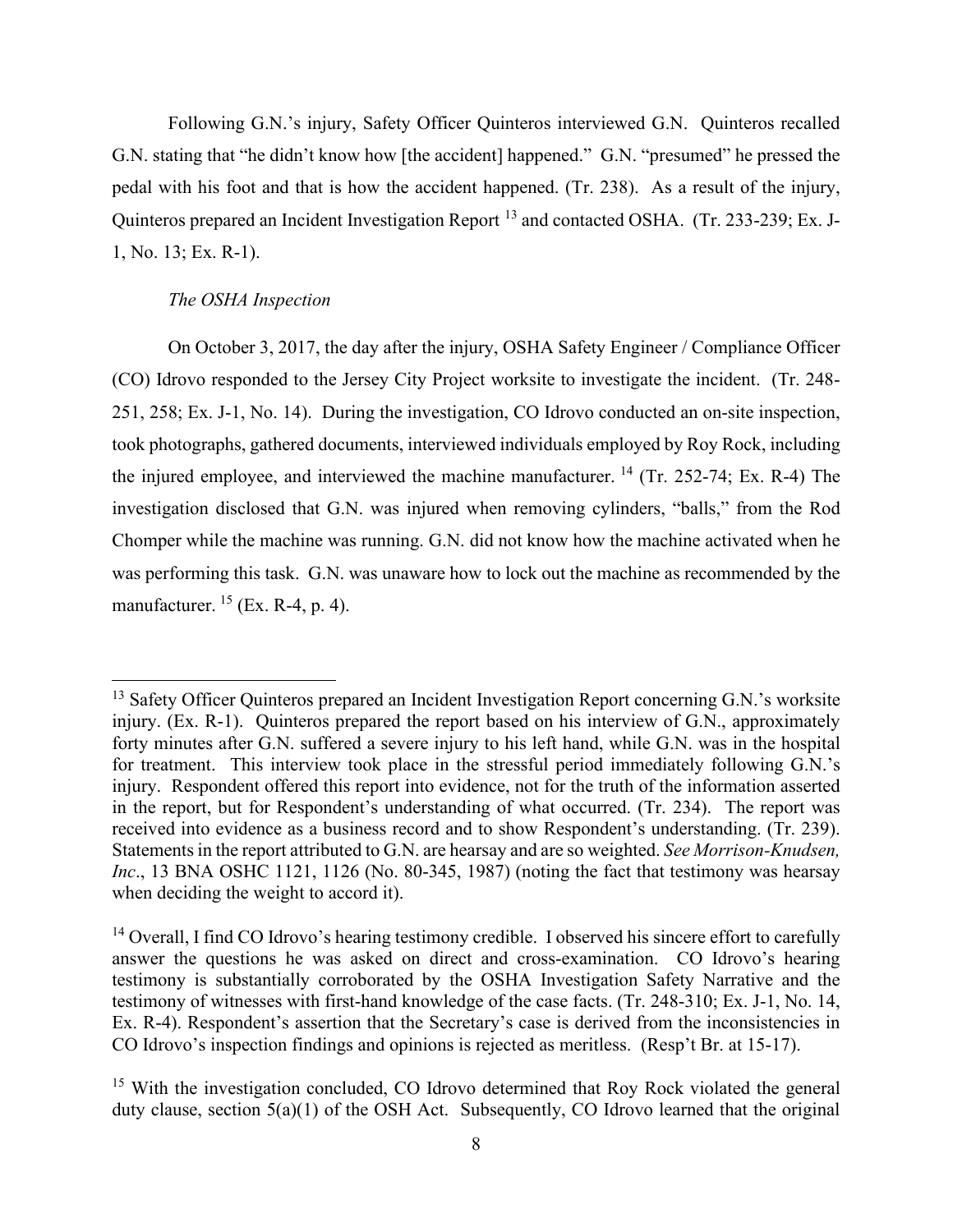## *Roy Rock's Workplace Safety Rules and Safety Training Program*

Roy Rock neither had nor enforced any work rules relating to the operation of the Rod Chomper or the removal of its cylinders. (Tr. 166, 199). Roy Rock's Safety Officer Quinteros specifically testified that there were no rules relating to the rebar bending machine. (Tr. 163, 166, 173, 199, 204). Roy Rock employees G.N and Munoz testified that they were not aware of any work rules related to lock out of the Rod Chomper.<sup>16</sup> (Tr. 71-75, 87, 119-120).

When G.N. worked on the Jersey City Project, there were no work rules in Roy Rock's Safety Orientation, Rebar Bender Machine Safety Training, Safety Plan, Safety Reports,<sup>[17](#page-16-1)</sup> or Safety Toolbox Talks that specifically related to locking out the Rod Chomper's power. (Tr. 78, 166-67, 104, 175-176, 210; Ex. S-9; Ex. S-11; Ex. S-13; Ex. S-17; Ex. R-7) The lack of work rules related to Rod Chomper lock out is corroborated by Roy Rock's failure to enforce or discipline employees for not locking out the Rod Chomper when changing and removing cylinders on the energized machine.  $18$  (Tr. 75-76).

Respondent incorrectly places great weight on the deposition statements of CO Idrovo regarding the appropriate legal theory for the Secretary to advocate in this case. Likewise, Respondent incorrectly places great weight on CO Idrovo's statements regarding whether Roy Rock violated any OSHA general industry or construction standard regarding training or LOTO. (Tr. 230-32, 286-98, 302; Resp't Br. 9-10, ¶¶ 53, 54.) Respondent's narrow focus on the compliance officer's statements is misplaced. The Secretary and the Commission are not bound by the legal conclusions of the OSHA compliance officer. *See Kasper Wire Works, Inc. v. Sec'y of Labor*, 268 F.3d 1123, 1128 (D.C. Cir. 2001) ("the Commission is not bound by the representations or interpretations of Compliance Officers"); *Nat'l Realty & Constr. Co. v. OSHRC*, 489 F.2d 1257, 1264 (D.C. Cir. 1973) (the Secretary is not bound by the "narrow construction of citations issued by his inspectors," compliance officers who are not legal professionals).

<span id="page-16-0"></span><sup>16</sup> Laborer Munoz recalled receiving general information regarding use of the Rod Chomper, during talks and speeches, including to use the goggles and a mask at all times, to pay attention where the rod is going, and to make sure the chips don't fall on anybody. (Tr. 119). *See* note 20.

<span id="page-16-1"></span><sup>17</sup> The worksite Safety Reports, in Part 6: Concrete and Masonry Construction, include no Rod Chomper rebar bending machine lock out rule or requirement. (Tr. 210; Ex. S-17, p. 37; Ex. R-7, pp. 6, 23, 32).

<span id="page-16-2"></span><sup>18</sup> No work rules specific to the Rod Chomper or Rod Chomper lock out were offered into evidence. The record reveals that Respondent had general rules regarding machine

citation had been amended to allege a violation of 29 CFR § 1926.702(j)(1). (Tr. 275-276). *See* Note 2 above.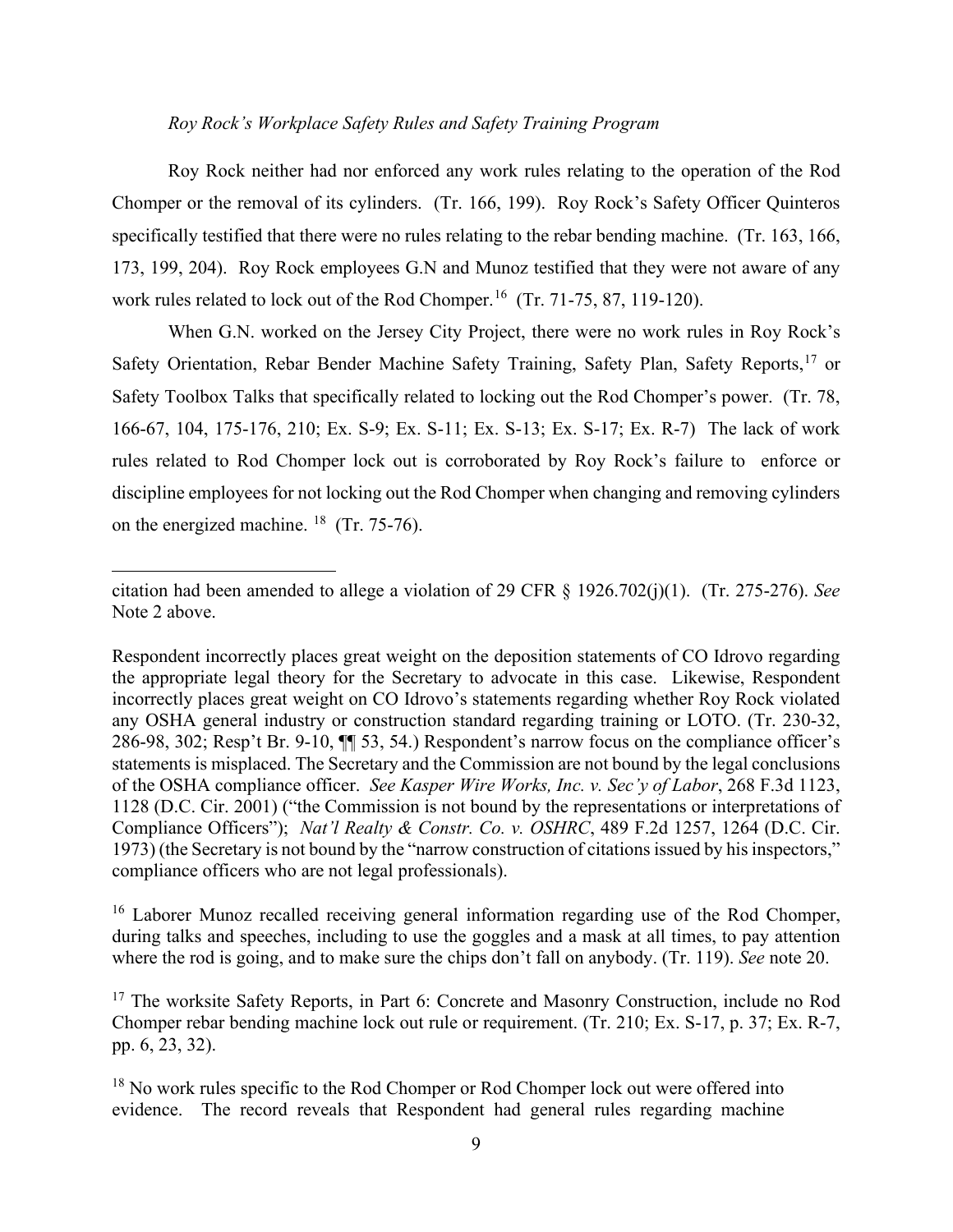The record reveals that although Roy Rock had a generalized safety program, it was lacking regarding the Rod Chomper. (Tr. 77-78, 85, 210, 222; Ex. S-9; Ex. S-11; Ex. S-13; Ex. S-17; Ex. R-7). Roy Rock did provide generalized training on the Rod Chomper pertaining to eye and hand protection. (Tr. 79-80, 119). *See* note 20.

The record reveals that G.N. was never properly trained on safe Rod Chomper use, including locking out the power when changing, removing, or disassembling the machine's cylinders. (Tr. 71-75, 78, 81-83, 85, 270-71; Ex. S-9). Although Roy Rock's Project Foreman Brito daily observed G.N. use the Rod Chomper to bend rebar, neither Brito nor any other Roy Rock supervisor ever informed G.N. how to properly lockout the machine when changing or removing cylinders, including the need to turn off the machine's power. (Tr. 71-73, 75, 164-65; Ex. J-1, No. 11; Ex. 17, p. 6).

More specifically, the credible record evidence reveals that Roy Rock's Rod Chomper training did not include a discussion regarding how and when to properly turnoff and lockout the Rod Chomper's power. (Tr.71-81, 87-88, 119-20, 164-66, 175-76; 222; Ex. S-9). Roy Rock employees G.N. and Munoz had specific corroborating recollections that the topic of lockout was not included in the training. <sup>[19](#page-17-0)</sup> (Tr. 71-81, 87-89, 119-120). Roy Rock's February 6, 2017 Rebar

Machine Operations

(Tr. 166-67, 173, 199-202, 204, 320-21; Ex. S-15, p. 3; Ex. S-16; Ex. S-17).

guarding and equipment operation. After the OSHA inspection, Safety Officer Quinteros submitted to OSHA AAD Flynn two generic work rules to support Respondent's employee misconduct defense, as follows:

<sup>•</sup> Avoid leaving an unattended machine running unless it is fully guarded and intended to operate continuously in a safe mode.

<sup>•</sup> Do not operate equipment for which you have not been trained and authorized. If you have questions about the safe operation of a machine, contact your Foreman or the office immediately.

<span id="page-17-0"></span> $19$  At the hearing, Safety Officer Quinteros testified that he was "pretty sure" Rod Chomper training included the topic of locking out the machine. (Tr. 165, 176; Ex. S-9). Quinteros's memory was uncertain and his testimony was hesitant regarding the inclusion of this specific topic in the Rod Chomper training. Quinteros's uncertain testimony regarding Rod Chomper training is not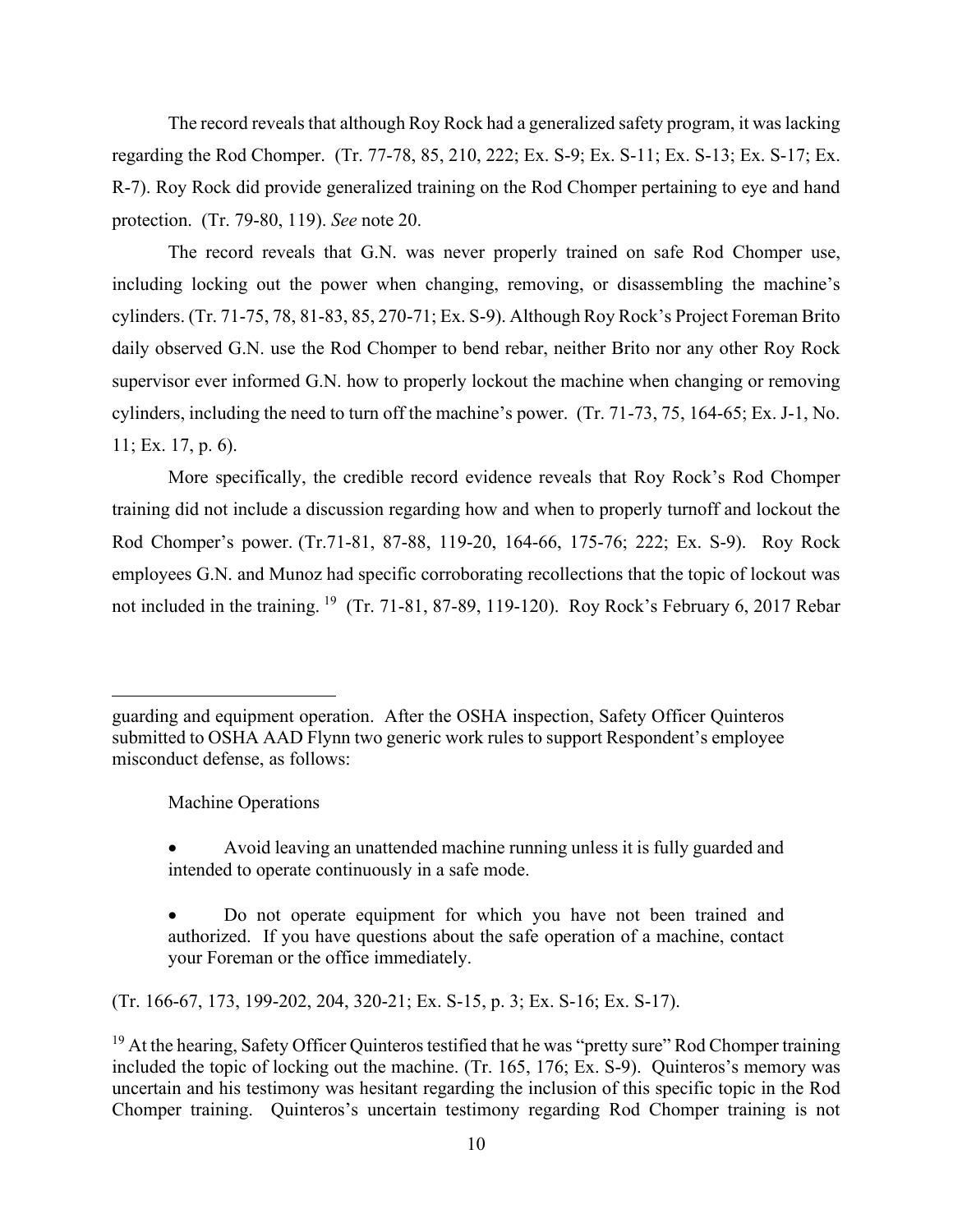Bender Machine Safety Training outline does not include the topic of machine lock out or power shut off when changing cylinders. [20](#page-18-0) (Ex. S-9). OSHA Assistant Area Director (AAD) Flynn testified that during the OSHA inspection, he and safety officer Quinteros discussed lock out of the Rod Chomper, including removal of the ignition key During their discussion, Quinteros was uncertain the Rod Chomper had a key, until AAD Flynn showed Quinteros an inspection photo of the Rod Chomper's ignition key.<sup>21</sup> (Tr. 316-17, 325; Ex. S-3; Ex. S-8). Safety officer Quinteros's lack of knowledge on the basic functionality of the Rod Chomper is strong evidence that he did not provide lock out training regarding the Rod Chomper.

Further support for the finding that Roy Rock's Rod Chomper training did not include a discussion regarding how and when to lockout the machine's power is found in Roy Rock's safety documents. [22](#page-18-2) Before G.N.'s injury, Roy Rock did not create any safety documents pertaining to

<span id="page-18-0"></span><sup>20</sup> The Rov Rock Rebar Bender Machine Safety Training form, dated February 6, 2017, lists the following summary of topics covered during the training.

- 1. Read and Understand the Instruction Manual.
- 2. Wear Safety Goggles, Gloves and Protective Footwear.
- 3. Be Careful About Hand Placement.
- 4. Warm up Machine for a Few Minutes in Cold Weather.
- 5. Hold the Bar Parallel to the Bender before Bending.
- 6. Operate the Foot Pedal Carefully.
- 7. Operate the Rebar Bender Only If You are Fit to Do So.

Safety Officer Quinteros, G.N., laborer Munoz and six others signed the February 6, 2017 form. (Ex. S-9).

<span id="page-18-1"></span> $21$  Safety Officer Quinteros was present throughout the hearing as Respondent's representative. (Tr. 6-7, 315, 332). Quinteros did not rebut OSHA AAD Flynn's testimony regarding this discussion.

<span id="page-18-2"></span> $^{22}$  After G.N.'s injury, Rod Chomper Sales Manager Brian Bouwman visited Roy Rock's worksite on January 29, 2018 to explain how the Rod Chomper machine operates. His statements lasted

credited. G.N. and Munoz's specific recollection that they did not receive Rod Chomper lock out training is credited. (Tr. 71-81, 87-89, 119-120).

Further, Respondent's contention that G.N. was instructed to turn off the power to the Rod Chomper when changing cylinder "as a matter of caution," is rejected as not supported by credited testimony. (Resp't Br. 15; Resp't Reply Br. 3).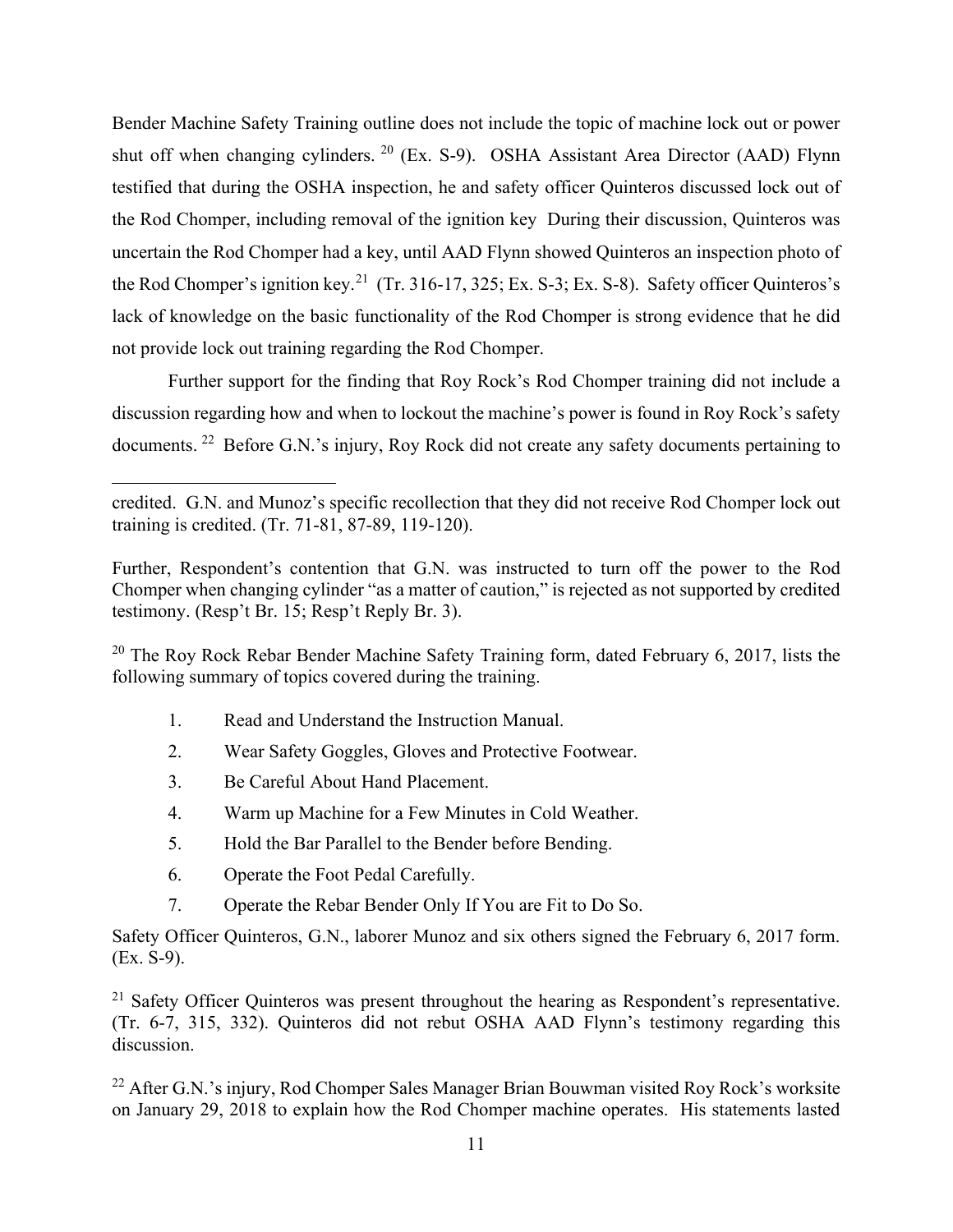turnoff and lock out of the Rod Chomper's power when changing or removing cylinders. <sup>[23](#page-19-0)</sup> (Tr. 220, 222; Ex. S-9; Ex. S-11; Ex., S-13; Ex. S-17; Ex. R-7).

Roy Rock never verified its employees' competence or knowledge regarding proper lockout procedures and safe use of the Rod Chomper.<sup>[24](#page-19-1)</sup> (Tr. 87-89, 120). G.N.'s primary language is Spanish. (Tr. 44-45). G.N. cannot read documents written in English. [25](#page-19-2) G.N. was never told to review and comprehend the Rod Chomper's instruction manual. (Tr. 83, 86-87; Ex. S-1). An instruction to review the Rod Chomper's instruction manual would have provided no insight to Roy Rock's Spanish speaking employees, including G.N. and Munoz. [26](#page-19-3) (Tr. 44-45, 111). The Rod Chomper instruction manual is exclusively written in English. (Tr. 80, 82, 128, 133-134, 220; Ex. S-1).

- 8. Shut the machine off and lock it out when changing shafts as the manual requires.
- 9. General information about the maintenance of the equipment.

(*Compare* Ex. S-9 *with* Ex. S-10).

about three or four minutes. He would not characterize his statements regarding how the machine operates as a "training session." The Roy Rock document entitled "Rebar Bender Machine Safety Training," dated January 29, 2017, is incorrectly dated; a typographical error. The correct date is 2018. No Rod Chomper representative visited Roy Rock's worksite in 2017. (Tr. 212-13; Ex. J-2; Ex. S-10; Ex. S-19, pp.7:11-25; 8:1-15; 10:21-25;11:1-24; 13:18-25;14:1-4.).

<span id="page-19-0"></span> $23$  Only after G.N.'s injury did Roy Rock include lock out of the Rod Chomper's power in its training document outline. (Tr. 222). In addition to the "summary of topics" listed on the Roy Rock Rebar Bender Machine Safety Training form, dated February 6, 2017, the Roy Rock Rebar Bender Machine Safety Training form dated January 29, 20[18], includes two additional topics:

<span id="page-19-1"></span><sup>&</sup>lt;sup>24</sup> Absent Roy Rock's verification of an employee's knowledge regarding operation of the Rod Chomper, G.N.'s prior experience working with the Rod Chomper machine, at a different employer, does not establish G.N.'s knowledge of Rod Chomper lock out procedures. (Tr. 81, 97- 98, 241).

<span id="page-19-2"></span> $25$  The instruction on the 2017 Rebar Bender Machine Safety Training document, to "Read and Understand the Instruction Manual," written in English, was meaningless and unhelpful to G.N. (Ex. S-1; Ex. S-9). *See* note 20.

<span id="page-19-3"></span> $^{26}$  G.N. and Munoz testified at the hearing with a Spanish language interpreter. (Tr. 43-44, 111).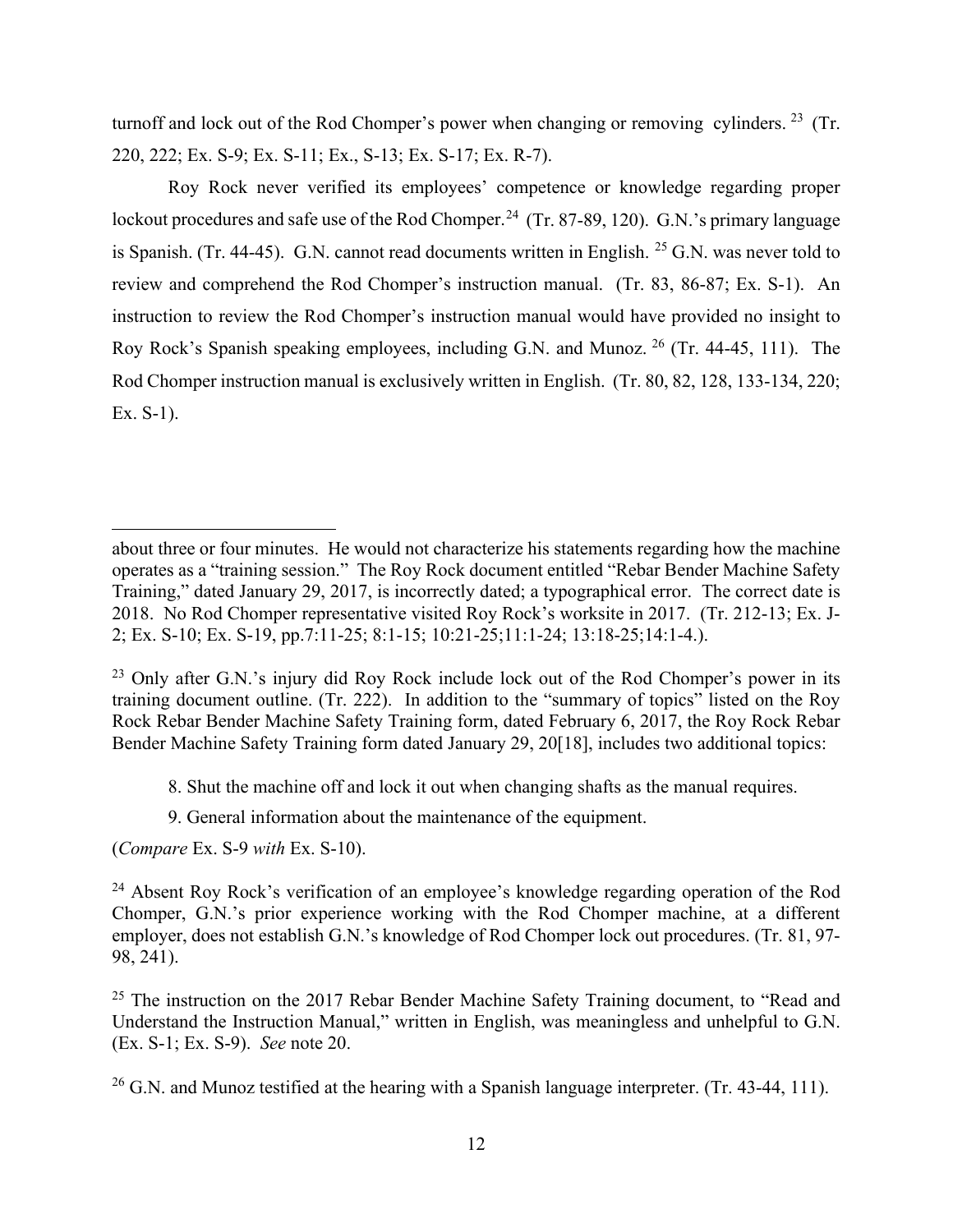#### **Discussion**

In order to establish a violation of a safety standard under the OSH Act, in this case standard 29 C.F.R.  $\S$  1926.702(j)(1), the Secretary must prove by a preponderance of the evidence that: (1) the cited standard applies; (2) the employer failed to comply with the terms of that standard; (3) employees had access to the violative condition covered by the standard; and (4) the employer knew, or with the exercise of reasonable diligence could have known, of the violative condition. *Astra Pharm. Prods*., 9 BNA OSHC 2126, 2129 (No. 78-6247, 1981), *aff'd in relevant part,* 681 F.2d 69 (1st Cir. 1982).

Citation 1, Item 1 alleges a serious violation of 29 C.F.R. § 1926.702(j)(1).<sup>[27](#page-20-0)</sup> This item alleges that, on or about October 2, 2017, Roy Rock employees were permitted to perform maintenance and repair activity on the Rod Chomper machine, without locking out the machine's power, when the inadvertent operation of the Rod Chomper could occur and cause injury. This failure to lock out the machine's power resulted in Roy Rock's employees being exposed to potentially hazardous energy and a high severity injury. This failure did cause serious physical harm to G.N.

# *1. Applicability and Violation*

The parties agree that Respondent was performing concrete and masonry services on the Jersey City Project construction site. (Ex. J-1, Nos. 1, 2, 3). Therefore, the Subpart Q – Concrete

Specifically,

Amended Complaint, ¶ V.

<span id="page-20-0"></span><sup>&</sup>lt;sup>27</sup> Citation 1, Item 1, alleges that, in violation of 29 C.F.R. § 1926.702(j)(1):

Employees were permitted to perform maintenance or repair activity on equipment used for concrete and masonry construction activities where the inadvertent operation of the equipment could occur and cause injury, and potentially hazardous energy sources had not been locked out and tagged.

Location: Van Vorst St., Jersey City, NJ. An employee's fingers were injured when he was taking off a bar wheel from the Rod Chomper machine (Serial No. 3828, Model CBRPTDllD), at the rebar bending side of machine, while another employee was cutting at the other end of the machine. The machine's power was not shut off or locked out; on or about 10/2/2017.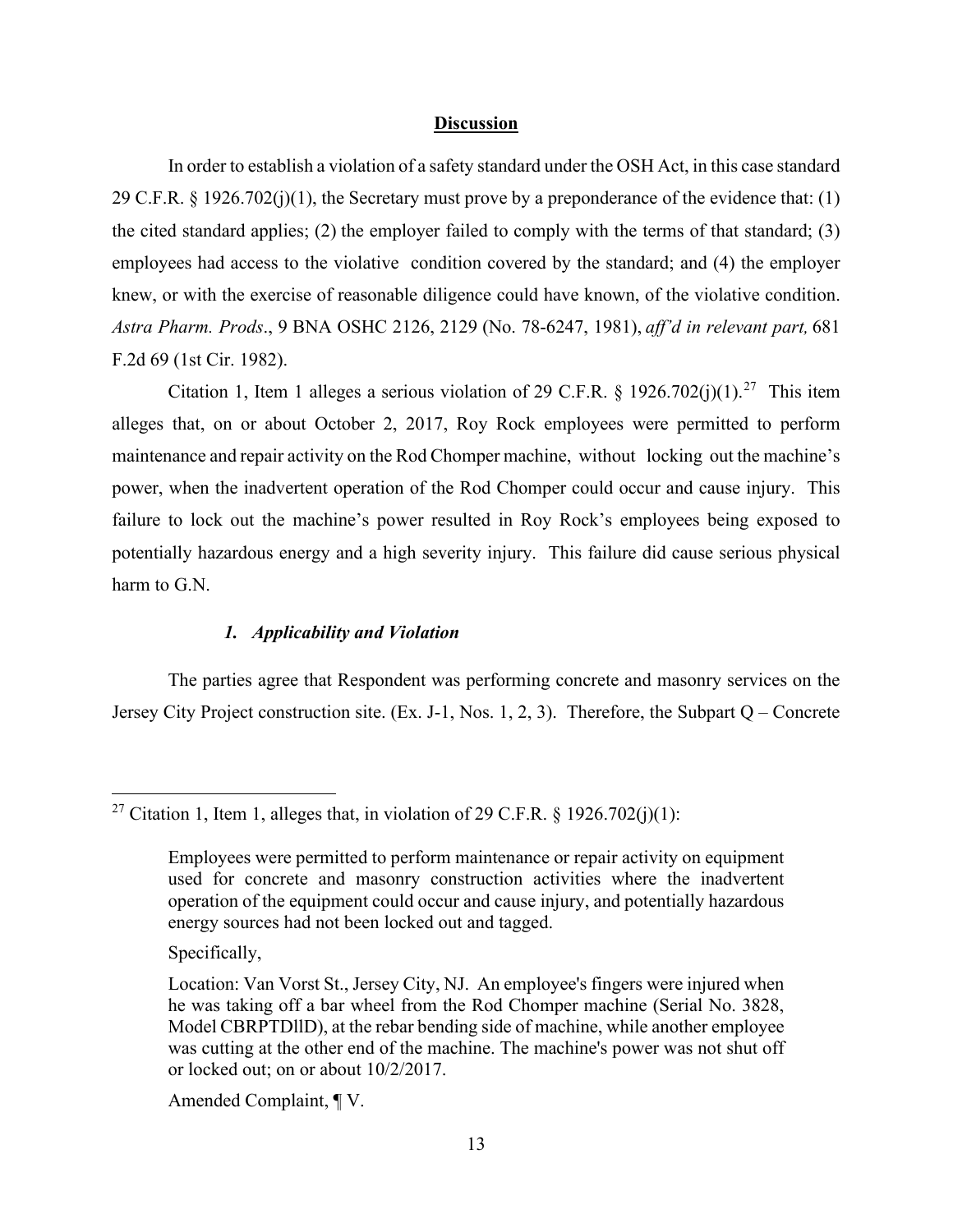and Masonry Construction standards were applicable to Respondent's Project worksite.<sup>28</sup> Subpart Q standard 29 C.F.R. § 1926.702 sets forth the requirements for equipment and tools used by construction employees working on concrete and masonry construction worksites. Specifically, Subpart Q, standard 29 C.F.R. § 1926.702(j)(1) concerns the lockout / tagout procedures required as follows:

No employee shall be permitted to perform maintenance or repair activity on equipment (such as compressors, mixers, screens or pumps used for concrete and masonry construction activities) where the inadvertent operation of the equipment could occur and cause injury, unless all potentially hazardous energy sources have been locked out and tagged.

The Secretary contends that standard 29 C.F.R.  $\S$  1926.702(j)(1) is applicable to Respondent's Jersey City Project worksite. The Rod Chomper is equipment covered by the standard, as inadvertent operation can occur. Respondent violated this standard when G.N., on the day he was injured, removed a cylinder from the Rod Chomper's wheel, while the machine remained energized, without locking out the Rod Chomper's potentially hazardous energy sources. Removing and disassembling the cylinder from the machine's wheel, G.N. engaged in maintenance activity covered by the standard. The Secretary contends that the Rod Chomper's hazardous energy sources are locked out by turning the ignition key to the off position, removing the key from the ignition, and securing the key. (Sec'y Br. 2, 7, 10, 15, 28; Sec'y Reply Br. 1-6).

Respondent contends that standard 29 C.F.R.  $\S$  1926.702(j)(1) is not applicable to the Jersey City Project worksite. (Resp't Br. 12-15; Resp't Reply Br. 1-5). First, Respondent contends that the Rod Chomper rebar bending machine is not equipment as identified in the standard because it cannot be inadvertently operated. (Resp't Br*.* 12-14; Resp't Reply Br. 3-5). Second, Respondent contends that the cited standard is not applicable to the hazard cited in this case because G.N. was not maintaining or repairing the Rod Chomper when he was injured. (Resp't Br*.* 6, 14-15; Resp't

<span id="page-21-0"></span><sup>28</sup> Standard 29 C.F.R. § 1926.700(a) states:

*Scope and application*.

This subpart sets forth requirements to protect all construction employees from the hazards associated with concrete and masonry construction operations performed in workplaces covered under 29 C.F.R. Part 1926. In addition to the requirements in Subpart Q, other relevant provisions in Parts 1910 and 1926 apply to concrete and masonry construction operations.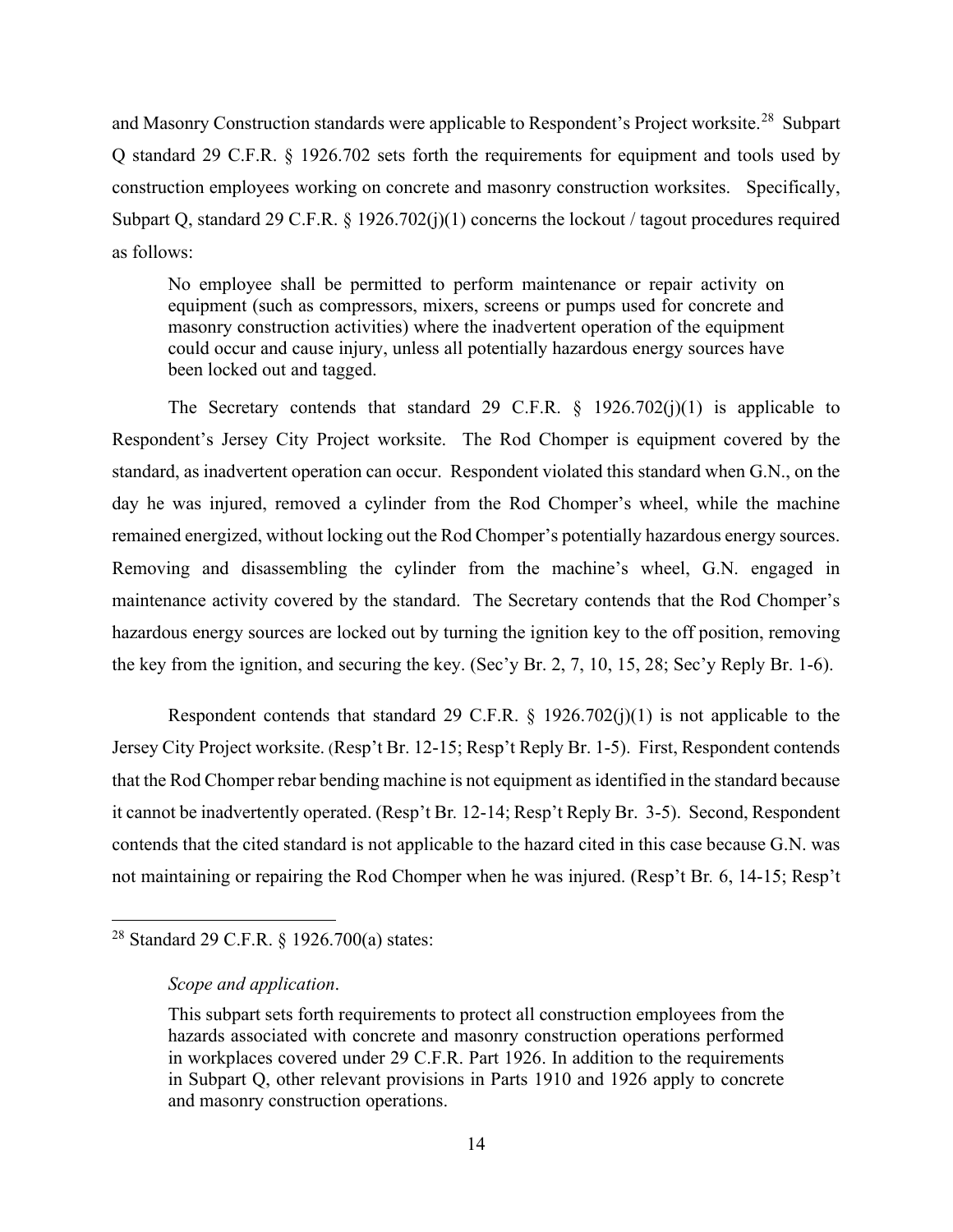Reply Br. 1-3). Respondent contends that OSHA's construction industry standards do not require lock out of the Rod Chomper, or removal of the ignition key, when an employee changes cylinders, during normal construction operations. (Resp't Br. 3, ¶ 21; 8, ¶ 50; 14-15; Resp't Reply Br. 3-4; Tr. 163, 220).

#### *Regulatory Interpretation.*

Respondent disputes the applicability of standard 29 C.F.R. § 1926.702(j)(1) to the Rod Chomper used on Roy Rock's Jersey City Project and to the work performed by Respondent employee G.N. on the day he was injured. <sup>29</sup> Therefore, the meaning of standard [29](#page-22-0) C.F.R.  $§1926.702(i)(1)$  must be determined.

When interpreting a standard, the first consideration is the plain text of the standard. "If the meaning of the [regulatory] language is 'sufficiently clear,' the inquiry ends there." *Davey Tree Expert*, 25 BNA OSHC 1933, 1934, 1937 (No. 11-2556, 2016), quoting *Beverly Healthcare-Hillview,* 21 BNA OSHC 1684, 1685 (No. 04-1091, 2006), *aff'd in relevant part*, 541 F.3d 193 (3d Cir. 2008). The regulatory language is considered ambiguous where the meaning is "not free from doubt." *Martin v. OSHRC* (*CF&I*), 499 U.S. 144, 150-51 (1991). Where the regulatory language is ambiguous, the Secretary's interpretation of its own regulations is "entitled to substantial deference" where the interpretation is "consistent with the regulatory language and is otherwise *reasonable*." *Id*. at 150, 156, 158 (emphasis in original). When considering the reasonableness of the Secretary's interpretation, the Commission may consult the regulation's preamble, the promulgation of interpretive rules, and agency enforcement guidelines*. Id.* at 157.

"Where the language of the standard itself is not explicit on the matter in issue," the Commission will look to the standard's legislative history. *Superior Rigging & Erecting Co*., 18 BNA OSHC 2089, 2091 (No. 96-0126, 2000). The preamble to the standard provides the "most authoritative evidence of the meaning of the standard." *Id.; Am. Sterilizer Co.*, 15 BNA OSHC 1476, 1478 (No. 86-1179, 1992)

<span id="page-22-0"></span><sup>&</sup>lt;sup>29</sup> Standard 29 C.F.R. § 1926.702(j)(1) requires that potentially hazardous energy sources be locked out and tagged. Lock out is a necessary predicate to tagging. There is no dispute that the Rod Chomper was not tagged. Therefore, the focus of the decision analysis is on the standard's applicability to the operation of the Rod Chomper on Respondent's Project worksite and the requirement for machine lock out.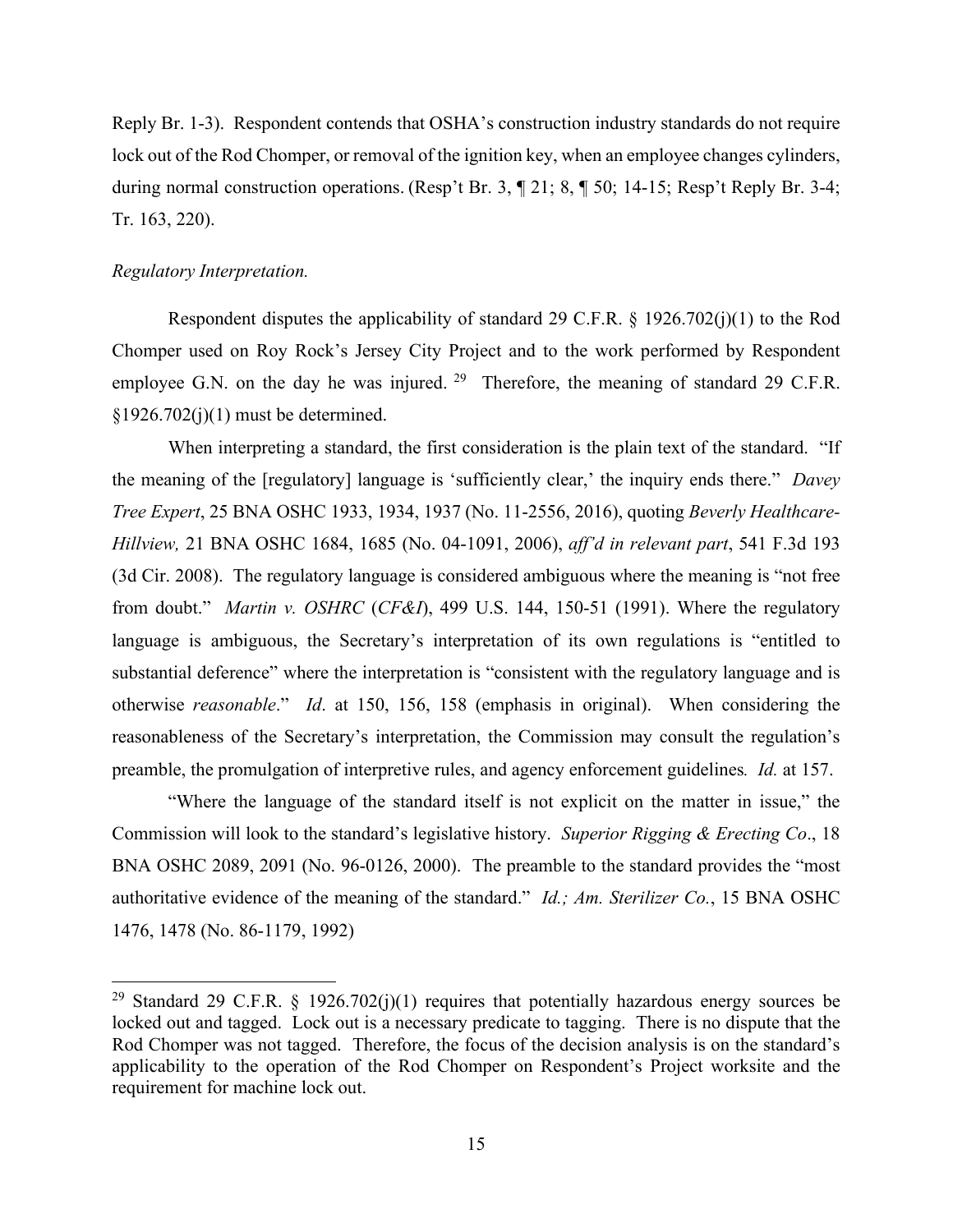When interpreting terms that are disputed, the Commission looks to "the provisions of the whole law, and to its object and policy." *Phoenix Roofing, Inc.,* 17 BNA OSHC 1076, 1077 (No. 90-2148, 1995). The Commission applies the rule of statutory construction that "each part or section should be construed in connection with every other part or section so as to produce a harmonious whole." *Morrison-Knudsen Co. / Yonkers Contracting Co*., 16 BNA OSHC 1105, 1108 (No. 88-572, 1993) (citation omitted). *See Davey Tree*, 25 BNA OSHC at 1934. *See generally, Gen. Motors, Delco Chassis Div.*, 17 BNA OSHC 1217, 1220 (No. 91-2973, 1995) (consolidated) (effect must be given to every clause and word in defining a standard's application), *aff'd*, 89 F.3d 313 (6th Cir. 1996).

*The Rod Chomper is equipment covered by the standard, where the inadvertent operation of the equipment could occur and cause injury.* 

The parties disagree regarding whether the Rod Chomper rebar bending machine is equipment that can be inadvertently operated as identified in the standard. The Secretary contends that by the "plain terms" of standard 29 C.F.R.  $\S$  1926.702(j)(1), the Rod Chomper is equipment covered by the standard. The energized Rod Chomper will inadvertently operate if someone unintentionally or accidentally presses, or steps on, the foot pedal causing the wheel to rotate. (Sec'y Br. 10-11).

Respondent contends that the Rod Chomper is not equipment as identified in the standard, because it cannot be inadvertently operated.  $30\,$  $30\,$  (Resp't Br. at 12-14). Respondent's contention is rejected.

<span id="page-23-0"></span><sup>&</sup>lt;sup>30</sup> Respondent has misplaced reliance on an administrative law judge decision, regarding a nonprecedential, unreviewed, LOTO citation item. *O'Brien Concrete Pumping, Inc.,* No. 98-0471, 1999 WL 40880 (O.S.H.R.C.A.L.J., Jan. 29, 1999) (alleged violation of 29 C.F.R §1926.702(j)(1)). (Resp't Br. 14). The alleged LOTO violation adjudicated in the administrative law judge decision is non-precedential as it was not directed for review before the Commission. *O'Brien Concrete Pumping, Inc*., 18 BNA OSHC 2059, 2059 n.2 (No. 98-0471, 2000). *See Dick Corp*., 7 BNA OSHC 1951, 1951 n.1 (No. 16193, 1979) (Sections of an administrative law judge's decision regarding unreviewed citation items are accorded the significance of an unreviewed judge's decision.); *Leone Constr. Co*., 3 BNA OSHC 1979, 1981 (No. 4090, 1976) (An unreviewed administrative law judge decision is not binding precedent for the Commission.).

Further, Respondent mistakenly tries to analogize the Rod Chomper with an auger in *O'Brien*. The Rod Chomper is operated by a foot pedal, which can be unintentionally stepped on causing the inadvertent operation of the machine. (Tr. 50-51, 54-56, 145; Ex. J-1, No. 7, Ex. S-7). In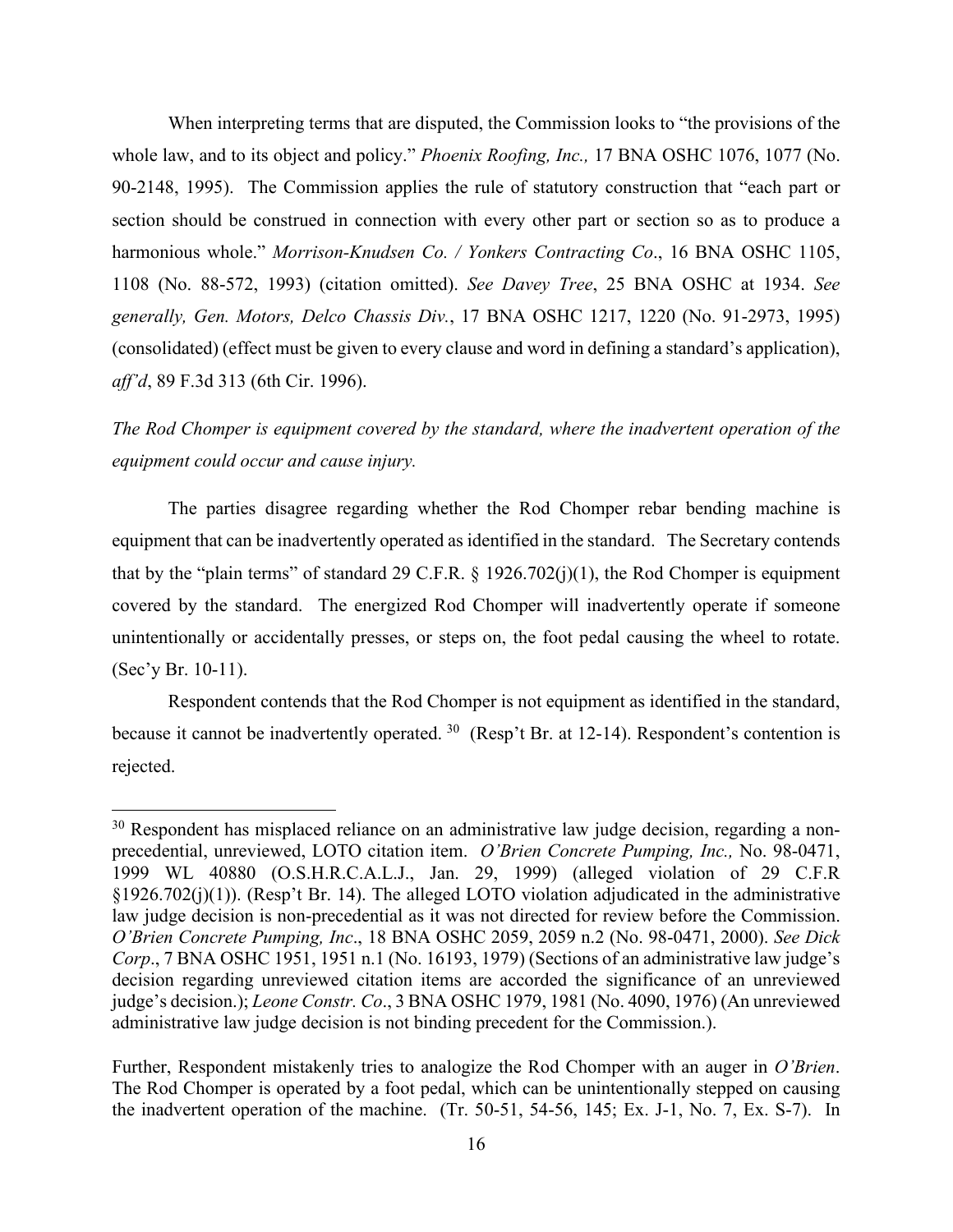The plain text of the standard supports the Secretary's interpretation that the Rod Chomper is equipment where the "inadvertent operation" could occur and cause injury, unless all potentially hazardous energy sources have been locked out. The Secretary notes that the word "inadvertent" means unintentional, noting Webster's New Basic Dictionary, Office edition, 2007. (Sec'y Reply Br. at 4).

The Final Rule preamble to standard 29 C.F.R.  $\S$  1926.702(j)(1) further supports the Secretary's interpretation that the Rod Chomper is equipment covered by the standard. A review of the Preamble reveals OSHA's intended purpose was for the standard to apply to any piece of equipment which could expose an employee to the hazard of inadvertent operation and cause injury. Concrete and Masonry Construction Safety Standards, 53 Fed Reg. 22612, 22624 (June 16, 1988) (to be codified at 29 C.F.R. pt. 1926) (Concrete and Masonry Construction Final Rule preamble)*.* Once the ignition key has been turned, the Rod Chomper is operated by a foot pedal, which if unintentionally pressed or "stepped on" can cause the machine to inadvertently operate and result in severe injury. (Tr. 50-51, 54-56, 145; Ex. J-1, No. 7; Ex. S-7). As such, the Rod Chomper is exactly the type of equipment envisioned by the cited standard.

Respondent contends that because G.N. was the only employee operating the Rod Chomper at the time of his injury, the equipment LOTO standard does not apply to the violation alleged. Relying on one phrase in the Concrete and Masonry Construction Final Rule preamble, Respondent contends that the standard is applicable only when an employee may inadvertently cause the machine to operate when another employee is engaged in machine maintenance or repair.[31](#page-24-0) (Resp't Br. 5, 9, 12-13, 16; Resp't Reply Br. 3). Respondent's contention is rejected.

The Secretary contends that Respondent's reading of the standard is too narrow. The intent of the cited standard was to require any piece of equipment that could be inadvertently activated and cause injury, to be locked out and tagged before maintenance or repair work is performed, regardless of the number of employees involved. The Secretary notes that if the equipment can be

contrast, the record in *O'Brien* disclosed that the auger could not be inadvertently activated without specific intent. *O'Brien,* 1999 WL 40880, at \*2, \*4.

<span id="page-24-0"></span><sup>&</sup>lt;sup>31</sup> The Concrete and Masonry Construction Final Rule preamble states in pertinent part, "The intent" of this requirement is to prevent employee injury due to operation of equipment by persons who may be unaware that an employee is maintaining or repairing the equipment." 53 Fed Reg. at 22624.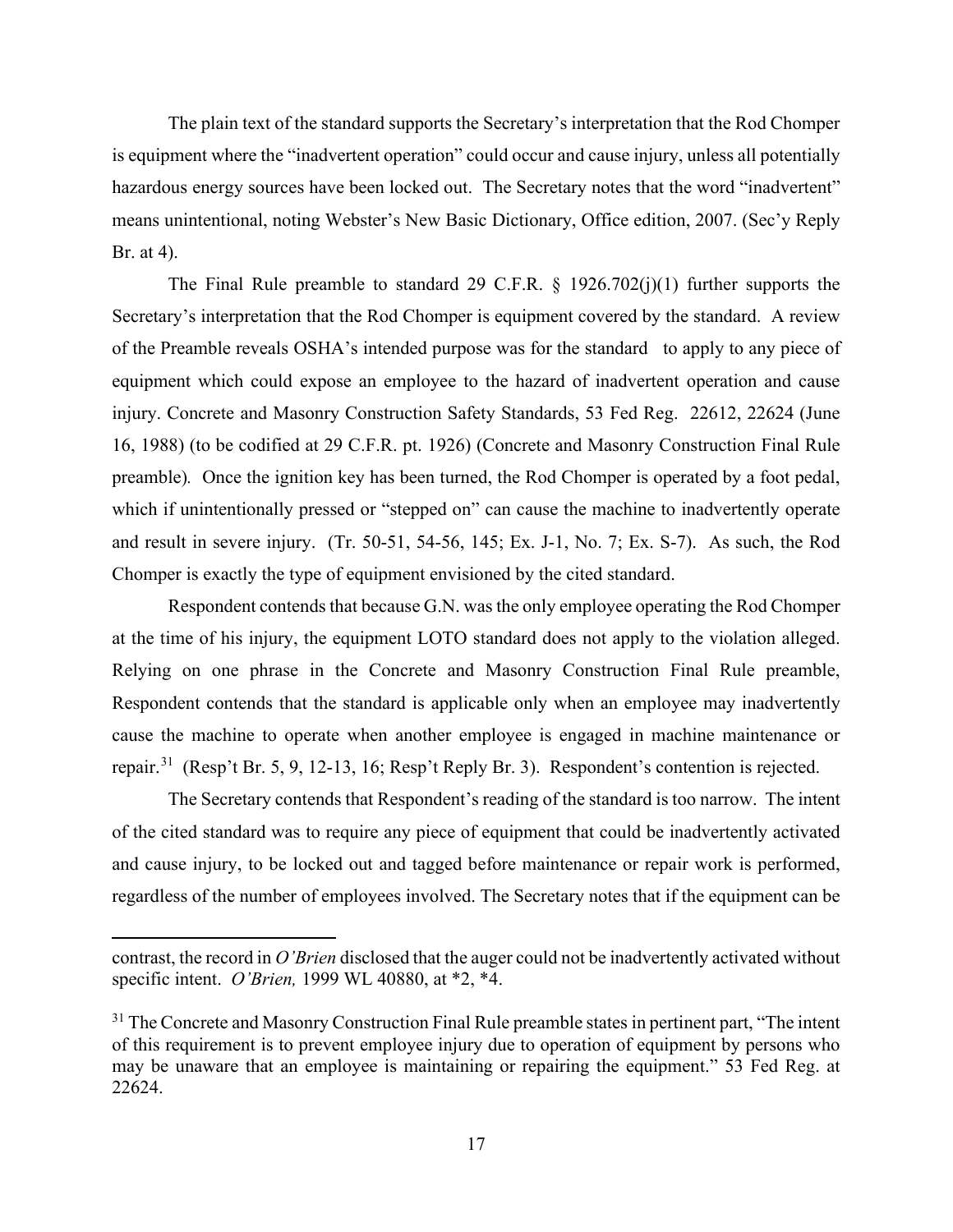operated inadvertently by the employee performing the maintenance or repair activity, the hazard exists, and the standard applies. (Sec'y Reply Br. 4-5) *Cf.* Control of Hazardous Energy Sources (Lockout/Tagout), 54 Fed. Reg. 36644, 36647 (Sept. 1, 1989) (to be codified at 29. C.F.R. pt. 1910) ("Inadvertent activation can occur due to an error on the part of the employee who is conducting the maintenance or servicing activity, or by any other person.") The Secretary's interpretation is reasonable, especially as G.N.'s unintentional actions appear to have caused the inadvertent operation of the Rod Chomper in this case.

Further, Respondent cites Roy Rock mechanic Roberto Morgado's testimony that it is not possible for "stored energy" to inadvertently cause the Rod Chomper's wheel to rotate. (Resp't Br. 13-14; Tr. 136). Mechanic Morgado testified that the Rod Chomper's engine cannot start unless the ignition key is turned to the on position and the foot pedal is pressed. (Tr. 130-31, 145). Here, the Secretary is not claiming that the Rod Chomper was inadvertently activated by stored energy, rather the Secretary claims that the Rod Chomper could be inadvertently operated by someone unintentionally pressing or stepping on the foot pedal while the machine is energized. (Sec'y Reply Br. 3). Mechanic Morgado's testimony, supports the Secretary's contention that the Rod Chomper could be inadvertently operated.

It is undisputed that pressing the foot pedal, even inadvertently, will cause the energized machine to operate and the wheel to rotate. Here, it appears G.N. inadvertently stepped on the foot pedal while removing the Rod Chomper's cylinder, causing injury to his hand. (Tr. 50-51, 106, 145; Sec'y Reply Br. 4-5; Resp't Br. 2, 5, 6). Regardless of his injury, throughout his tenure on Roy Rock's Jersey City Project, daily G.N. was exposed to hazardous energy and the inadvertent operation of the Rod Chomper, as the Rod Chomper was never deenergized or locked out when he changed, removed, or disassembled cylinders on the machine's wheel. (Tr. 71-72, 90, 107, 166).

The Secretary's interpretation that the Rod Chomper is equipment covered by standard 29 C.F.R. § 1926.702(j)(1) is reasonable and entitled to deference. *See CF&I*, 499 U.S. at 150-51.

*Respondent's employee G.N., the injured employee, was engaged in maintenance activities on the Rod Chomper while the machine remained energized, without first locking out the machine.* 

The parties disagree regarding whether G.N., on the day he was injured, was performing maintenance activity on the Rod Chomper when he removed a cylinder from the machine's wheel,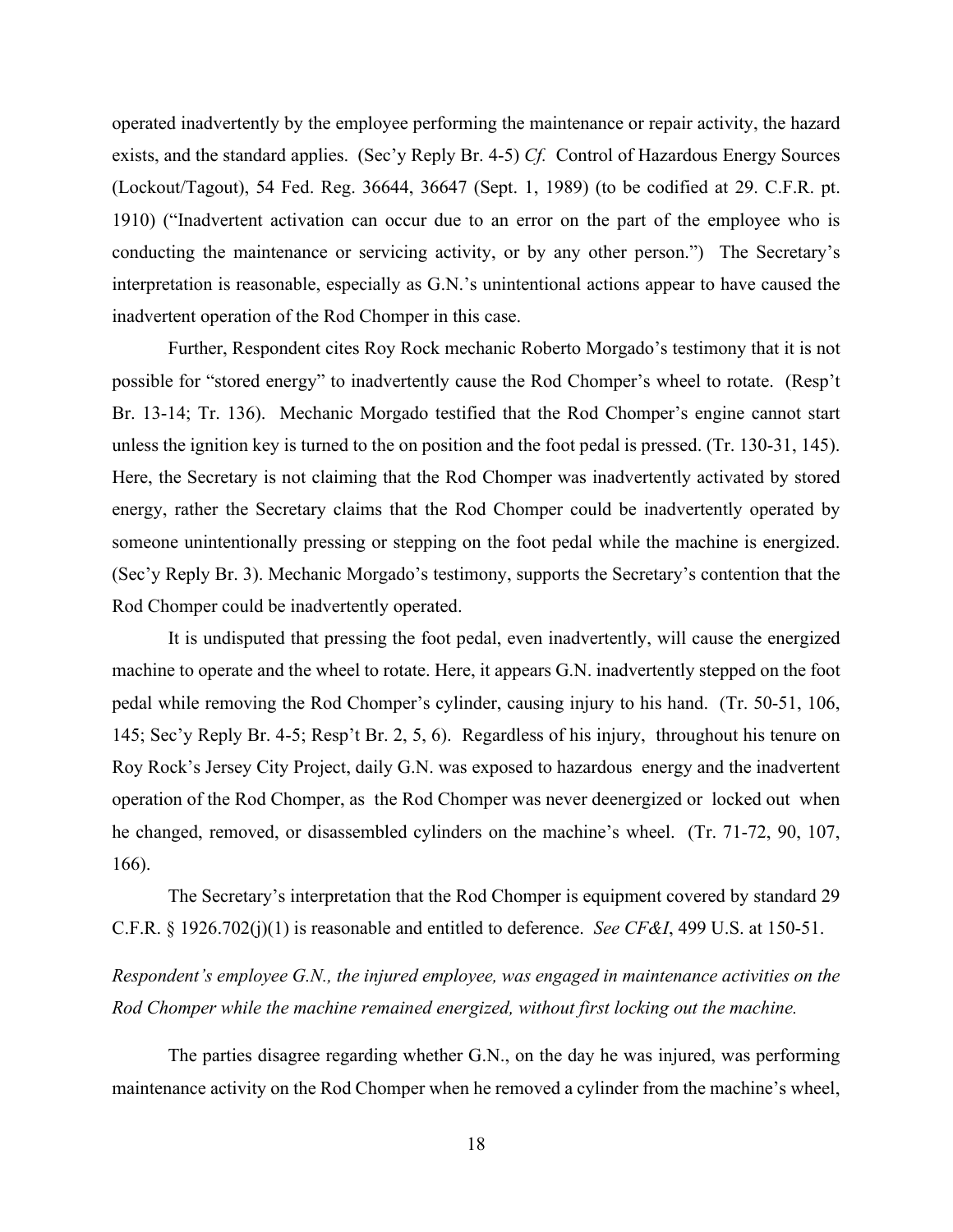disassembling the machine, while the machine remained energized.<sup>[32](#page-26-0)</sup> The Rod Chomper inadvertently operated injuring G.N.'s hand as he removed the cylinder. The Secretary contends that G.N. was engaged in a maintenance activity covered by the standard. (Sec'y Br. 11-12)

Respondent contends that the cited standard is not applicable to the hazard cited because G.N. was neither maintaining <sup>[33](#page-26-1)</sup> nor repairing the Rod Chomper when he was injured, rather G.N. was removing a cylinder, a task routinely performed when bending rebar. (Resp't Br. 6, 14-15; Resp't Reply Br. 2). Respondent contends that the injured employee was "engaging in construction related activities" which do not fall under the scope of maintenance or repair. <sup>34</sup> (Resp't Br. 14). Respondent contentions are rejected.

Under the cited standard, an employee shall not be "permitted to perform maintenance or repair activity on equipment," where inadvertent operation of the equipment could occur and cause injury, unless potential hazardous energy sources have been locked out and tagged. 29 C.F.R. § 1926.702(j)(1). Maintenance is not defined in the Subpart Q – Concrete and Masonry Construction standard. *See* 29 C.F.R. §§ 1926.700; 1926.32. Therefore, the plain text of the

<span id="page-26-0"></span> $32$  Neither party claims that G.N. engaged in Rod Chomper repair activities.

<span id="page-26-1"></span><sup>&</sup>lt;sup>33</sup> Respondent contends that G.N. was not performing or authorized to perform maintenance on the Rod Chomper; rather it was the responsibility of mechanic Morgado to maintain and repair the Rod Chomper. (Tr. 123-124, 135, 160-161). (Resp't Br. 6 ¶¶ 34, 35; 14; Resp't Reply Br. 2). Respondent's contention is rejected. The maintenance activity covered by the standard is determined by the work activity the employee performs, not by the employee's job title or by the employer's designation of work tasks as "maintenance."

<span id="page-26-2"></span><sup>&</sup>lt;sup>34</sup> Respondent cites to an OSHA interpretation letter to bolster its argument that the injured employee was not performing maintenance. (Resp't Br. 14; Resp't Reply Br. 1). The purpose of the cited interpretation letter was to provide insight into the difference between construction and maintenance when determining the applicability of the Part 1926 construction standards or the Part 1910 general industry standards. https://www.osha.gov/laws-regs/standardinterpretations/1994- 08-11-3. Here the parties agree that Respondent was performing concrete and masonry services on a construction site. (Ex. J-1, No. 1-3). Therefore, there is no dispute that the Subpart  $Q -$ Concrete and Masonry Construction standards were applicable to Respondent's Jersey City Project construction site. Furthermore, the cited LOTO standard contemplates the performance of equipment maintenance in the course of Part 1926 construction work and prohibits performing maintenance, on equipment where inadvertent operation could occur and cause injury, unless all hazardous energy has been locked out and tagged. *See* 29 C.F.R. § 1926.702(j)(1).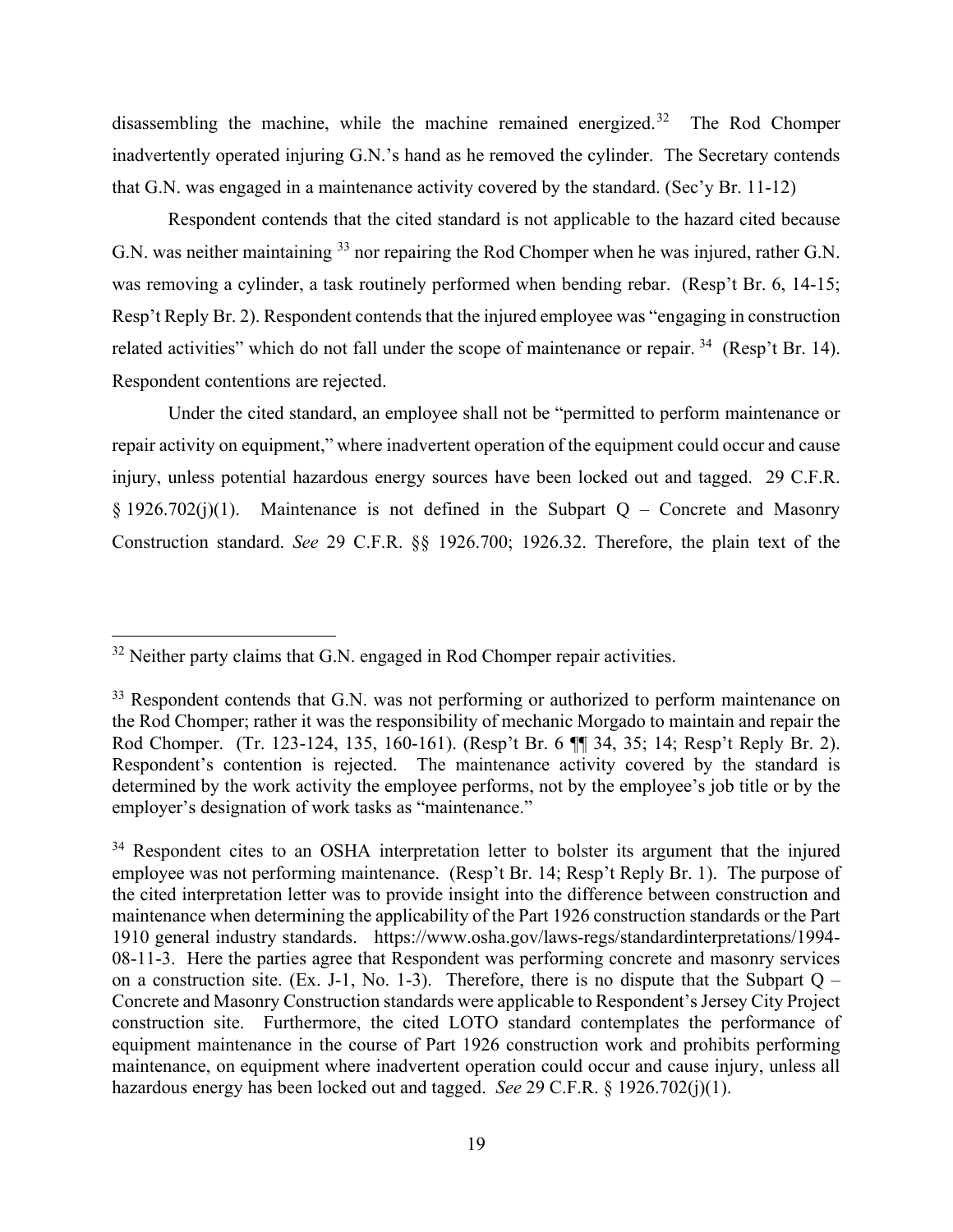standard regarding the "maintenance" activities subject to the lock out requirement is "not free from doubt." *CF&I,* 499 U.S. at 150-51.

The Final Rule preamble to 29 C.F.R.  $\S$  1926.702(j)(1) supports the Secretary's interpretation that G.N. was engaged in maintenance activity on the Rod Chomper when he removed the cylinder from the wheel, disassembling the machine, on the day he was injured. The Preamble discloses a broad reading of the activities constituting "maintenance or repair." <sup>[35](#page-27-0)</sup> The Preamble states, in pertinent part, that the intent of the cited standard is to require employers "to lock out and tag equipment before allowing employees to perform any activities such as maintenance or repairs where unexpected, inadvertent operation could occur and cause injury." Concrete and Masonry Construction Final Rule preamble, 53 Fed Reg. at 22624.

 In addition to the guidance regarding the broad reading of maintenance activities found in the Concrete and Masonry Construction Final Rule preamble, the Secretary finds interpretative guidance in the general industry Control of Hazardous Energy Sources (Lockout/Tagout) (LOTO) standard 29 C.F.R. § 1910.147.<sup>36</sup> Maintenance is defined in the general industry LOTO standard 29 C.F.R. § 1910.147(b) as follows:

Workplace activities such as constructing, installing, *setting up, adjusting*, inspecting, *modifying*, and maintaining and/or servicing machines or equipment. These activities include lubrication, cleaning or unjamming of machines or equipment and *making adjustments or tool changes*, where the employee may be exposed to the unexpected energization or startup of the equipment or release of hazardous energy. (emphasis added).

The broad and varied examples of service and maintenance "workplace activities," stated in the general industry LOTO standard, are helpful when determining the "maintenance" activities covered by 29 C.F.R. § 1926.702(j)(1) the concrete and masonry construction LOTO standard for

<span id="page-27-0"></span><sup>&</sup>lt;sup>35</sup> The broad reading of "maintenance and repair activities" covered by the standard is further elucidated in the Preamble where OSHA responds to a specific question raised concerning whether the cited standard applies to workers entering concrete mixers to remove concrete. OSHA elaborates the intent of the standard is "to protect employees who enter mixers (or any other equipment) for any reason from the inadvertent activation of equipment. To further clarify OSHA's intent, OSHA has revised the proposed requirement to include all activities, including maintenance and repair." Concrete and Masonry Construction Final Rule preamble*,* 53 Fed Reg. at 22624.

<span id="page-27-1"></span><sup>&</sup>lt;sup>36</sup> The Secretary does not contend that the general industry Control of Hazardous Energy Sources (Lockout/Tagout) standard is directly applicable to Respondent's concrete and masonry construction worksite. 29 C.F.R. § 1910.147(a)(1)(i). (Sec'y Br. 12).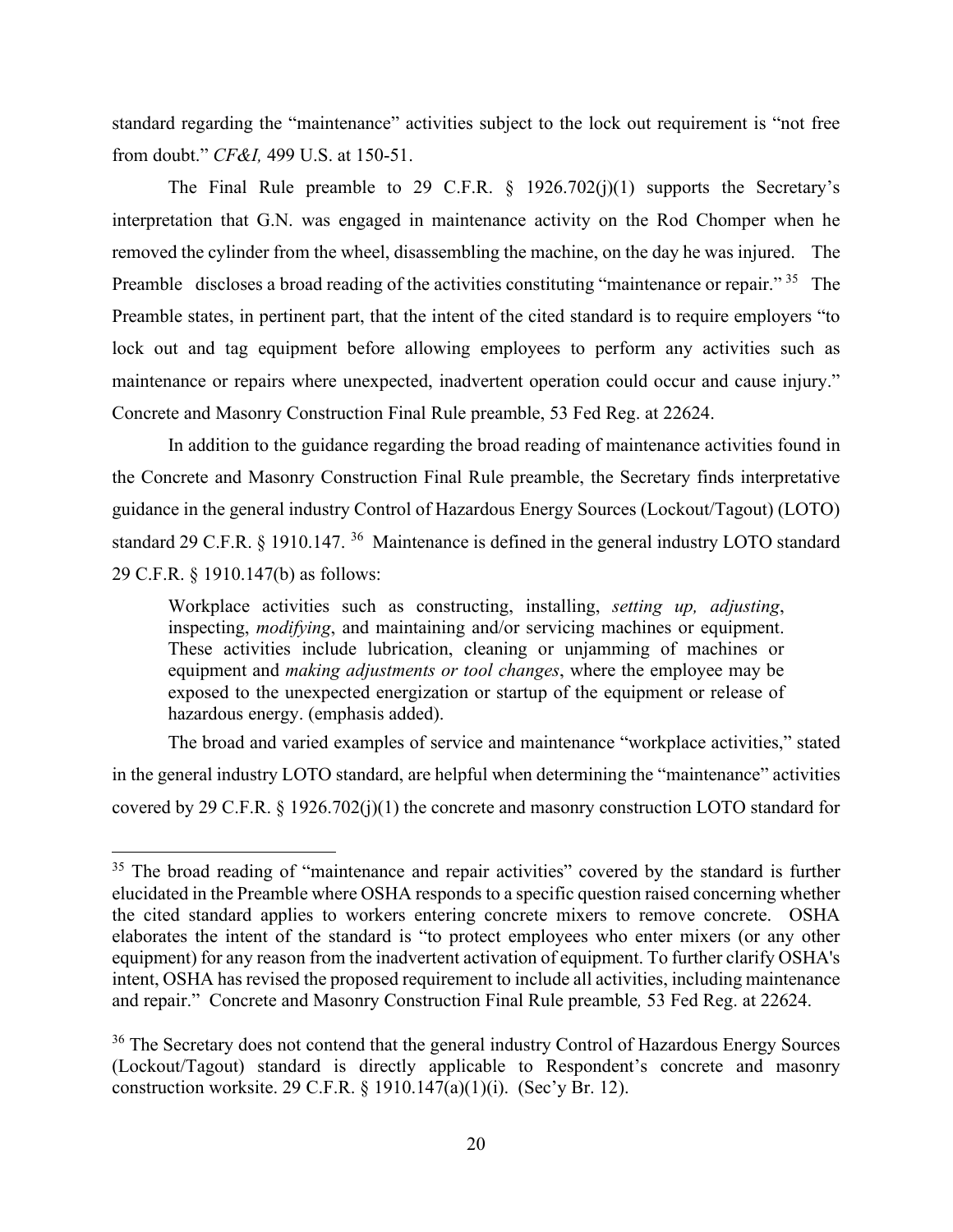equipment subject to inadvertent operation. The Secretary contends that the activities of adjusting and modifying machines and making adjustments or tool changes are maintenance activities applicable to operation of the Rod Chomper at Roy Rock's Jersey City Project worksite. (Sec'y Br. 12).

The Secretary contends that the operator's workplace activities disassembling the Rod Chomper, by removing or changing parts, cylinders, are maintenance activities requiring lock out of the machine's hazardous energy. These activities involve adjustment and modification of the machine and tool changes, directly exposing the operator to hazardous energy and moving machine parts, should the Rod Chomper inadvertently operate. In other words, these activities place the operator's body, including the operator's hands, in the hazardous area of the machine's moving parts, the cylinders and wheel. "[A]ctivities requiring machine or equipment shutoff and *disassembly*, such as *changing a machine tool* or cutting blade, usually take place *outside of the normal production process* and require energy isolating device LOTO in accordance with §1910.147." *The Control of Hazardous Energy-Enforcement Policy and Inspection Procedures,* Directive No. CPL 02-00-147 (Feb. 11, 2008), Chapter 3, Section IV, pp. 3-25; 3-26 (emphasis added). (*LOTO Directive* No. CPL 02-00-147) (Sec'y Br. 12-13).

The Secretary contends that the operator's activity disassembling the cylinder from the Rod Chomper is analogous to the activity of "setting up" the machine for further rebar bending. Equipment set-up activities do not occur during the normal production process*. See LOTO Directive* No. CPL 02-00-147, Chapter 3, Section IV, p. 3-26. G.N.'s removal and disassembly of the cylinder from the Rod Chomper's wheel are activities outside the scope of normal production operations, bending and cutting rebar, on the Rod Chomper.  $37$  (Sec'y Br. 12-14, 25-26; Sec'y Reply Br. at 6).

<span id="page-28-0"></span><sup>&</sup>lt;sup>37</sup> In post hearing briefing, Respondent does not contend that the general industry LOTO standard, minor servicing exception, was applicable to Roy Rock's Jersey City Project and G.N.'s operation of the Rod Chomper, when changing, removing, or disassembling cylinders from the machine's wheel. 29 C.F.R. § 1910.147(a)(2)(ii).

The Secretary persuasively argues that G.N.'s work activities at issue in this case, removing and disassembling cylinders from the machine's wheel, are maintenance activities outside normal production operations. Therefore, lock out protection is required. These Rod Chomper operator work activities would not meet the criteria for the minor serving exception in the general industry LOTO standard 29 C.F.R. § 1910.147(a)(2)(ii). (Sec'y Br. 25-26; Sec'y Reply Br. 6).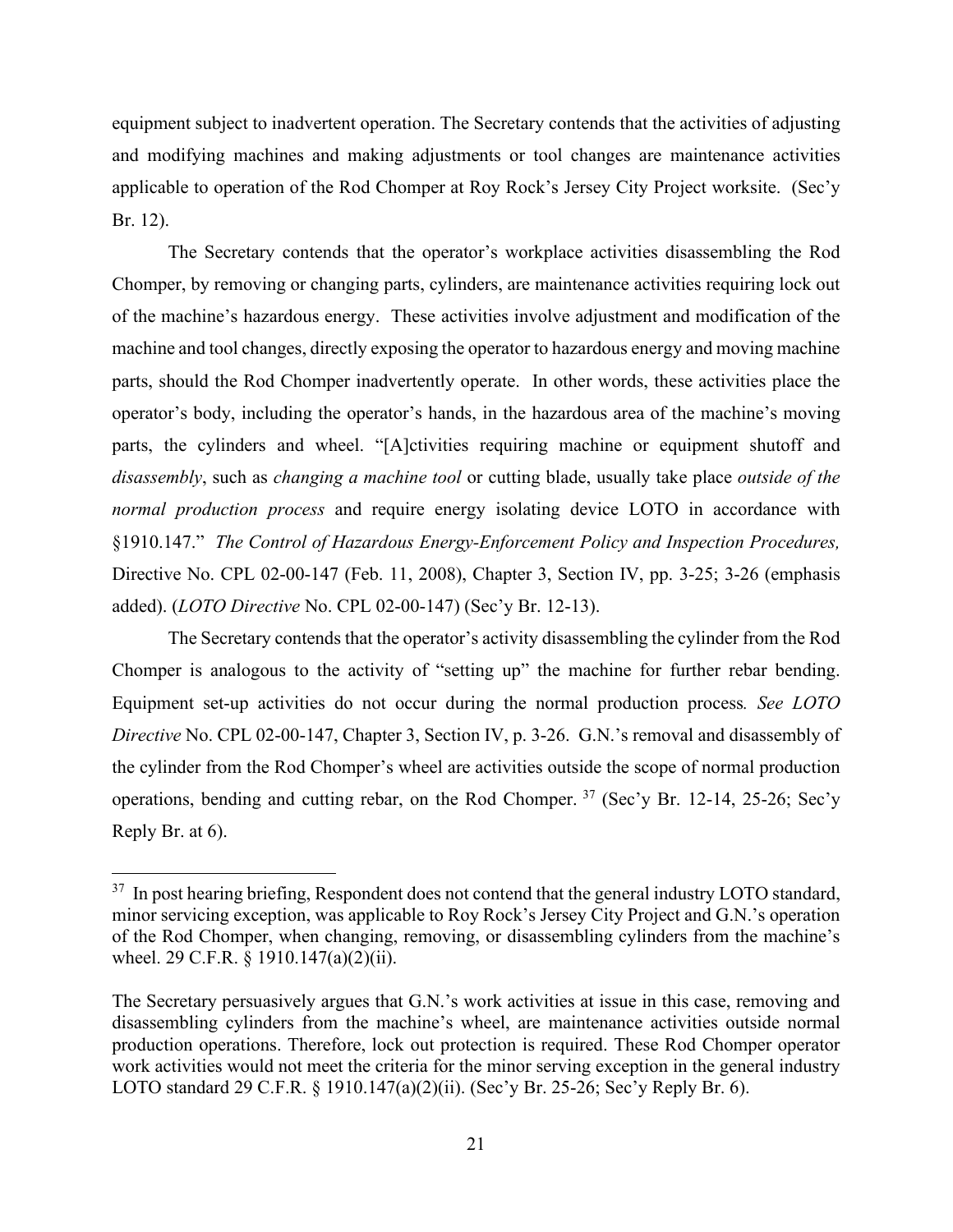The Secretary states that, on the day he was injured, G.N. was performing maintenance activities, covered by standard 29 C.F.R. § 1926.702(j)(1), on the Rod Chomper when he removed and disassembled the cylinder from the machine's wheel, as the machine remained energized. OSHA's stated intent in the Concrete and Masonry Construction Final Rule preamble and the interpretive guidance found in the general industry LOTO standard and in the *LOTO Directive* reveals that the Secretary's interpretation of "maintenance" activities covered by the standard is reasonable and entitled to deference. *See CF&I*, 499 U.S. at 150-51.

Concrete and Masonry Construction standard 29 C.F.R. § 1926.702(j)(1), requiring the lock out and tag out of equipment where inadvertent operation can occur and cause injury, was applicable to G.N.'s maintenance activities on the Rod Chomper at Roy Rock's Jersey City Project worksite, on the day he was injured. On Roy Rock's Project, G.N. operated the Rod Chomper, changing and removing cylinders daily. G.N. never locked out or deenergized the Rod Chomper when he changed and removed cylinders on the machine, including on the day he was injured. Therefore, the Rod Chomper's hazardous energy could be inadvertently activated by G.N. or another employee unintentionally pressing the machine's foot control.

Respondent violated the standard by not ensuring that the Rod Chomper was locked out when G.N. removed and disassembled the cylinder from the machine's wheel, on the day he was injured. The inadvertent operation of the Rod Chomper coupled with G.N.'s resulting injury while performing maintenance activities is the exact scenario contemplated and sought to be prevented by standard 29 C.F.R. § 1926.702(j)(1)

#### *2. Exposure*

To establish exposure, the Secretary "must show that it is reasonably predictable either by operational necessity or otherwise (including inadvertence), that employees have been, are, or will be in the zone of danger." *Fabricated Metal Prods*., 18 BNA OSHC 1072, 1074 (No. 93-1853, 1997). *See Donovan v. Adams Steel Erection, Inc.*, 766 F.2d 804, 812 (3d Cir. 1985); *Gilles & Cotting, Inc.*, 3 BNA OSHC 2002, 2003 (No. 504, 1976).

In this case "access" to the hazard is established as the evidence shows that it is reasonably predictable that an employee engaged in the maintenance activities of removing and disassembling cylinders on the energized Rod Chomper, without first locking out the power sources, will be exposed to the hazard of "inadvertent operation," in violation of standard 29 C.F.R.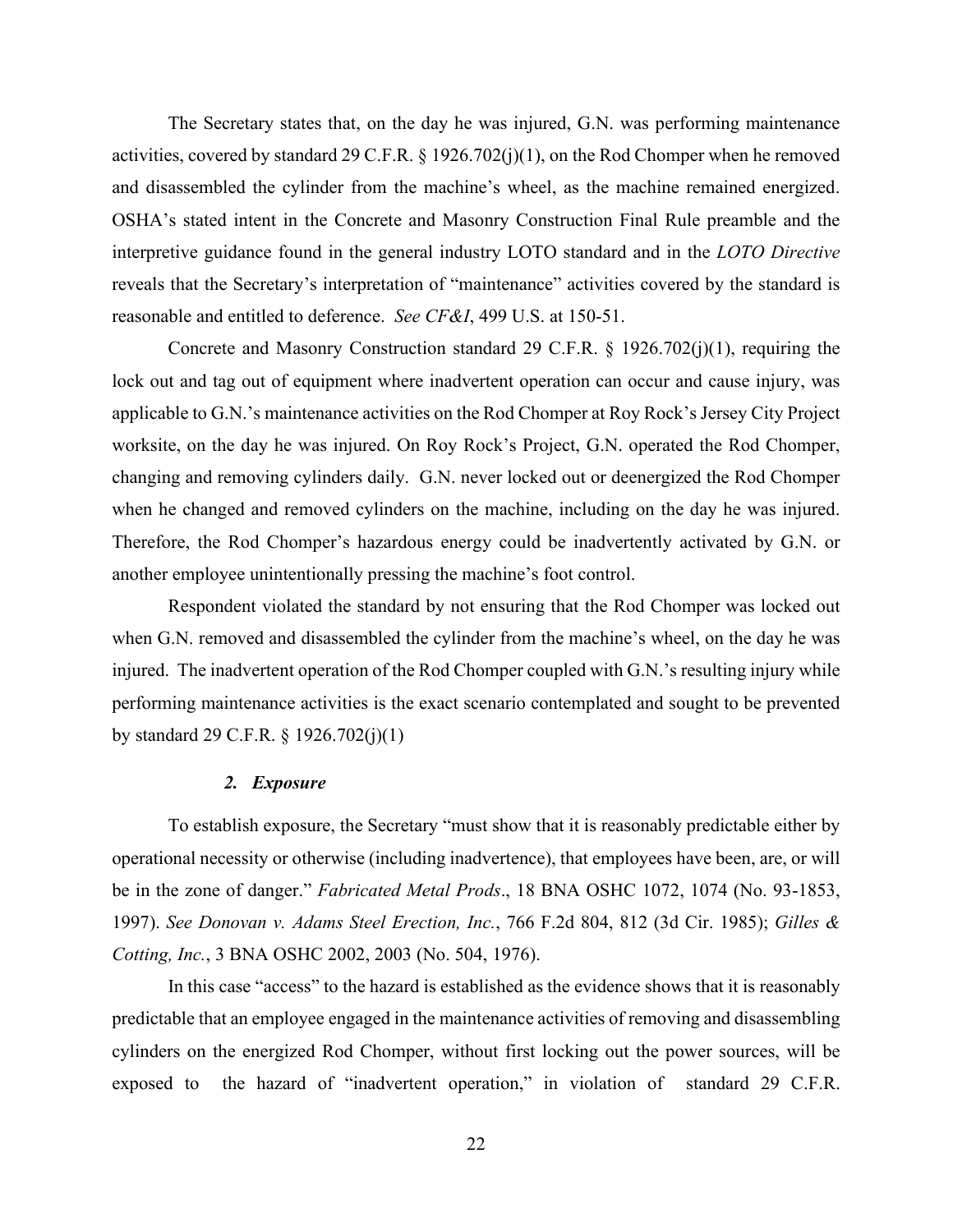§ 1926.702(j)(1). *Cf.*, *Gen. Motors Corp., (GM),* 22 BNA OSHC 1019, 1029-30 (No. 91-2843E, 2007) (consolidated) (discussing the general industry LOTO standard 29 C.F.R. § 1910.147, the Commission held "access" to the hazard is established "where the evidence shows it is reasonably predictable that an employee engaged in serving or maintenance will be exposed to the hazard of unexpected energization.").

G.N. was routinely exposed to the inadvertent operation of the Rod Chomper and hazardous energy as the Rod Chomper was never powered off and locked out when he performed maintenance, removing and changing cylinders, on the machine's wheel. In fact, both parties stipulated that G.N. used the Rod Chomper thirty to forty times a day, five days a week for over eight months. G.N. testified that the machine was never turned off when he removed and changed cylinders. G.N. was never told to power down or lock out the machine when performing cylinder changes. (Tr. 71-72; Ex. J-1, No. 10).

It is undisputed that the Rod Chomper injured three of G.N.'s fingers, breaking his ring finger and cutting the pinky and middle fingers on his left hand. (Tr. 50-51, 109; Ex. R-1). G.N.'s actual exposure, in having his fingers injured, also establishes exposure. *See S & G Packaging, Co., LLC* (*S&G*), 19 BNA OSHC 1503, 1506 (No. 98-1107, 2001) (injuries establish actual exposure to the violative condition).

### *3. Knowledge*

Respondent's knowledge of the serious violation may be established by showing that the employer knew, or with reasonable diligence could have known of the violative condition. 29 U.S.C. § 666(k); *Nat'l Eng'g & Contracting Co. v. OSHRC,* 928 F.2d 762, 767 (6th Cir. 1991). An employer's awareness of the violation may be shown through actual or constructive knowledge of the hazardous condition. The actual or constructive knowledge of a supervisor may be imputed to the employer*. See Kerns Bros. Tree Serv*., 18 BNA OSHC 2064, 2069 (No. 96-1719, 2000); *A.P. O'Horo Co*., 14 BNA OSHC 2004, 2007 (No. 85-369. 1991).

Respondent argues that OSHA and the Secretary's Counsel did not know standard 29 C.F.R. § 1926.702(j)(1) applied to Respondent's Jersey City Project; therefore, it was not possible for Roy Rock to know this standard applied to the Rod Chomper on Respondent's Project worksite. (Resp't Br. 10, ¶ 54; 17). *See* note 2 above. Respondent's argument is rejected.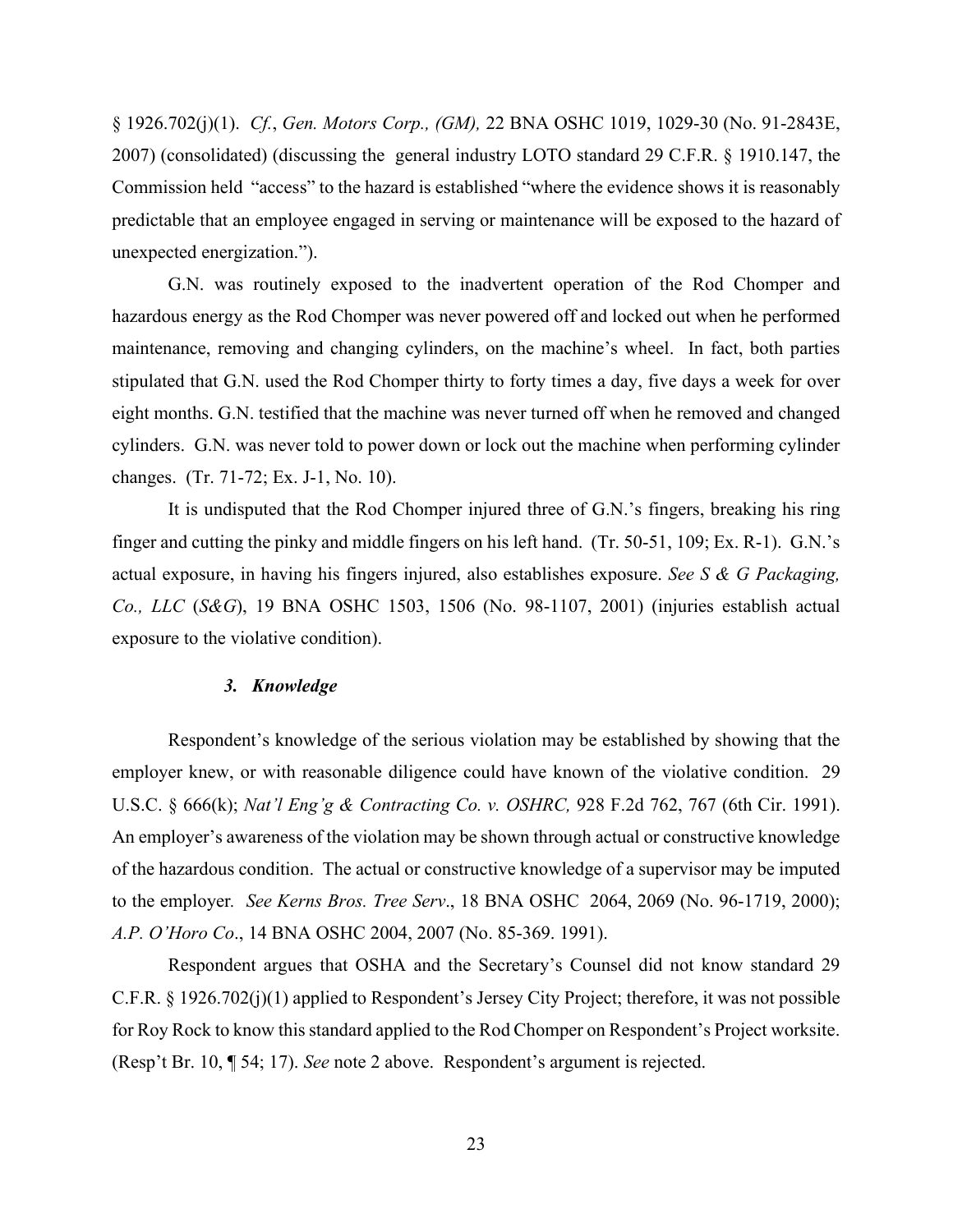Knowledge is directed to the physical conditions that constitute a violation. The Secretary need not show that an employer understood or acknowledged that the physical conditions were hazardous. *S&G* 19 BNA OSHC at 1506; *Phoenix Roofing, Inc*., 17 BNA OSHC, 1079, 1080 (No. 90-2148, 1995) *aff'd* 79 F.3d 1146 (5th Cir. 1996). "The knowledge element of a violation does not require a showing that the employer was actually aware that it was in violation of an OSHA standard, rather it is established if the record shows that the employer knew or should have known of the conditions constituting a violation." *Peterson Bros. Steel Erection Co.,* 16 BNA OSHC 1196, 1199 (No. 90-2304, 1993), *aff'd* 26 F.3d 573 (5th Cir. 1994).

In order to establish constructive knowledge, an employer must fail to exercise reasonable diligence in discovering the hazardous condition. *Precision Concrete Constr.*, 19 BNA OSHC 1404, 1407 (No. 99-0707, 2001). Whether an employer was reasonably diligent rests on a variety of factors, "including the employer's obligation to have adequate work rules and training programs, to adequately supervise employees, to anticipate hazards to which employees may be exposed, and to take measures to prevent the occurrence of violations." *Id*. at 1407; *See Pride Oil Well Serv.*, 15 BNA OSHC 1809, 1814 (No. 87-692, 1992).

The Secretary contends that Roy Rock failed to exercise reasonable diligence to discover and prevent the Rod Chomper lockout violation and therefore had constructive knowledge of the violative condition. Respondent failed to establish work rules or train employees regarding the lockout procedures required. (Sec'y Br. 2, 16-24; Sec'y Reply Br. 7-9).

In support of Respondent's employee misconduct affirmative defense, Respondent claims that it met the reasonable diligence factors through Roy Rock's safety trainings, "Safety Toolbox Talks," and general safety rules. (Resp't Br. 18-19). Respondent's claim is rejected.

The credible record evidence reveals that Respondent had constructive knowledge of the hazardous condition of G.N. removing, changing, and disassembling cylinders on the energized Rod Chomper, without locking out the machine's energy sources. See *Roy Rock's Workplace Safety Rules and Safety Training Program*, in the Background and Fact Finding Section, above.

Respondent's lack of work rules regarding Rod Chomper lock out illustrates its failure to exercise reasonable diligence. While Respondent had general worksite safety rules, they were inadequate regarding operation of the Rod Chomper. There were no work rules requiring lockout of the Rod Chomper when changing and removing cylinders. (Tr. 71-75, 87, 119-20, 163, 166, 173, 199, 204). This is understandable as it is Respondent's position that lockout of the Rod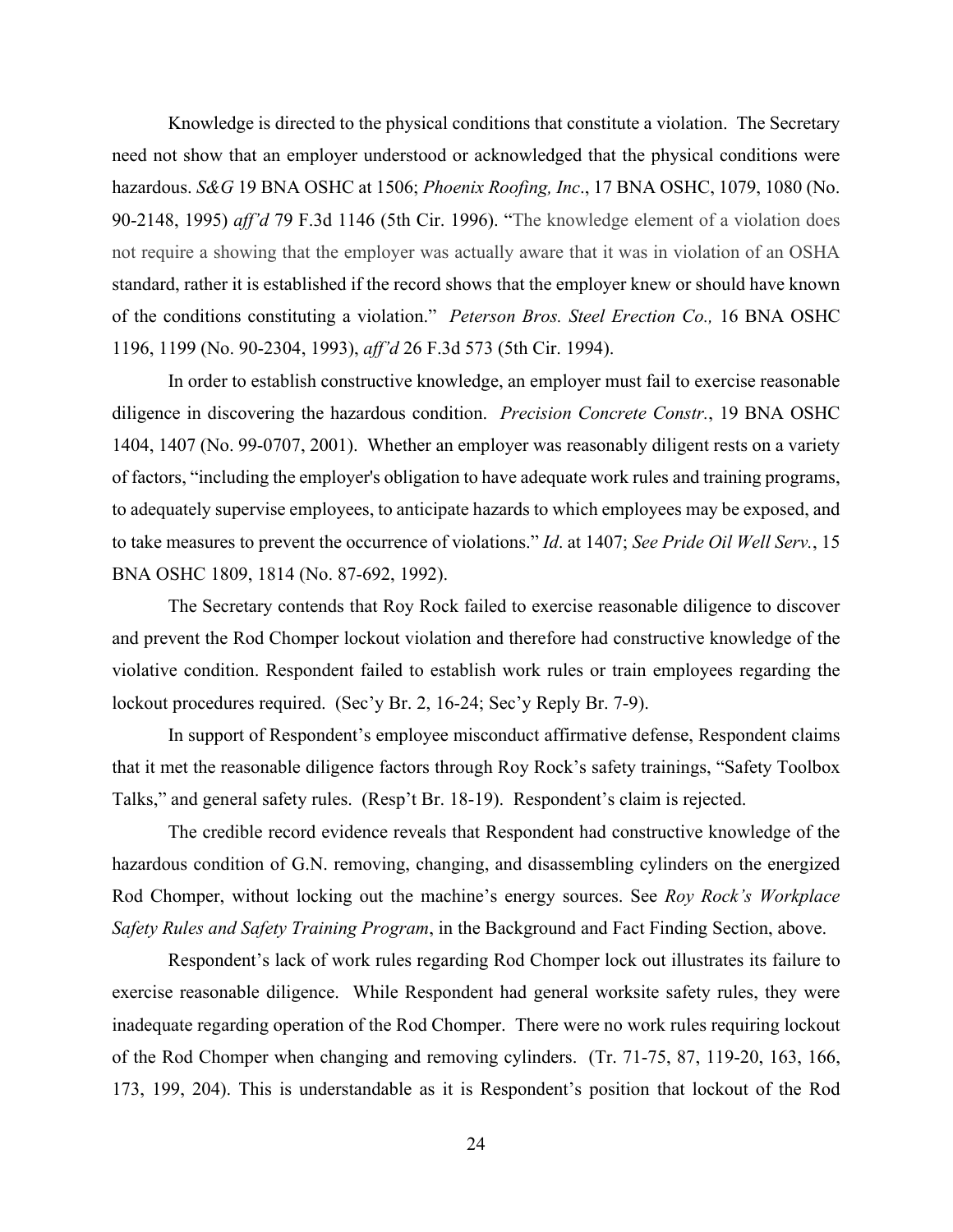Chomper when the operator removes or changes cylinders is not required. (Tr. 163, 220; Resp't Br. 3, ¶ 21; 8, ¶ 50; 14-15; Resp't Reply Br. 3, 4).

Similarly, Respondent's failure to train employees regarding required lock out procedures during Rod Chomper cylinder changes and removal discloses Respondent's failure to exercise reasonable diligence. "[T]he adequacy of a company's safety program, broadly construed, is the key to determining whether an OSHA violation was reasonably foreseeable and preventable." *Pa. Power & Light Co. v. OSHRC, (PP&L),* 737 F.2d 350, 358 (3d Cir. 1984). Roy Rock's general worksite safety training was markedly inadequate regarding safe operation of the Rod Chomper and the need to protect employees from hazardous energy, should the machine inadvertently operate, when the operator engaged in maintenance, removing and changing cylinders on the machine's wheel. Respondent had no training regarding the need to deenergize and lock out the Rod Chomper when the operator removed and changed cylinders. (Tr. 71-81, 87-88, 119-20, 164- 66, 175-76, 222; Ex. S-9). Without a Rod Chomper lock out rule or lock out training, it was reasonably foreseeable that G.N. would engage in Rod Chomper maintenance, removing and changing cylinders, without first shutting off the power and locking out the machine. The hazardous condition G.N. encountered was preventable.

Respondent's lack of Rod Chomper lock out training, illustrates Respondent's failure to anticipate the hazards presented by the possible inadvertent operation of the Rod Chomper, when the operator removed and changed cylinders. This is further evidence of Respondent's lack of reasonable diligence.

Also, the absence of Respondent reasonable diligence is shown by Roy Rock's failure to adequately supervisor employees operating the Rod Chomper on the Project worksite. G.N. daily removed and changed cylinders on the Rod Chomper without shutting off the power and locking out the machine, by turning the ignition key to the off position and removing the key. G.N. never deenergized the Rob Chomper before changing cylinders. (Tr. 68-72, 90). Respondent emphasizes Project Foreman Brito's consistent observation of the construction site workforce, including his daily observation of G.N.'s operation of the Rod Chomper to bend rebar. (Ex. J-1, No. 11; Resp't Br. 4, ¶ 24; 19; Resp't Reply Br. 6). Despite this daily observation, neither Foreman Brito nor any other Roy Rock supervisor instructed G.N. how to properly lockout the machine when changing cylinders, including the need to turn off the machine's power. (Tr. 71-73, 75, 164-65; Ex. J-1, No. 11). *Simplex Time Recorder Co. v. Sec'y of Labor,* 766 F.2d 575, 589 (D.C. Cir. 1985) (*Simplex*)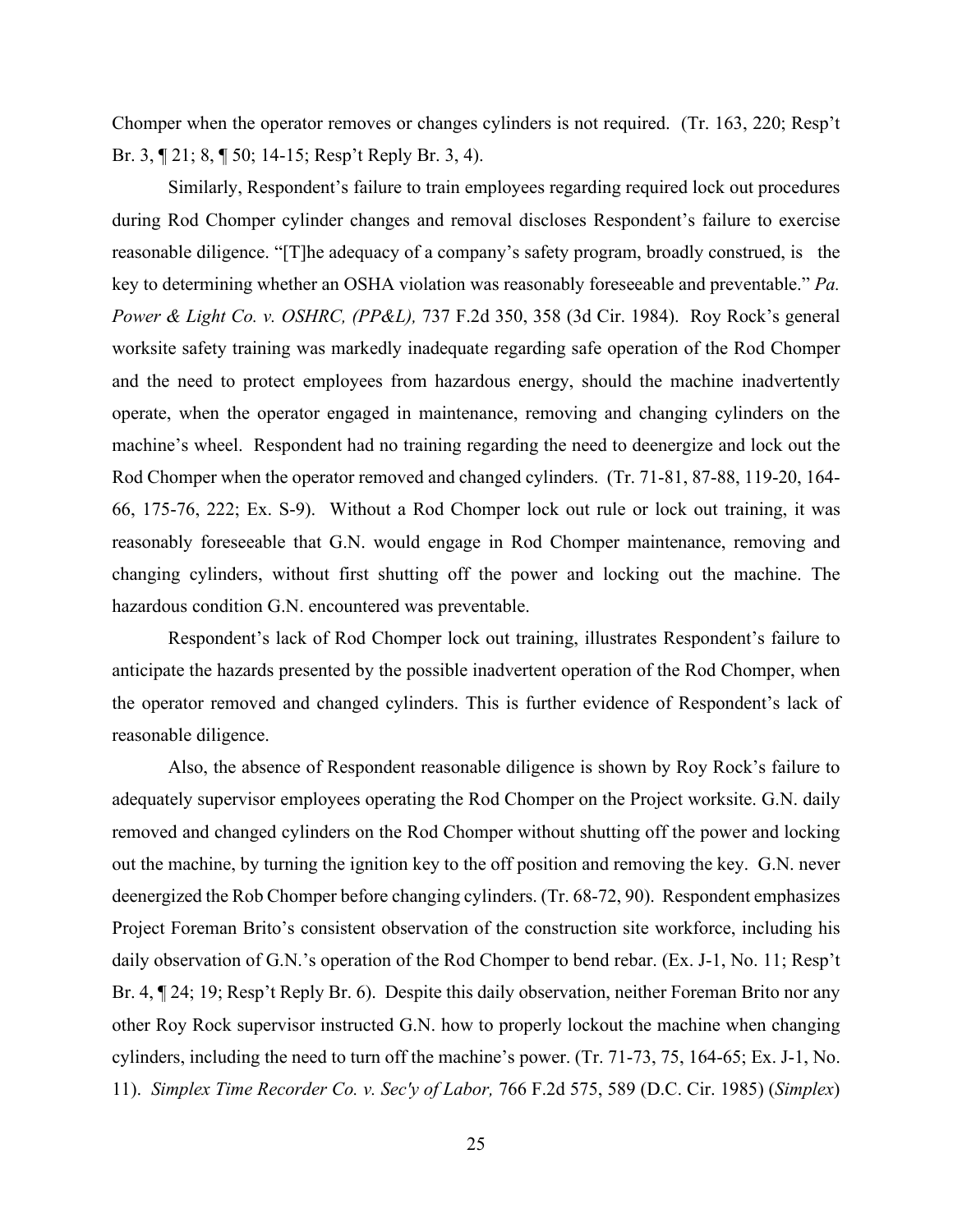(finding employer had constructive knowledge of safety violation based on physical conditions and work practices that were "readily apparent" and that "indisputably should have been known to management").

Respondent lacked measures to prevent the occurrence of Rod Chomper lock out violations. This further illustrates Respondent's failure to exercise reasonable diligence. As Respondent had no work rules regarding Rod Chomper lock out, it is not surprising that G.N. was never disciplined for performing maintenance activity, changing and removing cylinders on the wheel, without first deenergizing and locking out the Rod Chomper. (Tr. 75-76). *See CF & T Available Concrete Pumping, Inc*., 15 BNA OSHC 2195 (No. 90-329, 1993) (Employer's lack of safety enforcement program established constructive knowledge.).

Respondent's failure to exercise reasonable diligence establishes Respondent's constructive knowledge of the hazardous condition at the Jersey City Project worksite presented by the injured employee removing, changing, and disassembling cylinders on the machine's wheel, without first deenergizing and locking out the Rod Chomper's power sources.<sup>[38](#page-33-0)</sup>

<span id="page-33-0"></span><sup>&</sup>lt;sup>38</sup> The Secretary also contends that Respondent had actual knowledge of the hazardous condition as the hazard was in plain view of the Roy Rock's supervisors, including Project Foreman Brito. (Sec'y Br. 2, 17, 23-24). In opposition, Respondent contends there is no record testimony that Project Foreman Brito observed G.N. change a cylinder. (Resp't Reply Br. 6). Respondent's contention is persuasive.

G.N. testified that Foreman Brito routinely observed him working; however, G.N. did not know whether Foreman Brito observed him perform a cylinder change. (Tr. 62-63, 70). The record reveals that G.N.'s principal task was to bend rebar on the Rod Chomper, an operation that required the machine to be energized. (Tr. 48, 60-61, 107; Ex. J-1, Nos. 6, 9, 10). Foreman Brito's observation of G.N. working on the energized Rod Chomper, without additional specific evidence of the tasks observed, does not establish actual knowledge of the lockout violation. (Ex. J-1, No. 11). The record does not support a finding that Roy Rock had actual knowledge of the physical conditions constituting the violation of G.N. removing and disassembling the cylinder on the energized machine that was not locked out.

Further, cases cited by the Secretary support the constructive knowledge finding. *Simplex*, 766 F.2d at 589 (constructive knowledge established); *Kokosing Constr., Co*., 17 BNA OSHC 1869, 1871 (No. 92-2596, 1996) (constructive knowledge found where unguarded rebars were in a conspicuous location in the presence of company crews); *Hamilton Fixture*, 16 BNA OSHC 1073, 1087 (No. 88-1720, 1993)(constructive knowledge established).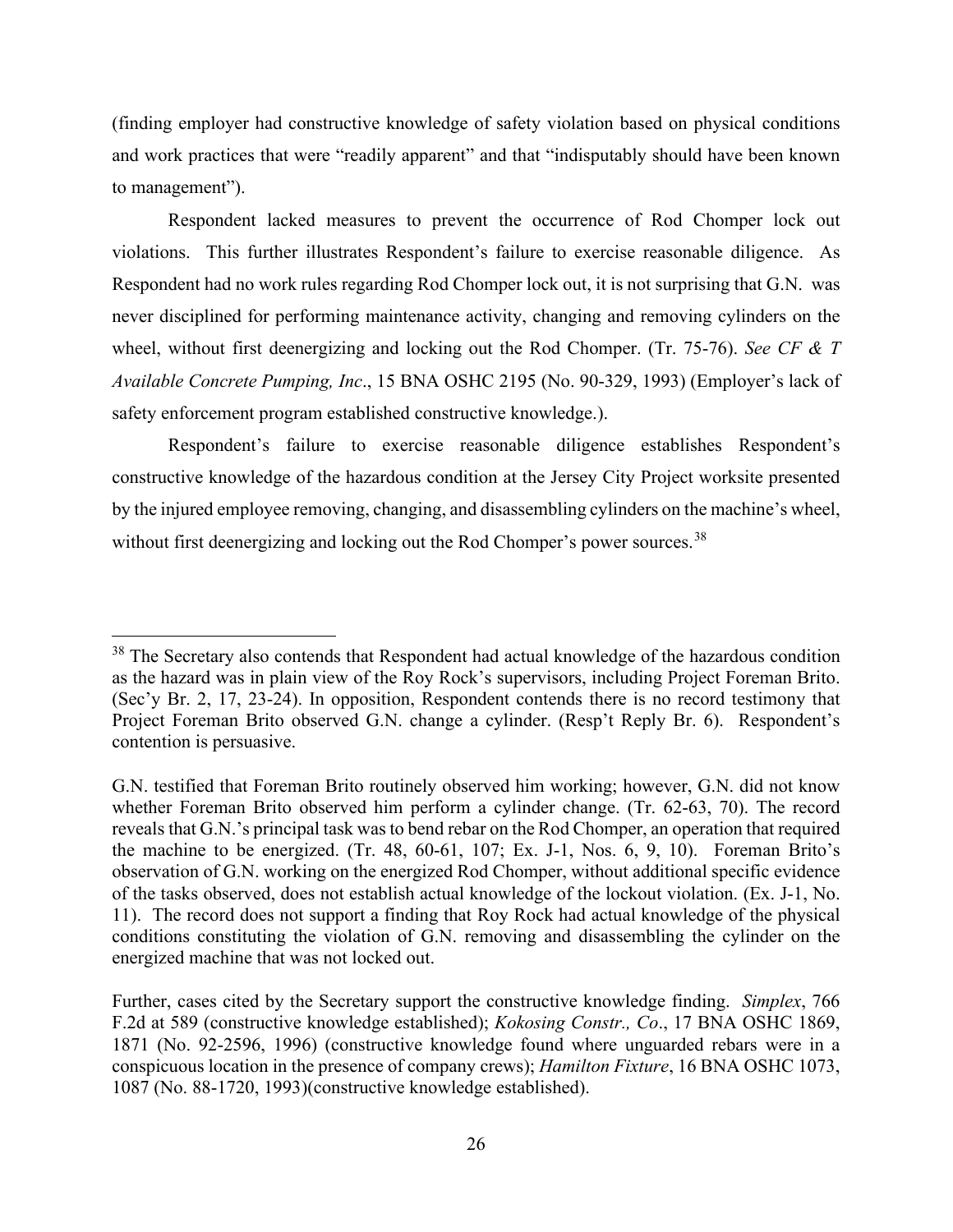### *4. Unpreventable Employee Misconduct*

Respondent raises the affirmative defense of unpreventable employee misconduct in its answers and Post Hearing Brief. (Resp't Br. 18-19; Resp't Reply Br. 5-6; Respondent Answers). The burden is on the Respondent to prove the elements of this affirmative defense. To establish the affirmative defense of unpreventable employee misconduct, in cases that do not involve supervisor misconduct, the employer must prove that it " $\lceil (1) \rceil$  has established work rules designed to prevent the violation  $[\,; (2)]$  has adequately communicated these rules to its employees  $[\,; (3)]$ has taken steps to discover violations and  $\left[\frac{1}{2}\right]$  has effectively enforced the rules when violations have been discovered." *Western World, Inc. v. Sec'y of Labor,* 604 F. App'x 188, 191 (3d Cir. 2015) (unpublished), quoting *PP&L,* 737 F.2d at 358 (emphasis omitted) (quoting *Marson Corp*., 10 BNA OSHC 1660 (No. 78-3491, 1982). *See Precast Servs., Inc.*, 17 BNA OSHC 1454, 1455, (No. 93-2971, 1995) *aff'd*, 106 F.3d 401 (6th Cir. 1997) (unpublished); *Nooter Constr. Co.*, 16 BNA OSHC 1572, 1578 (No. 91-237, 1994).

The factors illustrating Respondent's constructive knowledge of the worksite hazardous condition also show that Respondent's unpreventable employee misconduct defense fails. *Burford's Tree, Inc*., 22 BNA OSHC 1948, 1951-52 (No. 07-1899, 2010) (the factors for evaluating constructive knowledge are the same factors for evaluating the unpreventable employee misconduct defense), *aff'd*, 413 F. App'x 222 (11th Cir. 2011) (unpublished).

Respondent presented no evidence at the hearing to establish employee misconduct. In Respondent's post hearing briefing, G.N.'s alleged misconduct is never stated. In fact, Respondent contends that there was no lock out requirement applicable to the Rod Chomper on Respondent's Jersey City Project. (Resp't Reply Br. 6). Respondent admits that G.N.'s work practice of changing and removing cylinders on the Rod Chomper, while the machine remained energized, never turning the machine off before performing these tasks, did not violate a work rule. G.N.'s work practice on the day he was injured was consistent with his work practice for the many months he worked on the Jersey City Project. The record does not reveal any misconduct by G.N.

Respondent's unpreventable employee misconduct defense fails. Respondent failed to meet its proof burden regarding this affirmative defense.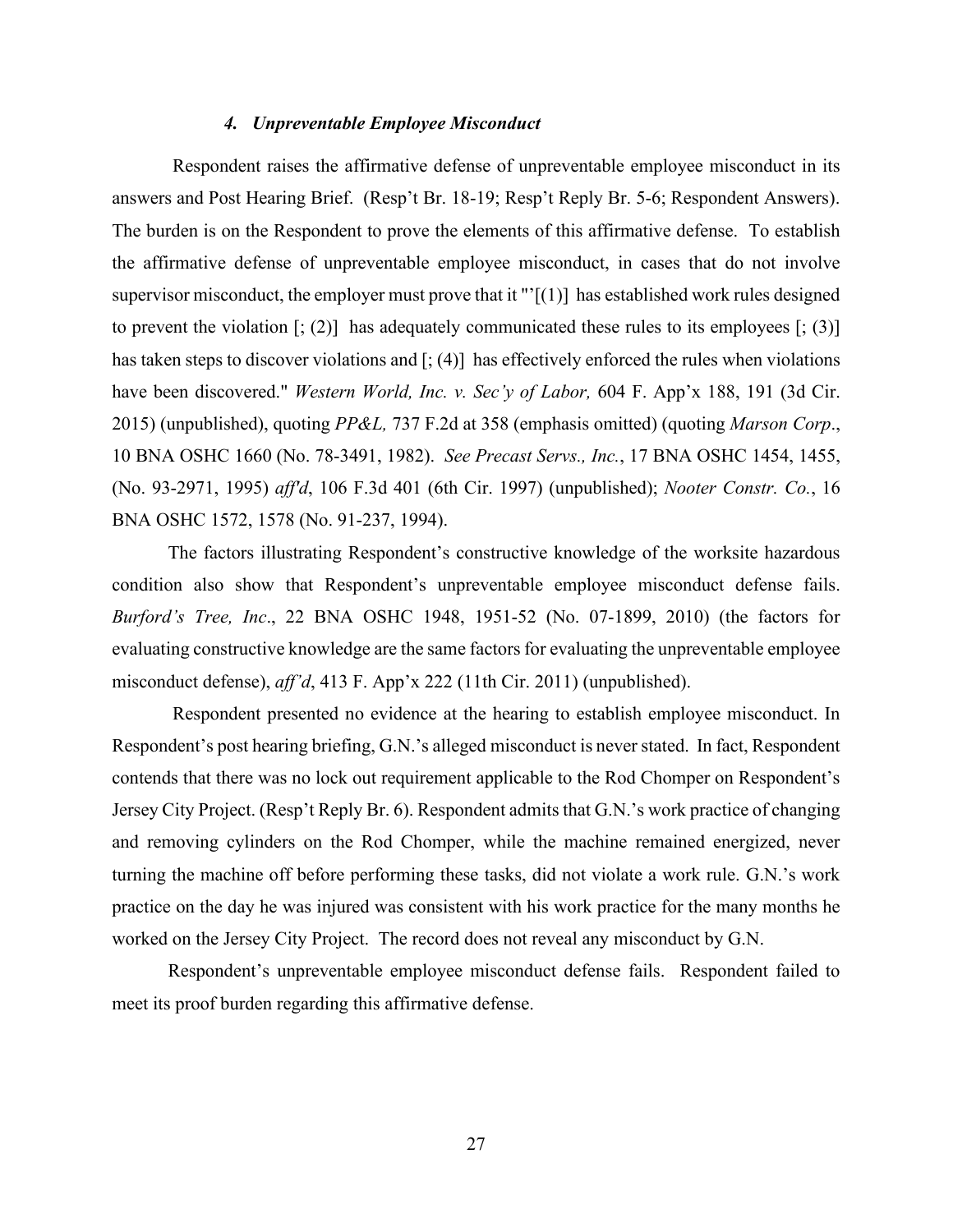### *5. Characterization*

The Secretary characterizes the violation of 29 C.F.R. § 1926.702(j)(1) as serious. A serious violation is committed where both a substantial probability of death or serious physical harm could have resulted from the hazardous condition and the employer knew, or with the exercise of reasonable diligence could have known of the condition. The OSH Act, section  $17(k)$ , 29 U.S.C. § 666(k); *Nat'l Eng'g & Contracting Co. v. OSHRC,* 928 F.2d 762, 767 (6th Cir. 1991). Here, the citation item is properly characterized as serious. OSHA AAD Flynn testified to the high severity associated with this violative condition because of the strong potential for amputation. (Tr. 322, 327). The serious violation characterization is further supported by the serious physical harm G.N. experienced. (Tr. 51, 109). The citation is affirmed as serious.

# *6. Penalty*

Under section 17(j) of the OSH Act, the Commission has the authority to assess civil penalties for the violation of citations. 29 U.S.C. § 666(j). In assessing penalties, the Commission is instructed to give due consideration to the size of the employer's business, the gravity of the violation, the employer's good faith, and its history of previous violations. *Compass Envtl., Inc.*, 23 BNA OSHC 1132, 1137 (No. 06-1036, 2010) *aff'd*, 663 F.3d 1164 (10th Cir. 2011). The gravity of the violation is generally afforded greater weight in assessing an appropriate penalty. *Trinity Indus.*, 15 BNA OSHC 1481, 1483 (No. 88-2691, 1992). A violation's gravity is determined by weighing the number of employees exposed, the duration of their hazard exposure, preventative measures taken against injury, and the possibility that an injury would occur. *J. A. Jones Constr. Co.*, 15 BNA OSHC 2201, 2214 (No. 87-2059, 1993); *Kus-Tum Builders, Inc.*, 10 BNA OSHC 1128, 1132 (No. 76-2644, 1981).

OSHA AAD Flynn testified how the proposed penalty for the citation item was calculated. (Tr. 322-324, 327). The gravity of the violation was assessed as high severity because of the high likelihood of an amputation and the actual serious physical harm suffered by Respondent's injured employee. (Tr. 50-51, 109, 322, 327). The high probability of an injury was exacerbated by the injured employee's repeated exposure to the violative condition for months before the accident as stipulated by the parties and supported by testimony. (Tr. 69-70; J-1, No. 10). The injured employee worked on the Rod Chomper machine daily, changing and removing cylinders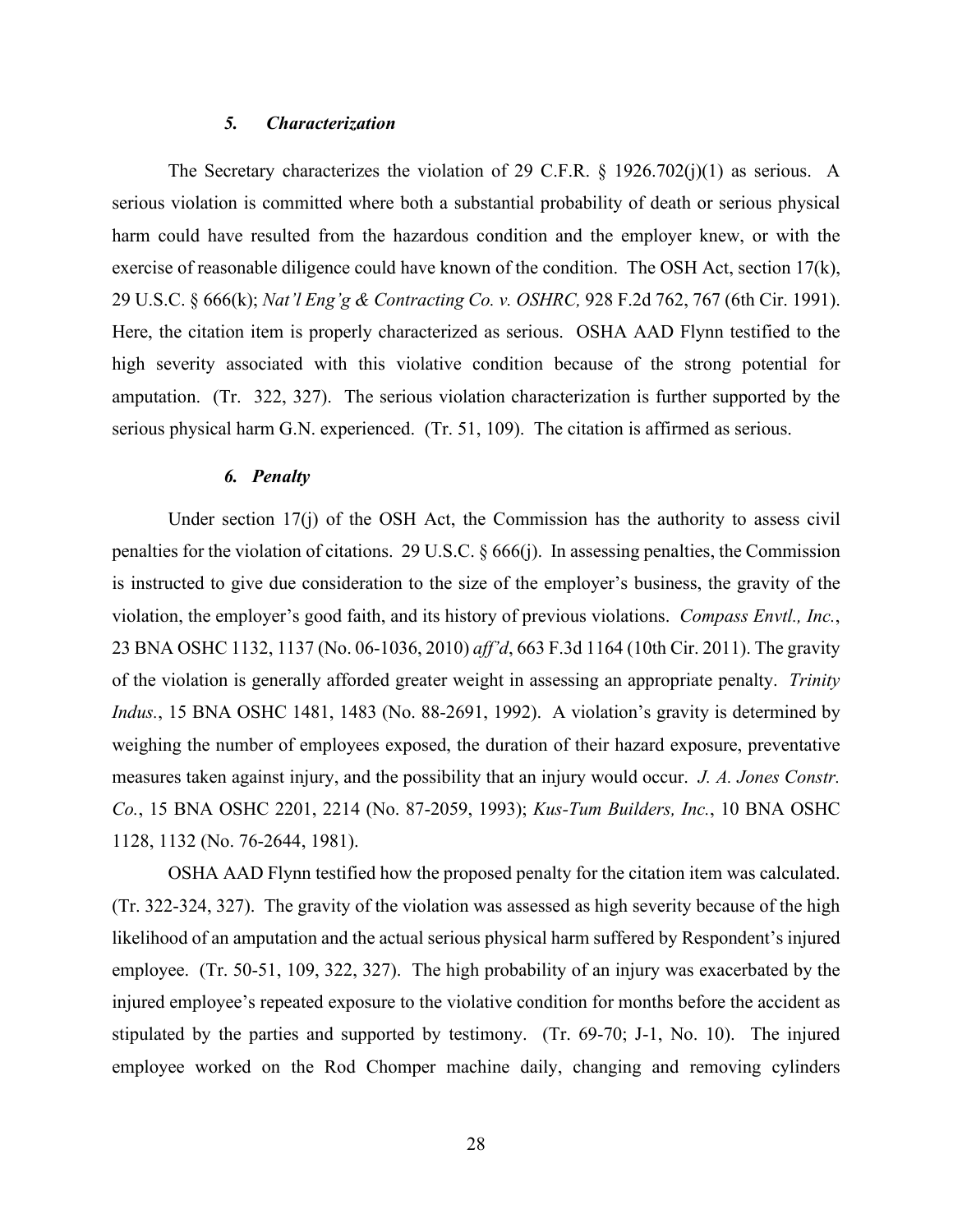frequently, while never deenergizing and locking out the machine before engaging in this maintenance activity. The high gravity assessment is accurate.

There was no reduction for good faith because of the severe nature of the violation and Respondent's lack of lock out tag out rules specific to the Rod Chomper. Additionally, regarding Respondent's history of prior violations, there was a ten percent penalty increase because of a high-gravity violation issued against Respondent in the last five years. (Tr. 323-24).

Further, the proposed penalty calculation included a thirty percent penalty reduction for size. At the time of OSHA's investigation, the OSHA compliance officer reported that Respondent employed sixty-five employees. (Tr. 323). The Secretary contends that the penalty should not be reduced by thirty percent because safety officer Quinteros testified that Roy Rock employed significantly more than sixty-five employees, at the time of the OSHA investigation. (Tr. 333-34; Sec'y Br. 3, 31-32; Sec'y Reply Br. 10). At the hearing, Safety officer Quinteros testified that Respondent had at most 250 employees when G.N. was injured. (Tr. 334). When questioned regarding Respondent's total employee complement in October 2017, a year and a half prior to the hearing, safety officer Quinteros's testimony was hesitant and uncertain.<sup>[39](#page-36-0)</sup> The Secretary presented no additional evidence supporting a penalty increase other than the uncertain testimony of Respondent's safety officer Quinteros and the non-specific, general "understanding" of OSHA AAD Flynn. (Tr. 323, 327-29, 332-34). Therefore, on this record, the Secretary's post hearing argument has failed to persuade that the originally proposed thirty percent penalty reduction for employer size should be changed. *Valdak Corp.,* 17 BNA OSHC 1135, 1138 (No. 93-0239, 1995) *aff'd*, 73 F.3d 1466 (8th Cir. 1996).

For serious citation 1, item 1 the Secretary proposed, after adjustments, a \$9,760 penalty. Upon due consideration of section 17(j) of the OSH Act, with regard given to the enumerated penalty calculation factors, the undersigned judge finds the Secretary's original penalty proposed appropriate. The penalty of \$9,760 is affirmed for citation 1, item 1.

#### *In Summary*

(1) The Secretary met his burden to prove that Respondent violated concrete and masonry construction standard 29 C.F.R. § 1926.702(j)(1). (2) The rebar bending machine, the Rod

<span id="page-36-0"></span><sup>&</sup>lt;sup>39</sup> Observing Quinteros testify, he appeared unprepared for this inquiry. It appeared his recollection on this topic had not been refreshed prior to the hearing.